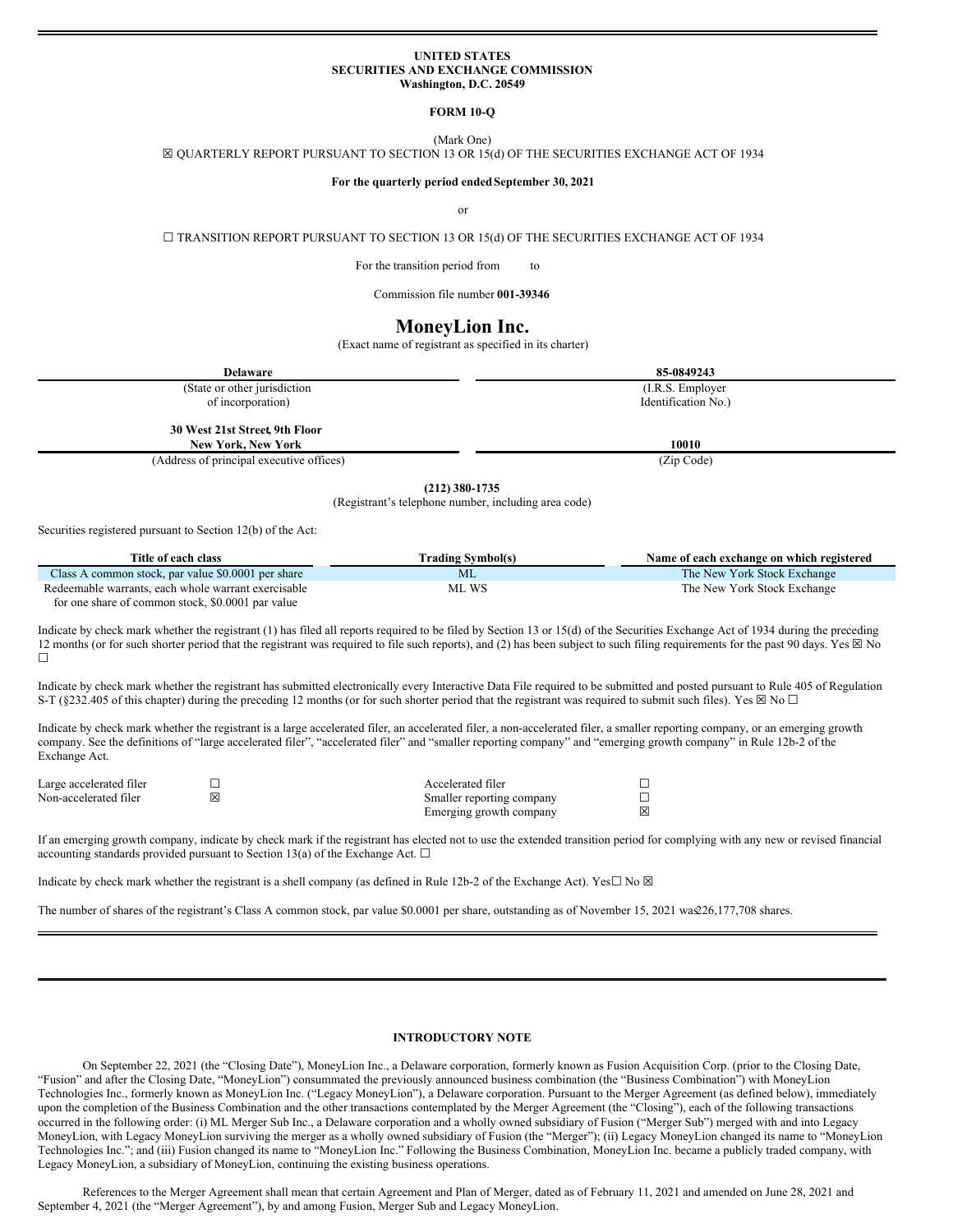The Business Combination was accounted for as a reverse recapitalization for which Legacy MoneyLion has been determined to be the accounting acquirer (the "Reverse Recapitalization"). As the Business Combination was accounted for as a Reverse Recapitalization, no goodwill or other intangible assets were recorded, in accordance with U.S. generally accepted accounting principles ("U.S. GAAP"). Under this method of accounting, Fusion was treated as the "acquired" company for financial reporting purposes. Accordingly, for accounting purposes, the Reverse Recapitalization was treated as the equivalent of Legacy MoneyLion issuing stock for the net assets of Fusion, accompanied by a recapitalization. The net assets of Fusion were stated at historical cost, with no goodwill or other intangible assets recorded. Operations prior to the Reverse Recapitalization will be those of Legacy MoneyLion. Notwithstanding the foregoing, see "Item 2 — MoneyLion's Management's Discussion and Analysis of Financial Condition and Results of Operations — Results of Operations" set forth below.

The Business Combination closed on September 22, 2021.

## **MONEYLION INC. TABLE OF CONTENTS**

|                   |                                                                                                                                | Page           |
|-------------------|--------------------------------------------------------------------------------------------------------------------------------|----------------|
|                   | <b>PART I - FINANCIAL INFORMATION</b>                                                                                          |                |
| Item 1.           | <b>Financial Statements</b>                                                                                                    |                |
|                   | <b>Unaudited Condensed Consolidated Balance Sheets</b>                                                                         |                |
|                   | <b>Unaudited Condensed Consolidated Statements of Operations</b>                                                               | $\overline{2}$ |
|                   | Unaudited Condensed Consolidated Statements of Redeemable Convertible Preferred Stock, Redeemable Noncontrolling Interests and | 3              |
|                   | <b>Stockholders' Deficit</b>                                                                                                   |                |
|                   | Unaudited Condensed Consolidated Statements of Cash Flows                                                                      | 5              |
|                   | Notes to Unaudited Condensed Consolidated Financial Statements                                                                 | 6              |
|                   |                                                                                                                                | 22             |
| Item 2.           | Management's Discussion and Analysis of Financial Condition and Results of Operations                                          |                |
| Item 3.           | <b>Quantitative and Qualitative Disclosures About Market Risk</b>                                                              | 40             |
|                   |                                                                                                                                |                |
| Item 4.           | <b>Controls and Procedures</b>                                                                                                 | 40             |
|                   |                                                                                                                                |                |
|                   | <b>PART II - OTHER INFORMATION</b>                                                                                             |                |
| Item 1.           | <b>Legal Proceedings</b>                                                                                                       | 41             |
| Item 1A.          | <b>Risk Factors</b>                                                                                                            | 42             |
| Item 2.           | Unregistered Sales of Equity Securities and Use of Proceeds                                                                    | 42             |
| Item 3.           | <b>Defaults Upon Senior Securities</b>                                                                                         | 42             |
| Item 4.           | <b>Mine Safety Disclosures</b>                                                                                                 | 42             |
| Item 5.           | <b>Other Information</b>                                                                                                       | 42             |
| Item 6.           | <b>Exhibits</b>                                                                                                                | 43             |
|                   |                                                                                                                                |                |
| <b>Signatures</b> |                                                                                                                                | 44             |
|                   |                                                                                                                                |                |

i

## **MoneyLion Inc.**

As used in this Quarterly Report on Form 10-Q, unless the context requires otherwise, references to "MoneyLion", the "Company", "we", "us", and "our", and similar references refer to MoneyLion Inc. and its wholly-owned subsidiaries for the period following the Business Combination (as defined herein) and to MoneyLion Technologies Inc. for the period prior to the Business Combination. "Fusion" refers to Fusion Acquisition Corp. prior to the Business Combination.

For more information regarding the Business Combination, see Item I, Note 2 to the Notes to Unaudited Condensed Consolidated Financial Statements and Item 2, Management's Discussion and Analysis of Financial Condition and Results of Operations included in this Quarterly Report on Form 10-Q.

# **CAUTIONARY NOTE REGARDING FORWARD-LOOKING STATEMENTS**

This Quarterly Report on Form 10-Q, including the information incorporated herein by reference, contains forward-looking statements regarding, among other things, the plans, strategies and prospects, both business and financial, of MoneyLion. These statements are based on the beliefs and assumptions of the management of MoneyLion. Although MoneyLion believes that its respective plans, intentions and expectations reflected in or suggested by these forward-looking statements are reasonable, MoneyLion cannot assure you that it will achieve or realize these plans, intentions or expectations. Forward-looking statements are inherently subject to risks, uncertainties and assumptions. Generally, statements that are not historical facts, including statements concerning possible or assumed future actions, business strategies, events or results of operations, are forward-looking statements. These statements may be preceded by, followed by or include the words "believes," "estimates," "expects," "projects," "forecasts," "may," "will," "should," "seeks," "plans," "scheduled," "anticipates," or "intends" or similar expressions. The forward-looking statements are based on projections prepared by, and are the responsibility of, MoneyLion's management.

Forward-looking statements in this Quarterly Report on Form 10-Q may include, for example, statements about:

- realizing the benefits expected from the Business Combination;
- MoneyLion's ability to maintain the listing of MoneyLion's Class A common stock ("MoneyLion Common Stock", also referred to herein as "MoneyLion Class A Common Stock") on the NYSE;
- MoneyLion's ability to raise financing in the future and to comply with restrictive covenants related to long-term indebtedness;
- MoneyLion's success in retaining or recruiting, or changes required in, its officers, key employees or directors;
- factors relating to the business, operations and financial performance of MoneyLion, including: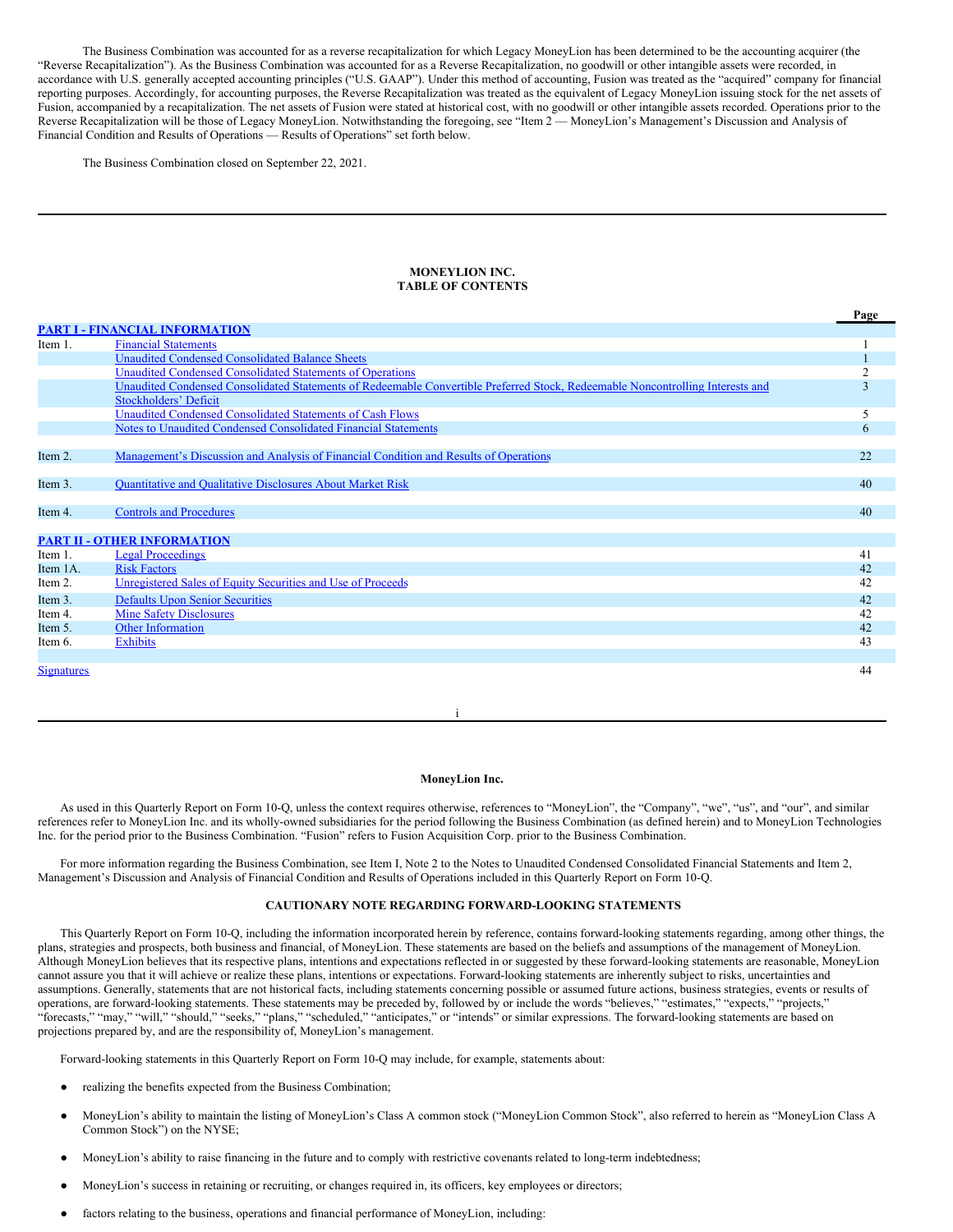- MoneyLion's ability to comply with laws and regulations applicable to its business; and
- market conditions and global and economic factors beyond MoneyLion's control;
- intense competition and competitive pressures from other companies worldwide in the industries in which MoneyLion operates;
- MoneyLion's ability to establish and maintain an effective system of internal controls over financial reporting;
- the outcome of any legal or governmental proceedings that may be instituted against us;
- litigation and the ability to adequately protect MoneyLion's intellectual property rights; and
- other factors detailed under Part II, Item 1A "*Risk Factors*".

These forward-looking statements are based on information available as of the date of this Quarterly Report on Form 10-Q and current expectations, forecasts and assumptions, and involve a number of judgments, risks and uncertainties. Accordingly, forward-looking statements should not be relied upon as representing our views as of any subsequent date, and we do not undertake any obligation to update forward-looking statements to reflect events or circumstances after the date they were made, whether as a result of new information, future events or otherwise, except as may be required under applicable securities laws.

As a result of a number of known and unknown risks and uncertainties, our actual results or performance may be materially different from those expressed or implied by these forward-looking statements. You should not place undue reliance on these forward-looking statements.

|  | ٠ |  |
|--|---|--|
|  |   |  |
|  |   |  |
|  |   |  |

#### **Risk Factor Summary**

Our business is subject to numerous risks and uncertainties, which illuminate challenges that we face in connection with the successful implementation of our strategy and the growth of our business. The following considerations, among others, may offset our competitive strengths or have a negative effect on our business strategy, which could cause a decline in the price of shares of our securities and result in a loss of all or a portion of your investment:

- MoneyLion's results of operations and future prospects depend on its ability to retain existing, and attract new, customers. MoneyLion faces intense and increasing competition and, if it does not compete effectively, its competitive positioning and operating results will be harmed.
- Because MoneyLion relies on third parties to provide services, MoneyLion could be adversely impacted if such third parties fail to fulfill their obligations or if MoneyLion's arrangements with them are terminated and suitable replacements cannot be found on commercially reasonable terms or at all.
- If MoneyLion fails to comply with the applicable requirements of our third-party partners, they could seek to suspend or terminate MoneyLion's accounts, which could adversely affect MoneyLion's business.
- If the information provided to MoneyLion by customers is incorrect or fraudulent, MoneyLion may misjudge a customer's qualifications to receive its products and services and its results of operations may be harmed and could subject MoneyLion to regulatory scrutiny or penalties.
- MoneyLion services all of the loans it originates. A failure by MoneyLion to service loans properly could result in lost revenue and negatively impact its business and operations or subject MoneyLion to regulatory scrutiny or penalties.
- Systems defects, failures or disruptions, including events beyond MoneyLion's control, and resulting interruptions in the availability of MoneyLion's websites, applications, products, or services could harm MoneyLion's business, harm its reputation, result in significant costs to MoneyLion, decrease MoneyLion's potential profitability and expose it to substantial liability.
- The legal and regulatory regimes governing certain of MoneyLion's products and services are uncertain and evolving. Changing laws, regulations, interpretations or regulatory enforcement priorities may negatively impact the management of its business, results of operations, ability to offer certain products or the terms and conditions upon which they are offered, and ability to compete.
- While MoneyLion takes precautions to prevent consumer identity fraud, it is possible that identity fraud may still occur or has occurred, which may adversely affect the performance of MoneyLion's products and services or subject MoneyLion to scrutiny or penalties.
- MoneyLion's business and platform depend in part on intellectual property and proprietary rights and technology licensed from or otherwise made available to MoneyLion by third parties. If MoneyLion fails to comply with its obligations under license or technology agreements with third parties, MoneyLion may be required to pay damages and MoneyLion could lose license rights that are critical to our business.
- MoneyLion has in the past, and continues to be, subject to inquiries, subpoenas, exams, pending investigations, and enforcement matters by state and federal regulators, the outcome of which is uncertain and could cause reputational and financial harm to MoneyLion's business and results of operations.
- MoneyLion has a history of losses and may not achieve profitability in the future.

The risks described above should be read together with the risk factors included in our Registration Statement on Form S-1, filed on October 20, 2021, and the other information set forth in this Quarterly Report on Form 10-Q, including our condensed consolidated financial statements and the related notes, as well as in other documents that we file with the Securities and Exchange Commission. Our business, prospects, financial condition or operating results could be harmed by any of these risks, as well as other risks not currently known to us or that we currently consider immaterial. See *"Cautionary Note Regarding Forward-Looking Statements"* herein.

## **PART I - FINANCIAL INFORMATION**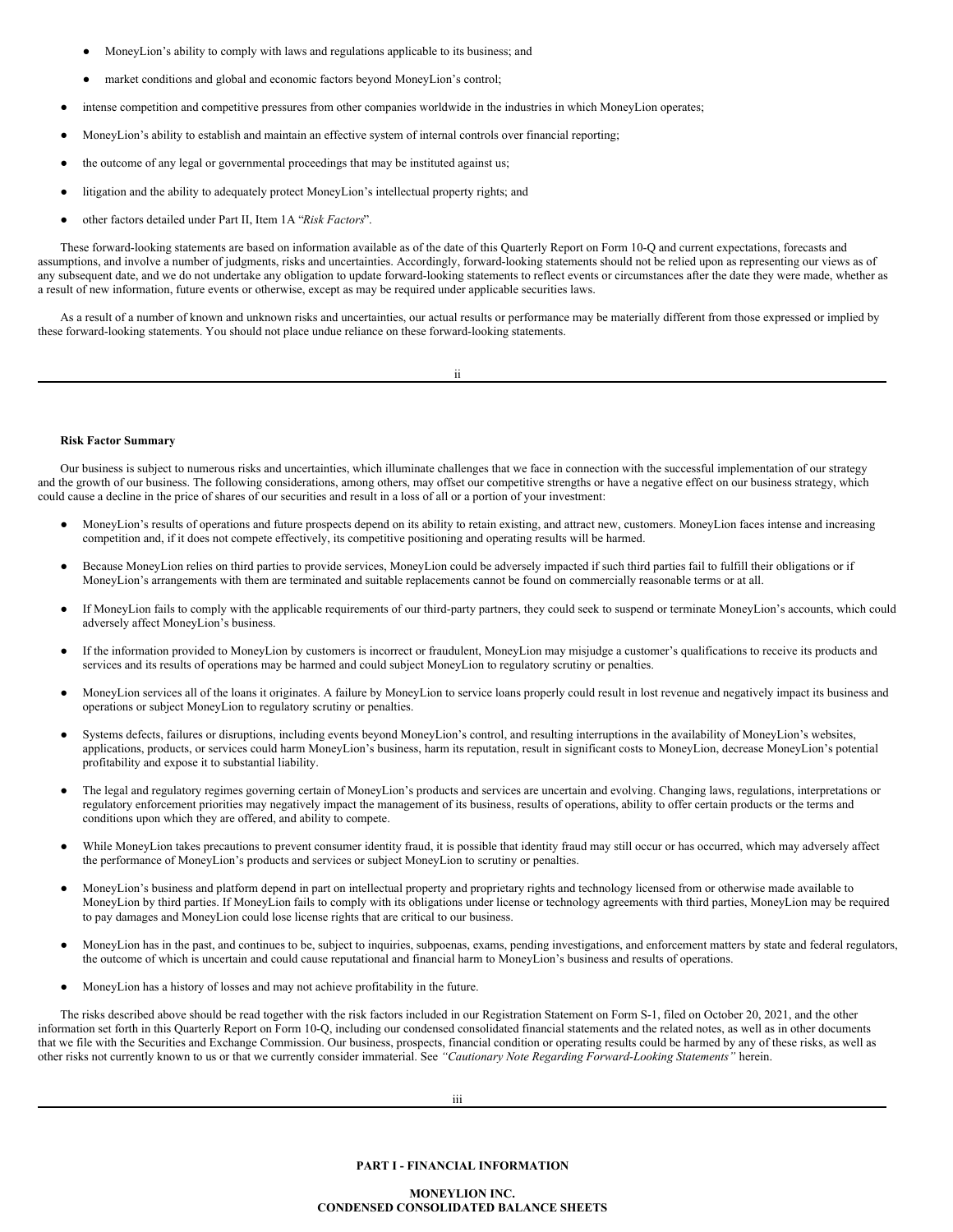## (amounts in thousands, except share and per share amounts) (Unaudited)

|                                                                                                                                                                                                                                                                          | September 30,<br>2021   | December 31,<br>2020   |
|--------------------------------------------------------------------------------------------------------------------------------------------------------------------------------------------------------------------------------------------------------------------------|-------------------------|------------------------|
| Assets                                                                                                                                                                                                                                                                   |                         |                        |
| Cash, including amounts held by variable interest entities (VIEs) of $\mathcal{L}$ , 539 and \$390                                                                                                                                                                       | $\mathbb{S}$<br>295,645 | $\mathbb{S}$<br>19,406 |
| Restricted cash                                                                                                                                                                                                                                                          | 3,357                   | 1,521                  |
| Receivables                                                                                                                                                                                                                                                              | 129,281                 | 68,794                 |
| Allowance for losses on receivables                                                                                                                                                                                                                                      | (16,791)                | (9,127)                |
| Receivables, net, including amounts held by VIEs of \$99,306 and \$52,264                                                                                                                                                                                                | 112,490                 | 59.667                 |
| Property and equipment, net                                                                                                                                                                                                                                              | 588                     | 502                    |
| Intangible assets, net                                                                                                                                                                                                                                                   | 8,041                   | 9,275                  |
| Goodwill                                                                                                                                                                                                                                                                 | 21,565                  | 21,565                 |
| Due from related party                                                                                                                                                                                                                                                   |                         | -5                     |
| Other assets                                                                                                                                                                                                                                                             | 26,913                  | 11,702                 |
| Total assets                                                                                                                                                                                                                                                             | 468,599                 | 123,643                |
| Liabilities, Redeemable Convertible Preferred Stock, Redeemable Noncontrolling Interests and Stockholders' Deficit                                                                                                                                                       |                         |                        |
| Liabilities:                                                                                                                                                                                                                                                             |                         |                        |
| Secured loans                                                                                                                                                                                                                                                            | 43.626                  | 24,395                 |
| Accounts payable and accrued liabilities                                                                                                                                                                                                                                 | 46,134                  | 20,968                 |
| Subordinated convertible notes, at fair value                                                                                                                                                                                                                            |                         | 14,000                 |
| Related party loan                                                                                                                                                                                                                                                       |                         | 5,000                  |
| Warrant liability                                                                                                                                                                                                                                                        | 22,916                  | 24,667                 |
| Other debt                                                                                                                                                                                                                                                               |                         | 3,207                  |
| <b>Total liabilities</b>                                                                                                                                                                                                                                                 | 112,676                 | 92,237                 |
| Commitments and contingencies (Note 17)                                                                                                                                                                                                                                  |                         |                        |
| Redeemable convertible preferred stock (Series A-1, A-2, A-3, B, B-2, C, C-1), \$0.0001 par value; 0 and 7,471,198 shares authorized,<br>0 and 7,085,923 issued and outstanding at September 30, 2021 and December 31, 2020; aggregate liquidation preference of \$0 and |                         |                        |
| \$288,183 at September 30, 2021 and December 31, 2020(1)                                                                                                                                                                                                                 |                         | 288.183                |
| Redeemable noncontrolling interests                                                                                                                                                                                                                                      | 123,549                 | 71,852                 |
| Stockholders' deficit:                                                                                                                                                                                                                                                   |                         |                        |
| Class A Common Stock, \$0.0001 par value; 2,000,000,000 and 0 shares authorized as of September 30, 2021 and December 31,                                                                                                                                                |                         |                        |
| 2020, respectively, 226,177,708 and 0 issued and outstanding as of September 30, 2021 and December 31, 2020, respectively                                                                                                                                                | 23                      |                        |
| Additional paid-in capital<br>Accumulated deficit                                                                                                                                                                                                                        | 671,906                 |                        |
|                                                                                                                                                                                                                                                                          | (429, 855)              | (327, 629)             |
| Treasury stock, 970,000 and 44,924 shares at September 30, 2021 and December 31, 2020 at cost                                                                                                                                                                            | (9,700)                 | (1,000)                |
| Total stockholders' deficit                                                                                                                                                                                                                                              | 232,374                 | (328, 629)             |
| Total liabilities, redeemable convertible preferred stock, redeemable noncontrolling interests and stockholders' deficit                                                                                                                                                 | 468,599                 | 123,643                |

(1) Prior period results have been adjusted to reflect the exchange of Legacy MoneyLion's common stock for MoneyLion Class A Common Stock at an exchange of approximately 16.4078 in September 2021 as a result of the Business Combination. See Note 3, "Business combination," for details.

The accompanying notes are an integral part of these condensed consolidated financial statements.

## 1

# **MONEYLION INC. CONDENSED CONSOLIDATED STATEMENTS OF OPERATIONS** (amounts in thousands, except share and per share amounts)

| (Unaudited) |  |
|-------------|--|
|             |  |

|                                                        | <b>Three Months Ended</b> | September 30, |        |               | <b>Nine Months Ended</b><br>September 30, |          |        |
|--------------------------------------------------------|---------------------------|---------------|--------|---------------|-------------------------------------------|----------|--------|
|                                                        | 2021                      |               | 2020   |               | 2021                                      |          | 2020   |
| Revenue                                                |                           |               |        |               |                                           |          |        |
| Net interest income on finance receivables             | \$<br>2,293               | \$            | 1,654  | <sup>\$</sup> | 5,716                                     | <b>S</b> | 3,617  |
| Membership subscription revenue                        | 8,347                     |               | 8,435  |               | 23,709                                    |          | 22,778 |
| Affiliates income                                      | 3,175                     |               | 518    |               | 6,444                                     |          | 1,368  |
| Fee income                                             | 30,402                    |               | 12,471 |               | 79,659                                    |          | 28,924 |
| Other income                                           |                           |               | 39     |               | 21                                        |          | 174    |
| <b>Total Revenues, net</b>                             | 44,220                    |               | 23,117 |               | 115,549                                   |          | 56,861 |
| <b>Operating expenses</b>                              |                           |               |        |               |                                           |          |        |
| Marketing                                              | 13,531                    |               | 2,921  |               | 27,060                                    |          | 7,404  |
| Provision for loss on receivables                      | 15,238                    |               | 10,456 |               | 36,644                                    |          | 14,587 |
| Other direct costs                                     | 1,828                     |               | 1,183  |               | 6,983                                     |          | 3,137  |
| Interest expense                                       | 1,627                     |               | 865    |               | 4,947                                     |          | 2,316  |
| Personnel expenses                                     | 15,483                    |               | 4,672  |               | 30,736                                    |          | 15,704 |
| Underwriting expenses                                  | 2,158                     |               | 1,137  |               | 5,702                                     |          | 4,553  |
| Information technology expenses                        | 1,195                     |               | 1,725  |               | 5,009                                     |          | 5,089  |
| Bank and payment processor fees                        | 6,770                     |               | 3,697  |               | 18,526                                    |          | 8,987  |
| Change in fair value of warrant liability              | (6, 551)                  |               | (228)  |               | 42,239                                    |          | (228)  |
| Change in fair value of subordinated convertible notes |                           |               |        |               | 49,561                                    |          |        |
| Professional fees                                      | 4,678                     |               | 1,879  |               | 12,715                                    |          | 4,516  |
| Depreciation and amortization expense                  | 486                       |               | 286    |               | 1,502                                     |          | 811    |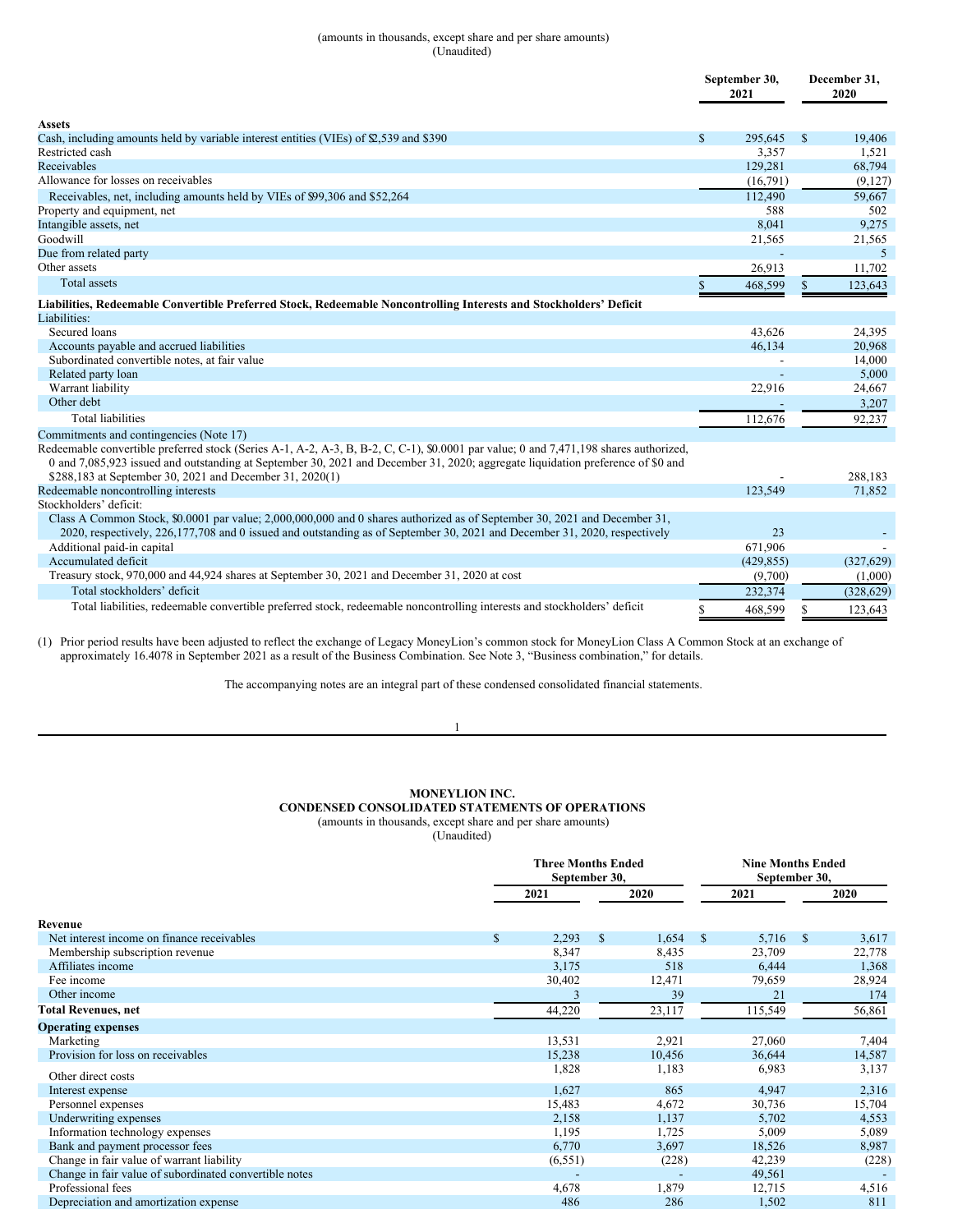| Occupancy expense                                                                        | (46)       | 314        | 719        | 913        |
|------------------------------------------------------------------------------------------|------------|------------|------------|------------|
| Gain on foreign currency translation                                                     | (135)      | (43)       | (178)      | (155)      |
| Other operating (income) expenses                                                        | 8,242      | (257)      | 6,221      | 393        |
| <b>Total operating expenses</b>                                                          | 64,504     | 28,607     | 248,386    | 68,027     |
| Net loss before income taxes                                                             | (20, 284)  | (5,490)    | (132, 837) | (11,166)   |
| Income tax (benefit) expense                                                             | (1)        |            | 41         | (13)       |
| <b>Net loss</b>                                                                          | (20, 283)  | (5,490)    | (132, 878) | (11, 153)  |
| Net income attributable to redeemable noncontrolling interests                           | (3,520)    | (1,967)    | (9,364)    | (6,480)    |
| Reversal of previously accrued / (accrued) dividends on redeemable convertible preferred |            |            |            |            |
| stock                                                                                    | 52,466     | (4,387)    | 42,728     | (12, 817)  |
| Net income (loss) attributable to common shareholders                                    | 28,663     | (11, 844)  | (99, 514)  | (30, 450)  |
| Net income (loss) per share, basic and diluted (1)                                       | 0.46       | (0.26)     | (1.87)     | (0.67)     |
| Weighted average shares used in computing net loss per share, basic and diluted (1)      | 62,314,396 | 44,857,889 | 53,119,751 | 45,253,509 |

(1) Prior period results have been adjusted to reflect the exchange of Legacy MoneyLion's common stock for MoneyLion Class A Common Stock at an exchange ratio of approximately 16.4078 in September 2021 as a result of the Business Combination. See Note 3, "Business combination," for details. Because the Company had a net loss in the three months and nine months ended September 30, 2021 and 2020, the Company's potentially dilutive securities, which include stock options, restricted stock, preferred stock and warrants to purchase shares of common stock and preferred stock, have been excluded from the computation of diluted net loss per share, as the effect would be anti-dilutive. Therefore, the weighted-average number of common shares outstanding used to calculate both basic and diluted net loss per share attributable to common stockholders for these periods is the same.

The accompanying notes are an integral part of these condensed consolidated financial statements.

 $\mathfrak{Z}$ 

## **MONEYLION INC. CONDENSED CONSOLIDATED STATEMENTS OF REDEEMABLE CONVERTIBLE PREFERRED STOCK, REDEEMABLE NONCONTROLLING INTERESTS AND STOCKHOLDERS' DEFICIT**

(amounts in thousands, except share amounts)

(Unaudited)

|                                                                | <b>Redeemable Convertible</b><br><b>Preferred Stock</b><br>(All Series) |         |                  | Redeemable<br>Noncontrolling | <b>Common Stock</b> |        |   | <b>Additional</b><br>Paid-in |       |         | Accumulated |              | Treasurv |         | Total<br>Stockholders' |
|----------------------------------------------------------------|-------------------------------------------------------------------------|---------|------------------|------------------------------|---------------------|--------|---|------------------------------|-------|---------|-------------|--------------|----------|---------|------------------------|
|                                                                | Shares(1)                                                               | Amount  | <b>Interests</b> |                              | <b>Shares</b>       | Amount |   | Capital                      |       | Deficit |             | <b>Stock</b> |          | Deficit |                        |
| Balances at July 1, 2020                                       | 107,410,844                                                             | 251,475 |                  | 68,288                       | 44,888,391          |        |   |                              |       |         | (280, 116)  |              | (1,000)  |         | (281, 116)             |
| Stock-based compensation                                       |                                                                         |         |                  | ٠                            |                     |        |   |                              | 410   |         |             |              |          |         | 410                    |
| Exercise of stock options and warrants                         |                                                                         | ۰       |                  |                              | 880,344             |        | ٠ |                              | 58    |         |             |              |          |         | 58                     |
| Accrued dividends on redeemable convertible<br>preferred stock |                                                                         | 4,387   |                  | ٠                            |                     |        |   |                              | (468) |         | (3,919)     |              |          |         | (4,387)                |
| Contributions by redeemable noncontrolling<br>interests        |                                                                         | ۰       |                  | 50                           |                     |        |   |                              |       |         |             |              |          |         |                        |
| Redemptions by redeemable noncontrolling<br>interests          |                                                                         |         |                  | (4, 473)                     |                     |        |   |                              |       |         |             |              |          |         |                        |
| Distributions to redeemable noncontrolling<br>interests        |                                                                         | ۰       |                  | (907)                        |                     |        |   |                              |       |         |             |              |          |         |                        |
| Net income (loss)                                              |                                                                         |         |                  | 1,966                        |                     |        |   |                              |       |         | (7, 457)    |              |          |         | (7, 457)               |
| <b>Balances at September 30, 2020</b>                          | 107.410.844                                                             | 255,862 |                  | 64,924                       | 45,768,735          |        |   |                              |       |         | (291, 492)  |              | (1,000)  |         | (292, 492)             |

|                                               | <b>Redeemable Convertible</b><br><b>Preferred Stock</b><br>(All Series) |               |         | Redeemable<br>Noncontrolling | <b>Common Stock</b> |  |                          | <b>Additional</b><br>Paid-in |         | Accumulated |            | Treasurv     |         |  | Total<br>Stockholders' |
|-----------------------------------------------|-------------------------------------------------------------------------|---------------|---------|------------------------------|---------------------|--|--------------------------|------------------------------|---------|-------------|------------|--------------|---------|--|------------------------|
|                                               | Shares(1)                                                               |               | Amount  | <b>Interests</b>             | <b>Shares</b>       |  | Amount                   | Capital                      |         | Deficit     |            | <b>Stock</b> |         |  | Deficit                |
| <b>Balances at January 1, 2020</b>            | 103,598,936                                                             |               | 231,020 | 73,977                       | 44,198,935          |  | ۰                        |                              |         |             | (262, 208) |              | (1,000) |  | (263, 208)             |
| Stock-based compensation                      |                                                                         |               |         | $\overline{\phantom{a}}$     |                     |  | $\overline{\phantom{a}}$ |                              | 1,082   |             |            |              |         |  | 1,082                  |
| Exercise of stock options and warrants        |                                                                         |               |         |                              | 1,569,800           |  | $\sim$                   |                              | 84      |             |            |              |         |  | 84                     |
| Issuance of Series C-1 redeemable convertible |                                                                         |               |         |                              |                     |  |                          |                              |         |             |            |              |         |  |                        |
| preferred stock                               | 3,811,908                                                               |               | 12,025  |                              |                     |  |                          |                              |         |             |            |              |         |  |                        |
| Accrued dividends on redeemable convertible   |                                                                         |               |         |                              |                     |  |                          |                              |         |             |            |              |         |  |                        |
| preferred stock                               |                                                                         |               | 12,817  |                              |                     |  | $\overline{a}$           |                              | (1,166) |             | (11,651)   |              |         |  | (12, 817)              |
| Contributions from redeemable noncontrolling  |                                                                         |               |         |                              |                     |  |                          |                              |         |             |            |              |         |  |                        |
| interests                                     |                                                                         |               |         | 300                          |                     |  |                          |                              |         |             |            |              |         |  |                        |
| Redemptions by redeemable noncontrolling      |                                                                         |               |         |                              |                     |  |                          |                              |         |             |            |              |         |  |                        |
| interests                                     |                                                                         |               |         | (12, 844)                    |                     |  |                          |                              |         |             |            |              |         |  |                        |
| Distributions to redeemable noncontrolling    |                                                                         |               |         |                              |                     |  |                          |                              |         |             |            |              |         |  |                        |
| interests                                     |                                                                         |               |         | (2,989)                      |                     |  |                          |                              |         |             |            |              |         |  |                        |
| Net income (loss)                             |                                                                         |               |         | 6,480                        |                     |  |                          |                              |         |             | (17, 633)  |              |         |  | (17, 633)              |
| <b>Balances at September 30, 2020</b>         | 107,410,844                                                             | $\mathcal{L}$ | 255,862 | 64,924                       | 45,768,735          |  |                          |                              |         |             | (291, 492) |              | (1,000) |  | (292, 492)             |

(1) Prior period results have been adjusted to reflect the exchange of Legacy MoneyLion's common stock for MoneyLion Class A Common Stock at an exchange of approximately 16.4078 in September 2021 as a result of the Business Combination. See Note 3, "Business combination," for details.

3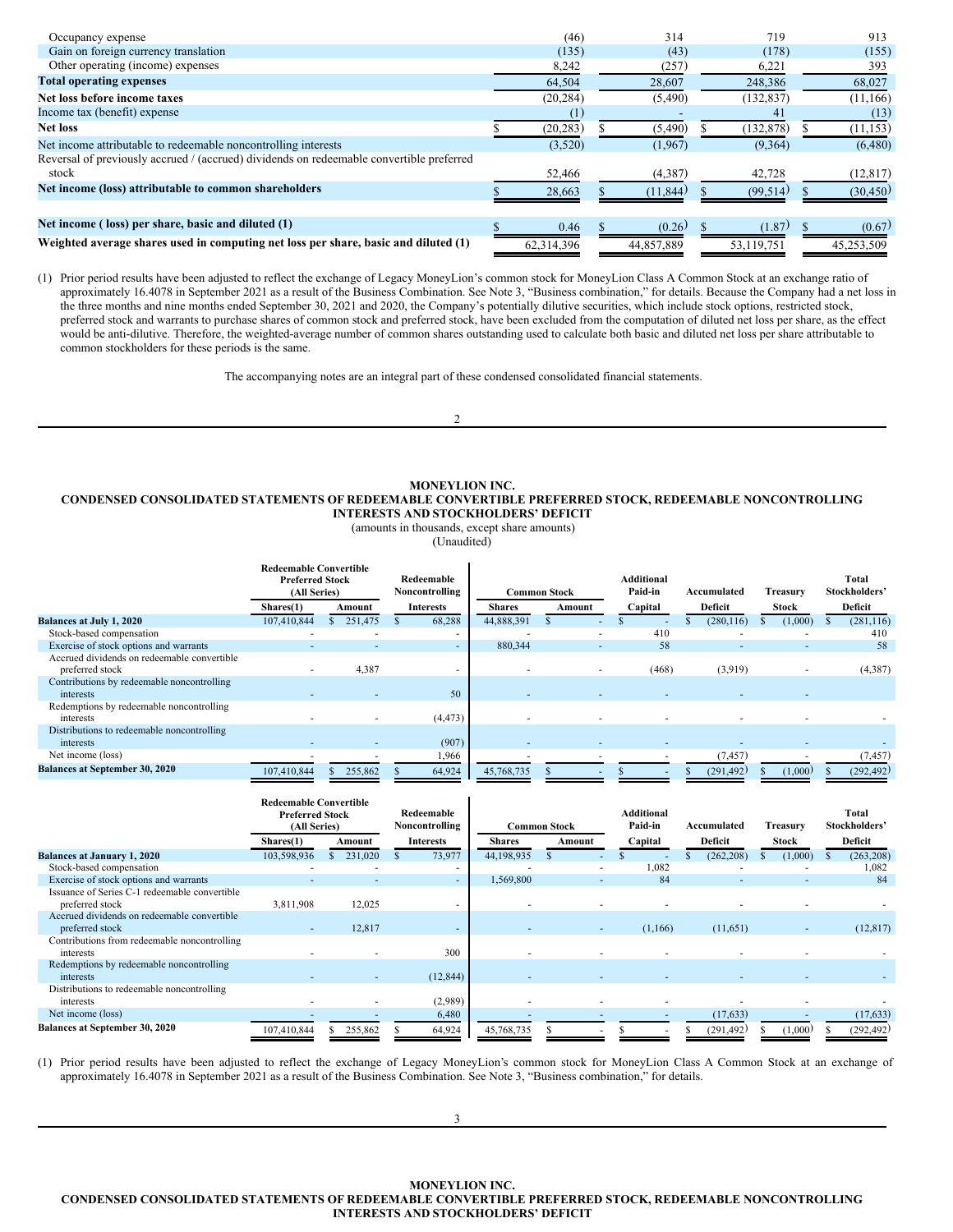## (amounts in thousands, except share amounts) (Unaudited)

|                                                                | <b>Redeemable Convertible</b><br><b>Preferred Stock</b><br>(All Series) |            |                  | Redeemable<br>Noncontrolling | <b>Class A</b><br><b>Common Stock</b> |  |        | <b>Additional</b><br>Paid-in | Accumulated |            |              | Treasurv |         | Total<br>Stockholders' |
|----------------------------------------------------------------|-------------------------------------------------------------------------|------------|------------------|------------------------------|---------------------------------------|--|--------|------------------------------|-------------|------------|--------------|----------|---------|------------------------|
|                                                                | Shares(1)                                                               | Amount     | <b>Interests</b> |                              | <b>Shares</b>                         |  | Amount | Capital                      |             | Deficit    | <b>Stock</b> |          | Deficit |                        |
| Balances at July 1, 2021                                       | 116,264,374                                                             | 298,010    |                  | 101,157                      | 48,658,573                            |  |        |                              |             | (453, 805) |              | (1,000)  |         | (454, 800)             |
| Stock-based compensation                                       |                                                                         |            |                  |                              |                                       |  |        | 586                          |             |            |              |          |         | 586                    |
| Exercise of stock options and warrants                         |                                                                         |            |                  |                              | 820                                   |  |        |                              |             |            |              |          |         |                        |
| Accrued dividends on redeemable convertible<br>preferred stock |                                                                         | 4,465      |                  |                              |                                       |  |        | (516)                        |             | (3,949)    |              |          |         | (4, 465)               |
| Preferred stock conversion                                     | (116, 264, 374)                                                         | (302, 475) |                  | ٠.                           | 116,264,374                           |  | 12     | 250,761                      |             | 51,702     |              |          |         | 302,475                |
| Reverse capitalization on September 22, 2021                   |                                                                         |            |                  |                              | 62,223,940                            |  | 6      | 433,816                      |             | ٠          |              | 1,000    |         | 434,822                |
| Redemption of common stock                                     |                                                                         |            |                  | $\overline{\phantom{a}}$     | (970,000)                             |  |        |                              |             | ۰          |              | (9,700)  |         | (9,700)                |
| Redemption of stock options                                    |                                                                         |            |                  |                              |                                       |  | $\sim$ | (12,741)                     |             |            |              |          |         | (12,741)               |
| Contributions from redeemable noncontrolling<br>interests      |                                                                         |            |                  | 22,000                       |                                       |  |        |                              |             |            |              |          |         |                        |
| Redemptions by redeemable noncontrolling<br>interests          |                                                                         |            |                  | (500)                        |                                       |  |        |                              |             |            |              |          |         |                        |
| Distributions to redeemable noncontrolling                     |                                                                         |            |                  |                              |                                       |  |        |                              |             |            |              |          |         |                        |
| interests                                                      |                                                                         |            |                  | (2,628)                      |                                       |  |        |                              |             |            |              |          |         |                        |
| Net income (loss)                                              |                                                                         |            |                  | 3,520                        |                                       |  |        |                              |             | (23, 803)  |              |          |         | (23, 803)              |
| <b>Balances at September 30, 2021</b>                          |                                                                         |            |                  | 123,549                      | 226, 177, 708                         |  | 23     | 671,906                      |             | (429, 855) |              | (9,700)  |         | 232,374                |

|                                                                | <b>Redeemable Convertible</b><br><b>Preferred Stock</b><br>(All Series) |            | Redeemable<br>Noncontrolling | <b>Class A</b><br><b>Common Stock</b> |                | <b>Additional</b><br>Paid-in | Accumulated              | <b>Treasury</b> | Total<br>Stockholders' |
|----------------------------------------------------------------|-------------------------------------------------------------------------|------------|------------------------------|---------------------------------------|----------------|------------------------------|--------------------------|-----------------|------------------------|
|                                                                | Shares(1)                                                               | Amount     | <b>Interests</b>             | <b>Shares</b>                         | Amount         | Capital                      | Deficit                  | <b>Stock</b>    | Deficit                |
| <b>Balances at January 1, 2021</b>                             | 116,264,374                                                             | 288,183    | 71,852                       | 47,870,720                            |                |                              | (327, 629)               | (1,000)         | (328, 624)             |
| Stock-based compensation                                       |                                                                         |            |                              |                                       |                | 2,425                        |                          |                 | 2,425                  |
| Exercise of stock options and warrants                         |                                                                         |            | -                            | 788,673                               | $\overline{a}$ | 251                          |                          |                 | 251                    |
| Accrued dividends on redeemable convertible<br>preferred stock |                                                                         | 14,292     |                              |                                       |                | (2,606)                      | (11,686)                 |                 | (14,292)               |
| Preferred stock conversion                                     | (116, 264, 374)                                                         | (302, 475) | ٠                            | 116,264,374                           | 12             | 250,761                      | 51,702                   |                 | 302,475                |
| Reverse capitalization on September 22, 2021                   |                                                                         |            | ٠                            | 62,223,940                            | 6              | 433,816                      | $\overline{\phantom{a}}$ | 1,000           | 434,822                |
| Redemption of common stock                                     |                                                                         |            |                              | (970,000)                             |                |                              | $\overline{a}$           | (9,700)         | (9,700)                |
| Redemption of stock options                                    |                                                                         |            | $\overline{\phantom{a}}$     |                                       | ۰              | (12,741)                     |                          |                 | (12, 741)              |
| Contributions from redeemable noncontrolling<br>interests      |                                                                         |            | 53,000                       |                                       |                |                              |                          |                 |                        |
| Redemptions by redeemable noncontrolling<br>interests          |                                                                         |            | (3,556)                      |                                       |                |                              |                          |                 |                        |
| Distributions to redeemable noncontrolling<br>interests        |                                                                         |            | (7,111)                      |                                       |                |                              |                          |                 |                        |
| Net income (loss)                                              |                                                                         |            | 9,364                        |                                       |                |                              | (142,242)                |                 | (142, 242)             |
| Balances at September 30, 2021                                 |                                                                         |            | 123,549                      | 226, 177, 708                         | 23             | 671,906                      | (429, 855)               | (9,700)         | 232,374                |

(1) Prior period results have been adjusted to reflect the exchange of Legacy MoneyLion's common stock for MoneyLion Class A Common Stock at an exchange of approximately 16.4078 in September 2021 as a result of the Business Combination. See Note 3, "Business combination," for details.

The accompanying notes are an integral part of these condensed consolidated financial statements.

## 4

## **MONEYLION INC. CONDENSED CONSOLIDATED STATEMENTS OF CASH FLOWS** (amounts in thousands)

(Unaudited)

|                                                                                 |                  | <b>Nine Months Ended</b><br>September 30, |
|---------------------------------------------------------------------------------|------------------|-------------------------------------------|
|                                                                                 | 2021             | 2020                                      |
| Cash flows from operating activities:                                           |                  |                                           |
| Net loss                                                                        | S.<br>(132, 878) | (11, 153)<br><sup>S</sup>                 |
| Adjustments to reconcile net loss to net cash provided by operating activities: |                  |                                           |
| Provision for losses on receivables                                             | 36,644           | 14,587                                    |
| Depreciation and amortization expense                                           | 1,502            | 811                                       |
| Change in deferred fees and costs, net                                          | 2,847            | 553                                       |
| Change in fair value of warrants                                                | 42,239           | (228)                                     |
| Change in fair value of subordinated convertible notes                          | 49,561           |                                           |
| Gain on loan forgiveness                                                        | (3,207)          |                                           |
| Gains on foreign currency translation                                           | (178)            | (155)                                     |
| Stock compensation expense                                                      | 2,425            | 1,082                                     |
| Changes in assets and liabilities, net of effects of business combination:      |                  |                                           |
| Accrued interest receivable                                                     | 481              | 12                                        |
| Other assets                                                                    | (15,206)         | (4,217)                                   |
| Accounts payable and accrued liabilities                                        | 13,708           | 110                                       |
| Net cash provided by (used in) operating activities                             | (2,062)          | 1,402                                     |
| Cash flows from investing activities:                                           |                  |                                           |
| Net originations and collections on finance receivables                         | (90, 861)        | (22, 476)                                 |
| Purchase of property and equipment                                              | (354)            | (1,029)                                   |
| Net cash used in investing activities                                           | (91,215)         | (23,505)                                  |
|                                                                                 |                  |                                           |

Cash flows from financing activities: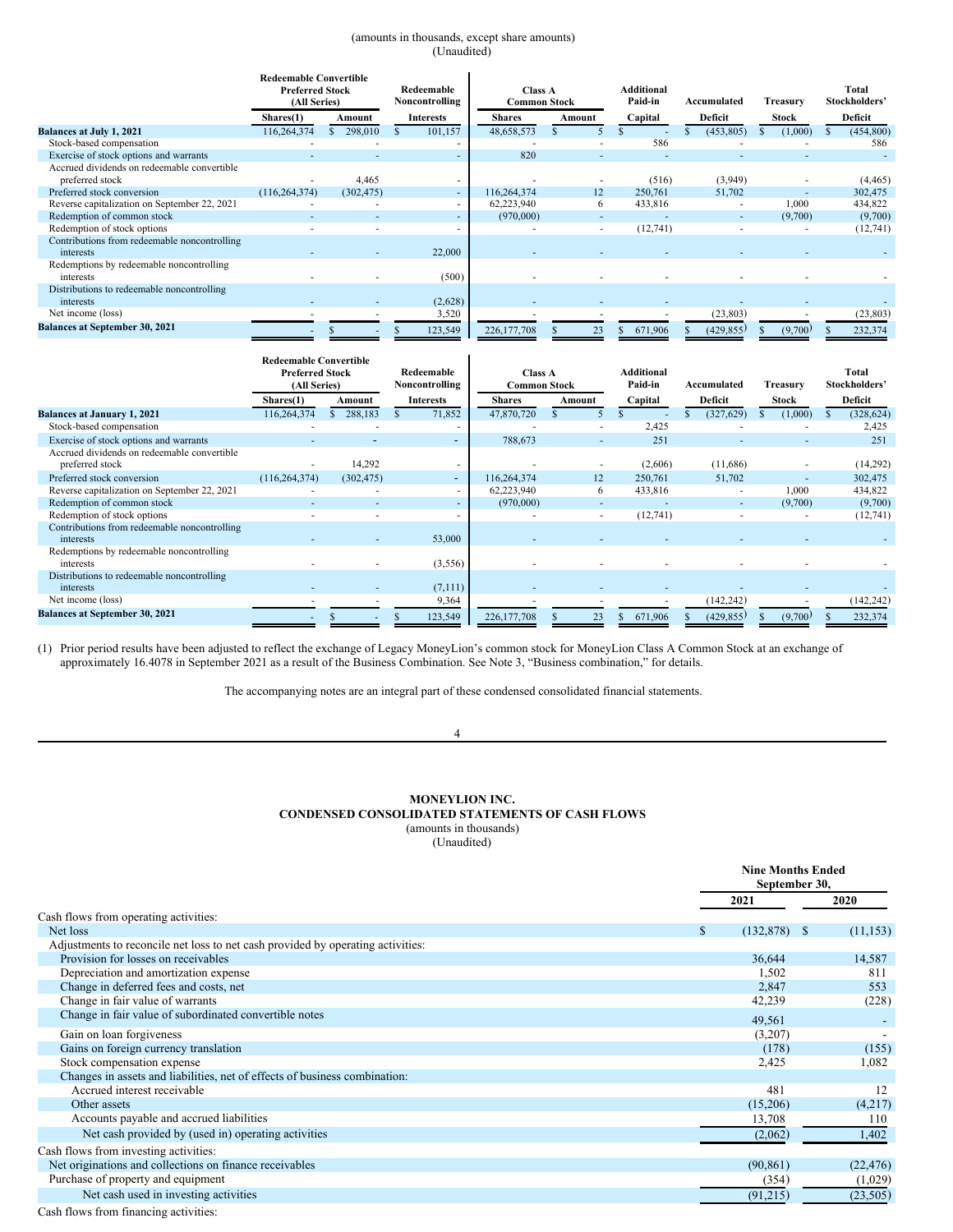| Repayments to secured/senior lenders                                        |                              | (556)        |                    | (18, 333) |
|-----------------------------------------------------------------------------|------------------------------|--------------|--------------------|-----------|
| Repayment of related party loan                                             |                              | (5,000)      |                    |           |
| Proceeds from issuance of related party loan                                |                              |              |                    | 5,000     |
| Proceeds from issuance of subordinated convertible notes                    |                              | 36,750       |                    |           |
| Borrowings from secured lenders                                             |                              | 20,000       |                    | 16.697    |
| Payment of deferred financing costs                                         |                              | (2,147)      |                    | (675)     |
| Redemption of founder's common stock                                        |                              | (9,700)      |                    |           |
| Payment of redeemed stock options                                           |                              | (10,651)     |                    |           |
| Proceeds from issuance of common stock related to exercise of stock options |                              | 265          |                    | 84        |
| Proceeds from reverse capitalization, net of transaction costs              |                              | 301,062      |                    |           |
| Issuance of Series C-1 preferred stock                                      |                              |              |                    | 12,025    |
| Contributions from redeemable noncontrolling interests                      |                              | 53,000       |                    | 300       |
| Redemptions by redeemable noncontrolling interests                          |                              | (4,556)      |                    | (13,050)  |
| Distributions to noncontrolling interests                                   |                              | (7, 115)     |                    | (2,989)   |
| Net cash provided by financing activities                                   |                              | 371,352      |                    | (941)     |
|                                                                             |                              |              |                    |           |
| Net change in cash and restricted cash                                      |                              | 278,075      |                    | (23, 044) |
| Cash and restricted cash, beginning of year                                 |                              | 20.927       |                    | 45,813    |
| Cash and restricted cash, end of year                                       |                              | 299,002      |                    | 22,769    |
|                                                                             |                              |              |                    |           |
|                                                                             |                              |              |                    |           |
| Supplemental disclosure of cash flow information:                           |                              |              |                    |           |
| Cash paid for interest                                                      | $\mathbb{S}$<br>$\mathbf{s}$ | 2,878<br>500 | \$<br>$\mathbf{s}$ | 2,460     |
| Accrued redemptions by redeemable noncontrolling interests                  |                              |              |                    | 1,450     |
| Supplemental disclosure of non-cash investing and financing activities:     |                              |              |                    |           |
| Conversion of preferred stock to common stock                               | \$                           | 302,475      | \$                 |           |
| Issuance of common stock related to convertible debt                        | \$                           | 100,311      | $\mathbf S$        |           |
| Issuance of common stock related to warrants exercised                      | \$                           | 73,456       | S                  |           |
| Acquisition of public and private warrants                                  | \$                           | 29,466       | $\mathbf S$        |           |
|                                                                             |                              |              |                    |           |

The accompanying notes are an integral part of these condensed consolidated financial statements.

5

# **MONEYLION INC.**

**NOTES TO CONDENSED CONSOLIDATED FINANCIAL STATEMENTS**

(amounts in thousands, except share and per share amounts or as otherwise indicated)

(Unaudited)

## **1. DESCRIPTION OF BUSINESS AND BASIS OF PRESENTATION**

On September 22, 2021, MoneyLion Inc., formerly known as Fusion Acquisition Corp. (prior to the Effective Time, "Fusion" and after the Effective Time, "MoneyLion" or the "Company"), consummated the previously announced business combination (the "Business Combination") pursuant to the terms of the Agreement and Plan of Merger, dated as of February 11, 2021 and amended on June 28, 2021 and September 4, 2021 (the "Merger Agreement"), by and among Fusion, ML Merger Sub Inc., a Delaware corporation and a wholly owned subsidiary of Fusion ("Merger Sub"), and MoneyLion Technologies Inc., formerly known as MoneyLion Inc. (prior to the Effective Time, "MoneyLion" or the "Company", and after the Effective Time, "Legacy MoneyLion"), a Delaware corporation.

Pursuant to the terms of the Merger Agreement, immediately upon the completion of the Business Combination and the other transactions contemplated by the Merger Agreement (the "Closing"), each of the following transactions occurred in the following order: (i) Merger Sub merged with and into Legacy MoneyLion, with Legacy MoneyLion surviving the merger as a wholly owned subsidiary of Fusion (the "Merger"); (ii) Legacy MoneyLion changed its name to "MoneyLion Technologies Inc."; and (iii) Fusion changed its name to "MoneyLion Inc."

As previously announced, on February 11, 2021, concurrently with the execution of the Merger Agreement, Fusion entered into subscription agreements (the "Subscription Agreements") with certain investors (collectively, the "PIPE Investors") pursuant to which, among other things, Fusion agreed to issue and sell in private placements an aggregate of 25,000,000 shares ("PIPE Shares") of Fusion Class A common stock, par value \$0.0001 per share ("MoneyLion Common Stock", also referred to herein as "MoneyLion Class A Common Stock"), to the PIPE Investors for \$10.00 per share, for an aggregate commitment amount of \$250,000,000 (the "PIPE Financing"). Pursuant to the Subscription Agreements, Fusion gave certain re-sale registration rights to the PIPE Investors with respect to the PIPE Shares. The PIPE Financing was consummated substantially concurrently with the Closing.

MoneyLion was founded in 2013, and the Company's headquarters is located in New York, New York. The Company operates a personal finance platform (the "Platform") that provides a mobile app that is designed to help users simplify their personal financial management and improve their financial health, giving users access to credit, investment, banking, and other financial services and provide them with a single place to track spending, savings, and credit. The Platform is based upon analytical models that power recommendations which are designed to help users achieve their financial goals ranging from building savings, improving credit health, and managing unexpected expenses. Investment management services are provided by ML Wealth LLC, a wholly owned subsidiary of the Company, which is a Securities and Exchange Commission ("SEC") registered investment advisor.

**Basis of Presentation**—The condensed consolidated financial statements have been prepared in accordance with accounting principles generally accepted in the United States of America ("U.S. GAAP") and the rules and regulations of the SEC. The consolidated financial statements include the accounts of MoneyLion Inc. and its wholly owned subsidiaries and consolidated VIEs for which the Company is the primary beneficiary.

Receivables originated on the Company's platform are currently financed through Invest in America Credit Fund 1 LLC ("IIA"). IIA is organized as a Delaware limited liability company and is treated as a partnership for United States income tax purposes. IIA's membership interests are issued in separately designated series, with each series consisting of Class A Units and Class B Units. IIA investors own all non-voting Class B Units of the applicable series they invest in, which entitles them to a targeted, nonguaranteed, preferred return of typically 12% per year. ML Capital III LLC ("ML Capital III"), an indirect wholly owned MoneyLion subsidiary, is the managing member of IIA and owns the Class A Units of each series, which entitles ML Capital III to returns that exceed the targeted preferred return on the Class B Units (if any). IIA uses proceeds from the sale of Class B Units to investors to purchase borrower payment dependent promissory notes from Invest in America Notes I SPV LLC ("IIA Notes SPV I") and Invest in America Notes SPV IV LLC ("IIA Notes SPV IV") (collectively "IIA Notes SPVs"). The collateral consists of a portfolio of underlying MoneyLion loans and advance receivables. Investors in Class B Units fund their investment into IIA at the time of subscription, which proceeds are used to finance receivables originated on MoneyLion's platform. Generally, an IIA investor may request redemption of all or a portion of their capital account, after a 120-day notice period, and in increments of \$100,000, five days after the expiration of the applicable lock-up period, unless otherwise agreed between investors in a particular series and the Company. Unless a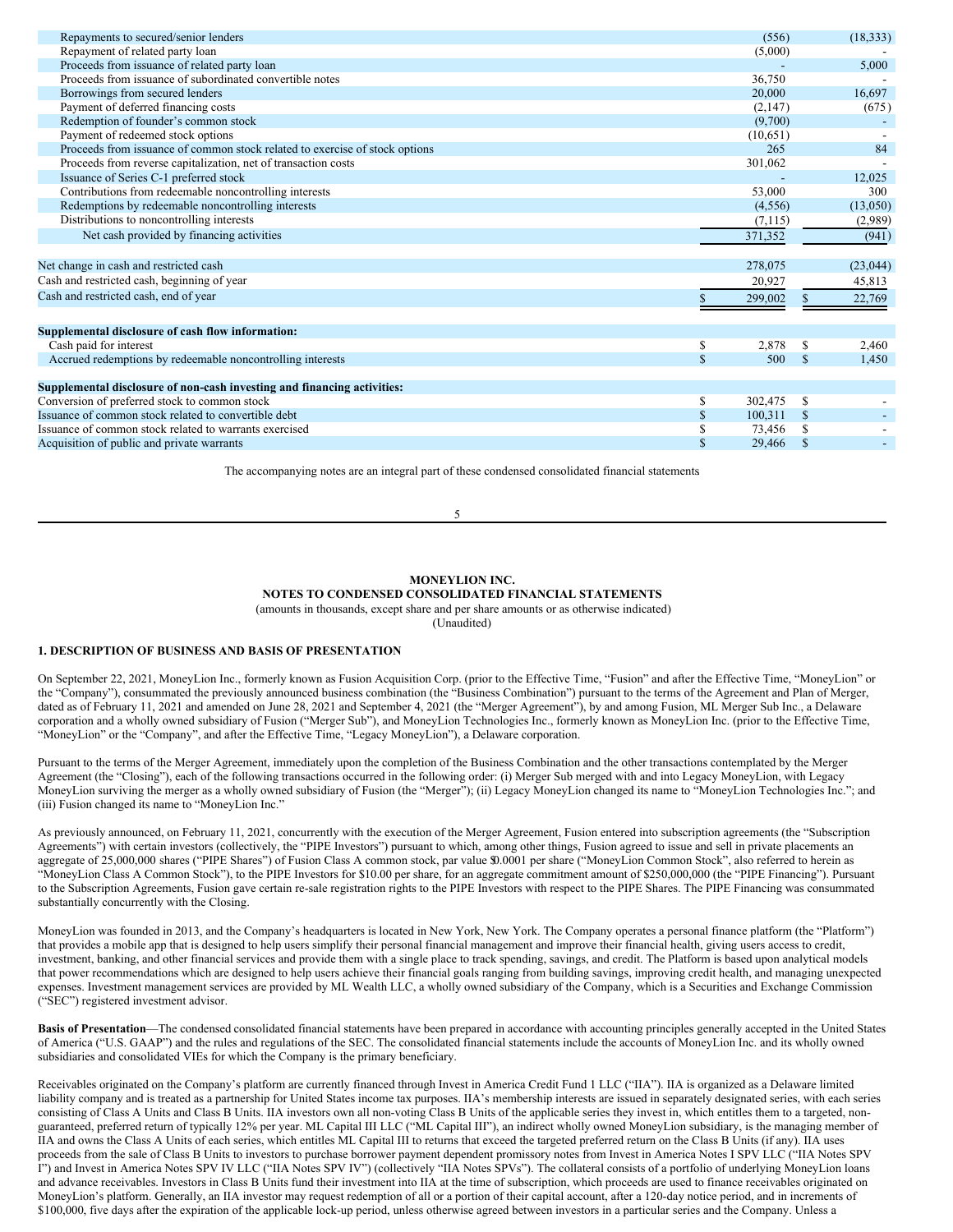redemption request is made, both the IIA investor's capital contribution and their related Class B returns will be automatically reinvested in new notes. ML Capital III, as the managing member of IIA, has the contractual right to suspend redemptions in certain circumstances and without prior notice to the IIA investors. However, the IIA investors' right to redemption may not be entirely within the control of the Company and therefore the IIA investors' share of the IIA is presented on the Company's consolidated balance sheet as temporary equity at the redemption value. Redemptions were \$3,556 and \$12,844 for the nine months ended September 30, 2021 and 2020, respectively, of which \$500 and \$1,450 were unpaid as of September 30, 2021 and 2020, respectively. Distributions, if any, to IIA investors will be made at the discretion of the Company or, if agreed between the Company and a particular IIA investor or series, in accordance with the applicable subscription agreements. The Company has identified IIA, IIA Notes SPV I and IIA Notes SPV IV as variable interest entities ("VIEs") due to the fact that the Class A Units are entitled to residual income/loss in IIA. The Company has identified itself as the primary beneficiary of these VIEs because it directs the activities of the VIEs that most significantly impact the VIEs' economic performance. As the primary beneficiary of the VIEs, the Company has consolidated the balances of the VIEs into these financial statements. The IIA Class B Units are reflected in the Company's consolidated financial statements as redeemable noncontrolling interests totaling \$123,549 and \$71,852 as of September 30, 2021 and December 31, 2020, respectively.

All intercompany transactions and balances have been eliminated in consolidation. The Company does not have any items of other comprehensive income (loss), therefore, there is no difference between net loss and comprehensive loss for the nine months ended September 30, 2021 and 2020.

**Unaudited Interim Financial Information**—In the opinion of the Company, the accompanying unaudited condensed consolidated financial statements contain all adjustments, consisting of only normal recurring adjustments, necessary for a fair presentation of its financial position and its results of operations, changes in redeemable convertible preferred stock, redeemable noncontrolling interests and stockholders' deficit and cash flows. The condensed consolidated balance sheet as of September 30, 2021 is unaudited. The condensed consolidated balance sheet as of December 31, 2020, was derived from audited annual financial statements but does not contain all of the footnote disclosures from the annual financial statements. The accompanying unaudited condensed consolidated financial statements and related financial information should be read in conjunction with the audited consolidated financial statements and the related notes thereto for the fiscal year ended December 31, 2020.

During the nine months ended September 30, 2021, there were no significant changes to the Company's significant accounting policies as described in the Company's audited consolidated financial statement as of and for the year ended December 31, 2020.

# **2. SUMMARY OF SIGNIFICANT ACCOUNTING POLICIES**

**Use of Estimates—**The preparation of the condensed consolidated financial statements in conformity with GAAP requires management to make estimates and assumptions that affect the reported amounts of assets and liabilities, the disclosure of contingent liabilities at the date of the financial statements and the reported amounts of revenue and expenses during the reporting period. Significant estimates and assumptions reflected in these condensed consolidated financial statements included, but are not limited to, revenue recognition, provision for transaction losses, accounting for business combinations, determination of useful lives of property and equipment, valuation and useful lives of intangible assets, impairment assessment of goodwill, internal-use software, valuation of common stock, valuation of stock warrants, valuation of convertible notes, stock option valuations, income taxes, and the recognition and disclosure of contingent liabilities. The Company evaluates its estimates and assumptions on an ongoing basis. Actual results could differ from those estimates and such differences may be material to the condensed consolidated financial.

**Allowance for Losses on Receivables—** An allowance for losses on finance receivables is established to provide for probable losses incurred in the Company's finance receivables at the balance sheet date and is established through a provision for loan losses. Charge-offs, net of recoveries, are charged directly to the allowance. The allowance is based on management's assessment of many factors, including changes in the nature, volume, and risk characteristics of the finance receivables portfolio, including trends in delinquency and charge-offs and current economic conditions that may affect the borrower's ability to pay. The allowance is developed on a general basis, each period management assesses each product type by origination cohort in order to determine the forecasted performance of those cohorts and arrive at an appropriate allowance rate for that period. While management uses the best information available to make its evaluation, future adjustments to the allowance may be necessary if there are significant changes in any of the factors.

The Company's charge-off policy is to charge-off finance receivables related to loans, net of expected recoveries, in the month in which the account becomes 90 days contractually past due and charge-off finance receivables related to advances in the month in which the account becomes 60 days past due. If an account is deemed to be uncollectable prior to this date, the Company will charge-off the receivable in the month it is deemed uncollectable.

The Company determines the past due status using the contractual terms of the finance receivables. This is the credit quality indicator used to evaluate the required allowance for losses on finance receivables for each portfolio of products.

An allowance for losses on membership and fees receivables is established to provide probable losses incurred in the Company's membership and fee receivables at the balance sheet date and is established through a provision for losses on receivables. Charge-offs, net of recoveries, are charged directly to the allowance. The allowance is based on management's assessment of historical charge-offs and recoveries on these receivables, as well as certain qualitative factors including current economic conditions that may affect the customers' ability to pay. Prior to the period ended June 30, 2021, the allowance related to these receivables had not been material to the consolidated financial statements.

**Warrant Liability**— The Company does not use derivative instruments to hedge exposures to cash flow, market, or foreign currency risks. The Company evaluates all financial instruments, including issued stock purchase warrants, to determine if such instruments are derivatives or contain features that qualify as embedded derivatives, pursuant to ASC 480 and ASC 815. The Company accounts for its outstanding Public Warrants and Private Placement Warrants (collectively, the "Warrants") in accordance with the guidance contained in Accounting Standards Codification 815-40, "Derivatives and Hedging — Contracts on an Entity's Own Equity" ("ASC 815-40") and determined that the Warrants do not meet the criteria for equity treatment thereunder. As such, each Warrant must be recorded as a liability and is subject to re-measurement at each balance sheet date and any change in fair value is recognized in the Company's statements of operations.

For issued or modified warrants that meet all of the criteria for equity classification, the warrants are required to be recorded as a component of additional paid-in capital at the time of issuance. For issued or modified warrants that do not meet all the criteria for equity classification, the warrants are required to be recorded at their initial fair value on the date of issuance, and each balance sheet date thereafter. Changes in the estimated fair value of the warrants are recognized as a non-cash gain or loss on the statements of operations. The fair value of the Private Placement Warrants was estimated using a Black-Scholes Option Pricing Model.

The Public Warrants meet the conditions for equity classification in accordance with ASC 815-40.

## **Recently Adopted Accounting Pronouncements—**

In August 2018, the FASB issued ASU No. 2018-15, Intangibles - Goodwill and Other - Internal-Use Software (Subtopic 350-40): Customer's Accounting for Implementation Costs Incurred in a Cloud Computing Arrangement That is a Service Contract. The new guidance provides for the deferral of implementation costs for cloud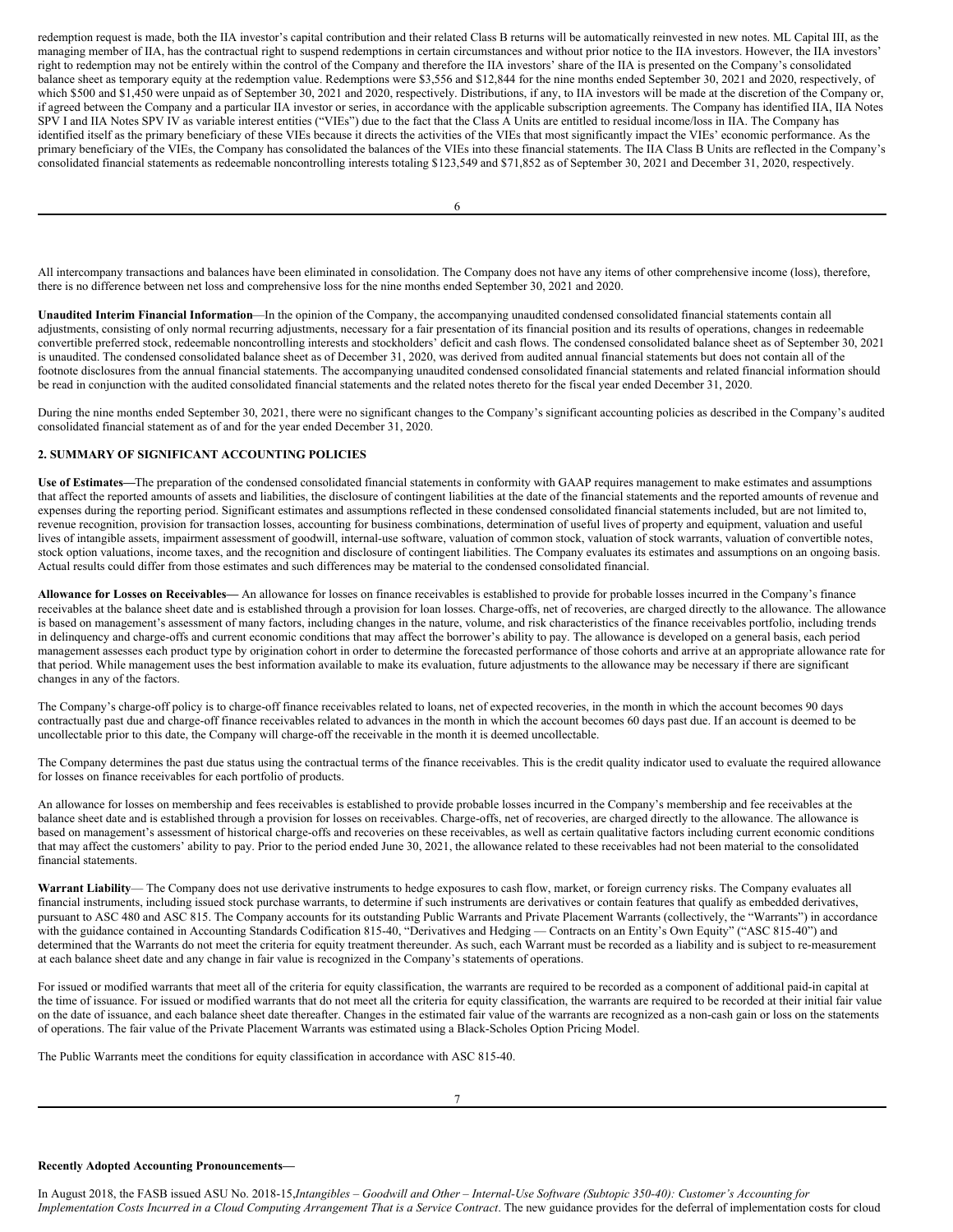computing arrangements and expensing those costs over the term of the cloud services arrangement. The new guidance is effective for fiscal years beginning after December 15, 2020 and interim periods in 2021. The adoption of the ASU did not have an impact on the Company's condensed consolidated financial statements.

In June 2018, the FASB issued ASU 2018-07, Compensation-Stock Compensation (Topic 718): Improvements to Nonemployee Share-Based Payment Accounting. The amendments in this update expand the scope of Topic 718 to include share-based payment transactions for acquiring goods and services from nonemployees. An entity should apply the requirements of Topic 718 to nonemployee awards except for specific guidance on inputs to an option pricing model and the attribution of cost (that is, the period of time over which share-based payment awards vest and the pattern of cost recognition over that period). The amendments specify that Topic 718 applies to all share-based payment transactions in which a grantor acquires goods or services to be used or consumed in a grantor's own operations by issuing share-based payment awards. The amendments also clarify that Topic 718 does not apply to share-based payments used to effectively provide: (1) financing to the issuer, or (2) awards granted in conjunction with selling goods or services to customers as part of a contract accounted for under Topic 606, Revenue from Contracts with Customers. The amendments in this update are effective for public business entities for fiscal years beginning after December 15, 2018, including interim periods within that fiscal year. For all other entities, the amendments are effective for fiscal years beginning after December 15, 2019, and interim periods within fiscal years beginning after December 15, 2020. Early adoption is permitted, but no earlier than an entity's adoption date of Topic 606. The adoption of the ASU did not have a material impact on the Company's condensed consolidated financial statements.

The Company currently qualifies as an "emerging growth company" under the Jumpstart Our Business Startups Act of 2012 (the "JOBS Act"). Accordingly, the Company has the option to adopt new or revised accounting guidance either (i) within the same periods as those otherwise applicable to non-emerging growth companies or (ii) within the same time periods applicable to private companies. The Company has elected to adopt new or revised accounting guidance within the same time period as private companies, unless, as indicated below, management determines it is preferable to take advantage of early adoption provisions offered within the applicable guidance.

### **Recently Issued Accounting Pronouncements Not Yet Adopted—**

In February 2016, the FASB Issued ASU 2016-02,*Leases (Topic 842)*. The guidance in this ASU supersedes the leasing guidance in Topic 840,*Leases*. Under the new guidance, lessees are required to recognize lease assets and lease liabilities on the balance sheet for all leases with terms longer than 12 months. Leases will be classified as either finance or operating with classification affecting the pattern of expense recognition in the income statement. A modified retrospective transition approach is required for lessees for capital and operating leases existing at, or entered into after, the beginning of the earliest comparative period presented in the financial statements, with certain practical expedients available. The new standard is effective for the Company on January 1, 2022. The Company is in the process of evaluating the impact that the pending adoption of this new guidance will have on its condensed consolidated financial statements and related disclosures.

In June 2016, the FASB issued ASU 2016-13, Financial Instruments - Credit Losses (Topic 326): Measurement of Credit Losses on Financial Instruments, which creates a new credit impairment standard for financial assets measured at amortized cost and available-for-sale debt securities. The ASU requires financial assets measured at amortized cost (including loans, trade receivables and held-to-maturity debt securities) to be presented at the net amount expected to be collected, through an allowance for credit losses that are expected to occur over the remaining life of the asset, rather than incurred losses. The ASU requires that credit losses on available-for-sale debt securities be presented as an allowance rather than as a direct write-down. The measurement of credit losses for newly recognized financial assets (other than certain purchased assets) and subsequent changes in the allowance for credit losses are recorded in the statement of income as the amounts expected to be collected change. The ASU is effective for nonpublic entities for fiscal years beginning after December 15, 2022, and interim periods within those fiscal years. Early adoption is permitted for fiscal years beginning after December 15, 2018, and interim periods within those fiscal years. The Company is in process of evaluating the impact that adoption of this new guidance will have on its condensed consolidated financial statements and related disclosures.

In December 2019, the FASB issued ASU No. 2019-12,*Simplifying the Accounting for Income Taxes (Topic 740)*. The amendments in the updated guidance simplify the accounting for income taxes by removing certain exceptions and improving consistent application of other areas of the topic by clarifying the guidance. The new guidance is effective for fiscal years beginning after December 15, 2021 and interim periods within fiscal years beginning after December 15, 2022. Early adoption is permitted. The Company is currently in the process of evaluating the impact that the adoption of ASU 2019-12 will have on its condensed consolidated financial statements and related disclosures.

| I      |
|--------|
| I      |
| ۱,     |
| ï<br>× |

In March 2020, the FASB issued ASU No. 2020-04, Reference Rate Reform (Topic 848): Facilitating of the Effects of Reference Rate Reform on Financial Reporting which provides optional expedients and exceptions for applying U.S. GAAP to contracts, hedging relationships, and other transactions in which the reference LIBOR or another reference rate is expected to be discontinued as a result of the Reference Rate Reform. This ASU is intended to ease the potential burden in accounting for (or recognizing the effects of) reference rate reform on financial reporting. The new guidance is effective for fiscal years beginning after December 15, 2021 and interim periods within fiscal years beginning after December 15, 2022. Early adoption is permitted. The Company is in process of evaluating the impact that the adoption of ASU 2020-04 will have on its condensed consolidated financial statements and related disclosures.

In August 2020, the FASB issued ASU 2020-06, Debt-Debt With Conversion and Other Options (Subtopic 470-20) and Derivatives and Hedging-Contracts in Entity's Own Equity (Subtopic 815-40): Accounting for Convertible Instruments and Contracts in an Entity's Own Equity. The ASU simplifies the accounting for certain financial instruments with characteristics of liabilities and equity, including convertible instruments and contracts on an entity's own equity. The updated standard will be effective for the Company on January 1, 2024; however, early adoption of the ASU is permitted on January 1, 2021. The Company is in process of evaluating the impact that the updated standard will have on its condensed consolidated financial statements and related disclosures.

## **3. BUSINESS COMBINATION**

On September 21, 2021, Fusion held a Special Meeting (the "Special Meeting") at which the Fusion stockholders considered and adopted, among other matters, the Merger Agreement and the transactions contemplated therein (the "Transactions"). On September 22, 2021, the parties to the Merger Agreement consummated the Transactions.

Immediately prior to the time of filing of a certificate of merger with the Secretary of State of the State of Delaware upon consummation of the Merger (the "Effective Time"), all issued and outstanding shares of Legacy MoneyLion preferred stock (the "Legacy MoneyLion Preferred Stock") converted into shares of Legacy MoneyLion common stock (the "Legacy MoneyLion Common Stock"), par value \$0.0001 per share (the "Conversion"), in accordance with Legacy MoneyLion's amended and restated certificate of incorporation. At the Effective Time:

- all outstanding warrants to purchase shares of Legacy MoneyLion Preferred Stock or Legacy MoneyLion Common Stock ("Legacy MoneyLion Warrants") were either exercised and ultimately converted into shares of Legacy MoneyLion Common Stock or terminated;
- 11,231,595 outstanding shares of Legacy MoneyLion Common Stock (which includes the shares of Legacy MoneyLion Common Stock issued to former holders of Legacy MoneyLion Warrants) were cancelled in exchange for the right to receive 184,285,695 shares of MoneyLion Common Stock;
- 2,360,627 outstanding and unexercised options to purchase shares of Legacy MoneyLion Common Stock ("Legacy MoneyLion Options") converted into options to acquire 38,732,676 shares of MoneyLion Common Stock, of which 18,861,298 options are vested and 19,871,378 options are unvested; and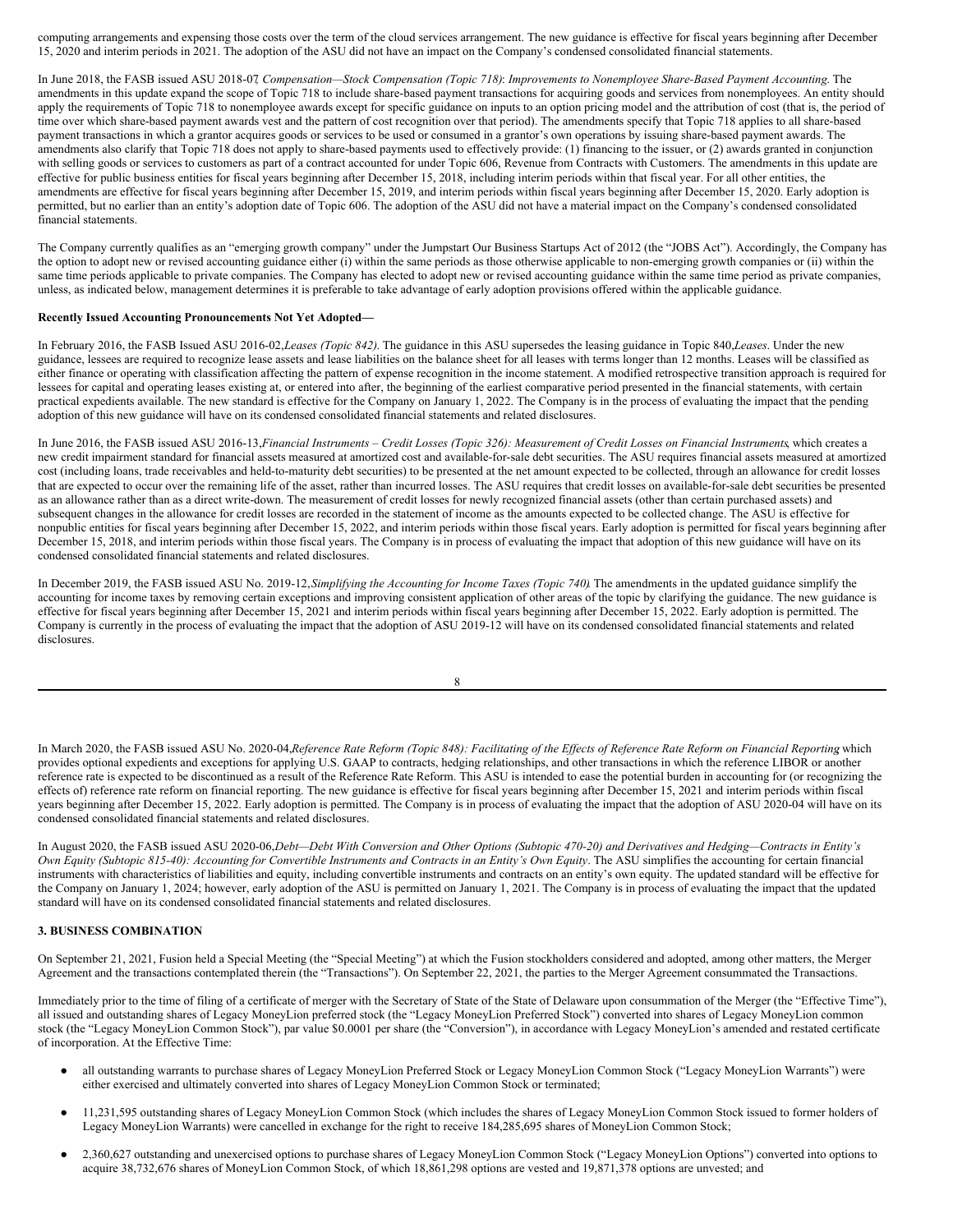each holder of an outstanding share of Legacy MoneyLion Common Stock (following the Conversion) and/or Legacy MoneyLion Options (each such holder, an "Earnout Participant") also received the right to receive the applicable pro rata portion of MoneyLion Common Stock (the "Earnout Shares") with respect to each share of MoneyLion Common Stock or option exercisable for shares of MoneyLion Common Stock, contingent upon MoneyLion Common Stock reaching certain price milestones.

In connection with the Closing, holders of 25,887,987 shares of Fusion's Class A common stock sold in its initial public offering (the "public shares") exercised their right to have such shares redeemed for a pro rata portion of the proceeds from Fusion's initial public offering held in the Trust Account (as defined in the Proxy Statement/Prospectus) plus interest, calculated as of two business days prior to the consummation of the business combination, or approximately \$10.00 per share and approximately \$258,896 in the aggregate (the "Redemptions"). The consummation of the Transactions resulted in approximately \$301,062 in cash proceeds to MoneyLion, net of transaction expenses. Following the Redemptions and the issuance of PIPE Shares in connection with the PIPE Financing, 42,862,013 public shares remained outstanding (consisting of 25,000,000) shares held by PIPE Investors, 8,750,000 shares held by the Sponsor and9,112,013 shares held by Fusion public stockholders).

Upon consummation of the Transactions:

- each outstanding share of Fusion Class B common stock automatically converted into one share of MoneyLion Common Stock; and
- outstanding warrants to purchase the common stock of Fusion automatically converted into warrants to purchase shares of MoneyLion Common Stock.

As of the Closing Date and following the completion of the sale of 25,000,000 shares of MoneyLion Common Stock in the PIPE Financing, MoneyLion had the following outstanding securities:

 $\alpha$ 

- 227,147,708 shares of MoneyLion Common Stock;
- 38,732,676 MoneyLion options, of which options to purchase 18,861,298 shares of MoneyLion Common Stock were vested and options to purchase 19,871,378 shares of MoneyLion Common stock were unvested; and
- 17,500,000 public warrants, each exercisable for one share of MoneyLion Common Stock at a price of \$11.50 per share and 8,100,000 private placement warrants, each exercisable for one share of MoneyLion Common Stock at a price of \$11.50 per share (assumed from Fusion).

Conversion of Legacy MoneyLion shares was calculated utilizing the Exchange Ratio of approximately 16.4078 per share of MoneyLion Class A Common Stock (the "Exchange Ratio").

The Business Combination was accounted for as a reverse recapitalization in accordance with GAAP. Under the guidance in ASC 805, Legacy MoneyLion is treated as the "acquirer" for financial reporting purposes. As such, Legacy MoneyLion is deemed the accounting predecessor of the combined business, and MoneyLion, as the parent company of the combined business, is the successor SEC registrant, meaning that Legacy MoneyLion's financial statements for previous periods will be disclosed in the registrant's periodic reports filed with the SEC from here forward. The Business Combination will have a significant impact on the MoneyLion's future reported financial position and results as a consequence of the reverse recapitalization. The most significant change in MoneyLion's future reported financial position and results is an estimated net increase in cash (as compared to the MoneyLion's consolidated balance sheet at December 31, 2020) of approximately \$301,062. This included approximately \$250,000 in proceeds from the PIPE Financing that was consummated substantially simultaneously with the Business Combination, offset by additional transaction costs incurred in connection with the Business Combination. The transaction costs for the Business Combination were approximately \$56,638, of which \$13,150 represents deferred underwriter fees related to Fusion's initial public offering. As of September 30, 2021, \$11,136 in transaction costs remained unpaid.

The transaction closed on September 22, 2021, and on the following day the Company's Class A Common Stock and Public Warrants began trading on the New York Stock Exchange ("NYSE") under the symbols "ML" and "ML WS", respectively, for trading in the public market.

## **4. RECEIVABLES**

The Company's finance receivables consist of secured personal loans, unsecured personal loans, and principal amounts of Instacash advances. Accrued interest receivables represent the interest accrued on the finance receivables based upon the daily principal amount outstanding. Fees receivables represent the amounts due to the Company for tips and instant transfer fees related to the Instacash advance product. Membership receivables represent the amounts billed to customers for membership subscription services. The credit quality and future repayment of finance receivables is dependent upon the customer's ability to perform under the terms of the agreement. Factors such as unemployment rates and housing values, among others, may impact the customer's ability to perform under the loan or advance terms. When assessing provision for losses on finance receivables, the Company takes into account the composition of the outstanding finance receivables, charge-off rates to date and the forecasted principal loss rates. Please see the tables below for the finance receivable activity, charge-off rates and aging by product for the nine months ended September 30, 2021 and 2020. The Company has experienced significant growth in Instacash, a shorter-term advance product with lower charge-off rates than loans. As Instacash has become a larger component of finance receivable activity, the overall charge-off rate has decreased significantly.

10

Receivables consisted of the following:

|                                               | September 30,<br>2021 | December 31,<br>2020 |
|-----------------------------------------------|-----------------------|----------------------|
| Finance receivables                           | 116,028               | 62,758               |
| Fees receivable                               | 7.338                 | 2,913                |
| Membership receivables                        | 3,283                 | 1,885                |
| Deferred loan origination costs               | 1,528                 | 615                  |
| Accrued interest receivable                   | 1,104                 | 623                  |
| Receivables, before allowance for loan losses | 129.281               | 68,794               |

Finance receivables consisted of the following:

|              | December 31, |
|--------------|--------------|
| 2021<br>2020 |              |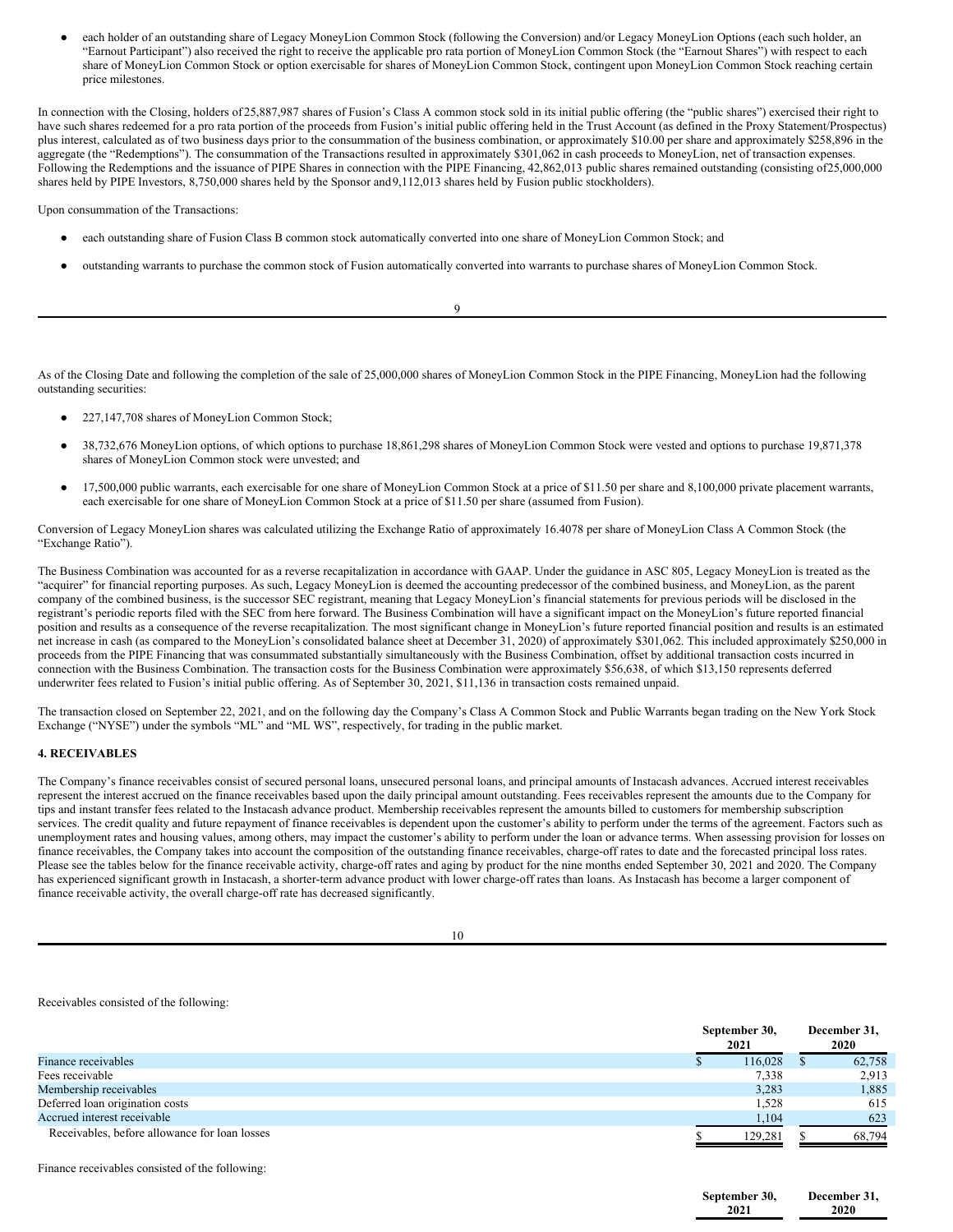| Loan receivables                                      |  | 69     | 3.870  |
|-------------------------------------------------------|--|--------|--------|
| Instacash receivables                                 |  |        | 8.888  |
| Finance receivables, before allowance for loan losses |  | 16.028 | 62.758 |
|                                                       |  |        |        |

Loans receivables consisted of the following:

|                                     | September 30.<br>2021 |                          |  | December 31,<br>2020 |  |
|-------------------------------------|-----------------------|--------------------------|--|----------------------|--|
| Unsecured personal loan receivables |                       | $\overline{\phantom{a}}$ |  | 66                   |  |
| Secured personal loan receivables   |                       | 69.57                    |  | 43.804               |  |
| Loan receivables                    |                       | 69.57                    |  | 43,870               |  |

Changes in the allowance for loan losses on receivables were as follows:

|                                   | Three Months Ended September 30. |           |  | Nine Months Ended September 30. |  |           |  |          |
|-----------------------------------|----------------------------------|-----------|--|---------------------------------|--|-----------|--|----------|
|                                   |                                  | 2021      |  | 2020                            |  | 2021      |  | 2020     |
| Beginning balance                 |                                  | 14.701    |  | 5,259                           |  | 9,127     |  | 6,613    |
| Provision for loss on receivables |                                  | 15.238    |  | 10.456                          |  | 36.644    |  | 14.587   |
| Receivables charged off           |                                  | (20, 979) |  | (13,308)                        |  | (51, 819) |  | (30,517) |
| Recoveries                        |                                  | 7,831     |  | 6.263                           |  | 22.839    |  | 17.987   |
| Ending balance                    |                                  | 16,791    |  | 8,670                           |  | 16,791    |  | 8,670    |

Changes in allowance for losses on finance receivables were as follows:

|                                   | <b>Three Months Ended September 30.</b> |           |  | Nine Months Ended September 30, |  |          |  |           |
|-----------------------------------|-----------------------------------------|-----------|--|---------------------------------|--|----------|--|-----------|
|                                   |                                         | 2021      |  | 2020                            |  | 2021     |  | 2020      |
| Beginning balance                 |                                         | 14.223    |  | 5,259                           |  | 9.127    |  | 6,613     |
| Provision for loss on receivables |                                         | 12.542    |  | 6,622                           |  | 30,877   |  | 9.242     |
| Finance receivables charged off   |                                         | (17, 851) |  | (8,346)                         |  | (44,996) |  | (22, 836) |
| Recoveries                        |                                         | 7,261     |  | 5,135                           |  | 21,167   |  | 15,651    |
| Ending balance                    |                                         | 16.175    |  | 8.670                           |  | 16,175   |  | 8.670     |

Changes in allowance for losses on membership receivables were as follows:

| Three Months Ended September 30. |  |                          | <b>Nine Months Ended September 30.</b> |         |  |         |  |  |  |  |  |  |  |  |  |      |  |      |
|----------------------------------|--|--------------------------|----------------------------------------|---------|--|---------|--|--|--|--|--|--|--|--|--|------|--|------|
| 2021                             |  | 2020                     |                                        |         |  |         |  |  |  |  |  |  |  |  |  | 2021 |  | 2020 |
| 197                              |  | $\overline{\phantom{0}}$ |                                        | ۰       |  |         |  |  |  |  |  |  |  |  |  |      |  |      |
| 1,025                            |  | 3,355                    |                                        | 2,204   |  | 4.713   |  |  |  |  |  |  |  |  |  |      |  |      |
| (1,089)                          |  | (4,320)                  |                                        | (2,576) |  | (6,791) |  |  |  |  |  |  |  |  |  |      |  |      |
| 137                              |  | 965                      |                                        | 642     |  | 2,078   |  |  |  |  |  |  |  |  |  |      |  |      |
| 270                              |  | $\overline{\phantom{a}}$ |                                        | 270     |  |         |  |  |  |  |  |  |  |  |  |      |  |      |
|                                  |  |                          |                                        |         |  |         |  |  |  |  |  |  |  |  |  |      |  |      |

Changes in allowance for losses on fees receivable were as follows:

|                                   | Three Months Ended September 30. |         |  |                          |  | <b>Nine Months Ended</b><br>September 30. |  |       |  |  |
|-----------------------------------|----------------------------------|---------|--|--------------------------|--|-------------------------------------------|--|-------|--|--|
|                                   |                                  | 2021    |  | 2020                     |  | 2021                                      |  | 2020  |  |  |
| Beginning balance                 |                                  | 281     |  | $\overline{\phantom{0}}$ |  | ۰                                         |  |       |  |  |
| Provision for loss on receivables |                                  | 1,671   |  | 479                      |  | 3,563                                     |  | 632   |  |  |
| Fees receivable charged off       |                                  | (2,039) |  | (642)                    |  | (4,247)                                   |  | (890) |  |  |
| Recoveries                        |                                  | 433     |  | 163                      |  | 1.030                                     |  | 258   |  |  |
| <b>Ending balance</b>             |                                  | 346     |  | $\overline{\phantom{a}}$ |  | 346                                       |  |       |  |  |

As of September 30, 2021, the following is an assessment of the credit quality of finance receivables and presents the contractual delinquency of the finance receivable portfolio:

|                                                      | <b>September 30, 2021</b> |           |  |  |  |
|------------------------------------------------------|---------------------------|-----------|--|--|--|
|                                                      | Amount                    | Percent   |  |  |  |
| Current                                              | 102.091                   | 88.0%     |  |  |  |
| Delinquency:                                         |                           |           |  |  |  |
| 31 to 60 days                                        | 9,522                     | 8.2%      |  |  |  |
| 61 to 90 days                                        | 4,415                     | 3.8%      |  |  |  |
| Total delinquency                                    | 13.937                    | 12.0%     |  |  |  |
| Finance receivables before allowance for loan losses | 116,028                   | $100.0\%$ |  |  |  |

As of December 31, 2020, the following is an assessment of the credit quality of finance receivables and presents the contractual delinquency of the finance receivable portfolio:

| December 31, 2020 |         |
|-------------------|---------|
| Amount            | Percent |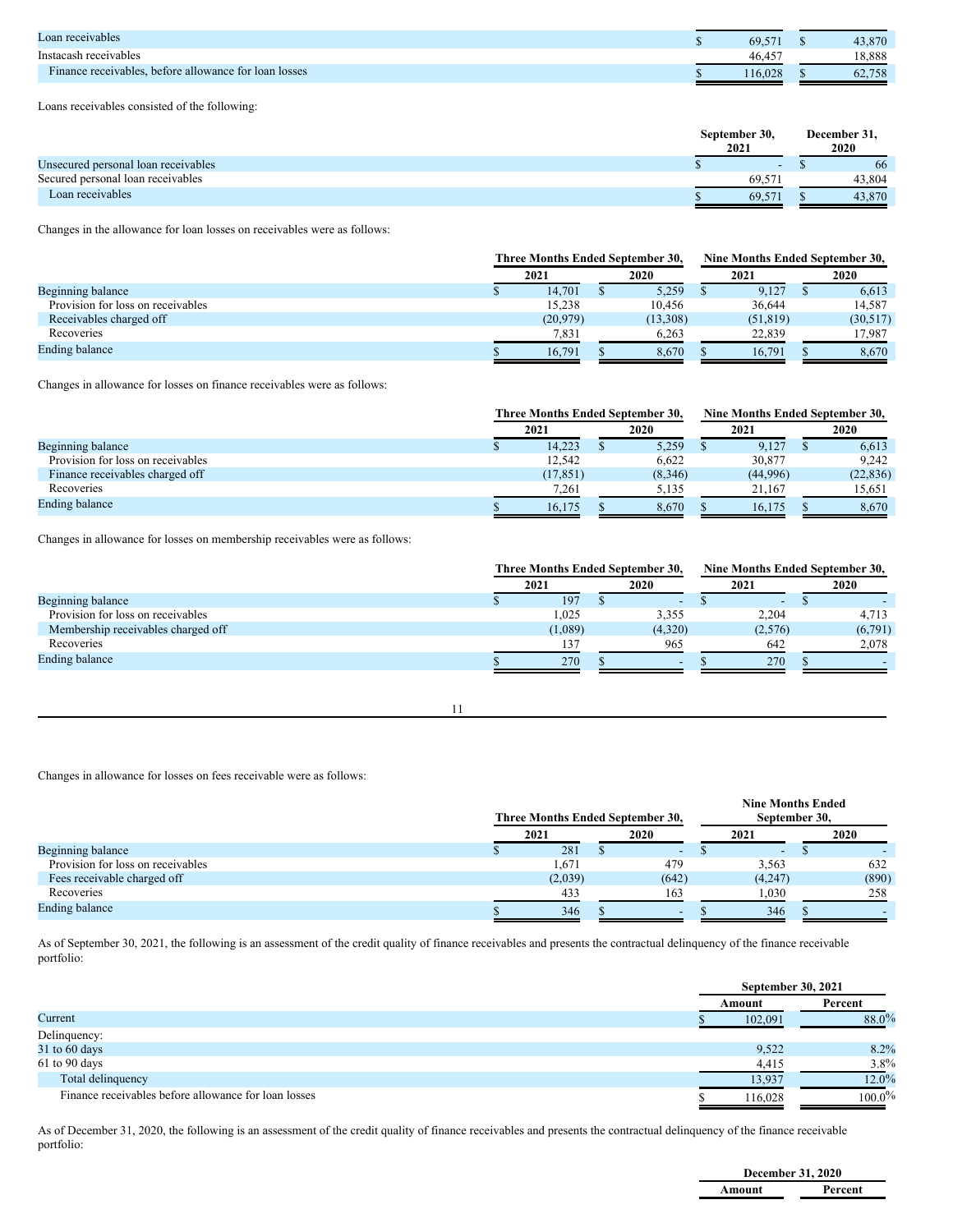| Current                                              | 54,247 | 86.4%     |
|------------------------------------------------------|--------|-----------|
| Delinquency:                                         |        |           |
| $31$ to 60 days                                      | 6,148  | 9.8%      |
| 61 to 90 days                                        | 2,363  | $3.8\%$   |
| Total delinquency                                    | 8,511  | $13.6\%$  |
| Finance receivables before allowance for loan losses | 62,758 | $100.0\%$ |

As of September 30, 2021, the following is an assessment of the credit quality of loans and presents the contractual delinquency of the finance receivable loans portfolio:

|                                                   | <b>September 30, 2021</b> |           |
|---------------------------------------------------|---------------------------|-----------|
|                                                   | Amount                    | Percent   |
| Current                                           | 59,573                    | 85.6%     |
| Delinquency:                                      |                           |           |
| 31 to 60 days                                     | 5,583                     | 8.0%      |
| 61 to 90 days                                     | 4,415                     | $6.4\%$   |
| Total delinquency                                 | 9,998                     | 14.4%     |
| Loan receivables before allowance for loan losses | 69,571                    | $100.0\%$ |
|                                                   |                           |           |

As of December 31, 2020, the following is an assessment of the credit quality of loans and presents the contractual delinquency of the finance receivable loan portfolio:

|                                                   | <b>December 31, 2020</b> |           |
|---------------------------------------------------|--------------------------|-----------|
|                                                   | Amount                   | Percent   |
| Current                                           | 38,133                   | 86.9%     |
| Delinquency:                                      |                          |           |
| $31$ to $60$ days                                 | 3,374                    | 7.7%      |
| 61 to 90 days                                     | 2,363                    | $5.4\%$   |
| Total delinquency                                 | 5,737                    | 13.1%     |
| Loan receivables before allowance for loan losses | 43,870                   | $100.0\%$ |

As of September 30, 2021, the following is an assessment of the credit quality of Instacash and presents the contractual delinquency of the finance receivable Instacash portfolio:

|                                                        | <b>September 30, 2021</b> |           |
|--------------------------------------------------------|---------------------------|-----------|
|                                                        | Amount                    | Percent   |
| Current                                                | 42,518                    | 91.5%     |
| Delinquency:                                           |                           |           |
| 31 to 60 days                                          | 3,939                     | 8.5%      |
| 61 to 90 days                                          |                           | $0.0\%$   |
| Total delinquency                                      | 3.939                     | $8.5\%$   |
| Instacash receivables before allowance for loan losses | 46,457                    | $100.0\%$ |
|                                                        |                           |           |

As of December 31, 2020, the following is an assessment of the credit quality of Instacash and presents the contractual delinquency of the finance receivable Instacash portfolio:

|                                                        | <b>December 31, 2020</b> |           |
|--------------------------------------------------------|--------------------------|-----------|
|                                                        | Amount                   | Percent   |
| Current                                                | 16,114                   | 85.3%     |
| Delinquency:                                           |                          |           |
| 31 to 60 days                                          | 2,774                    | 14.7%     |
| 61 to 90 days                                          |                          | $0.0\%$   |
| Total delinquency                                      | 2,774                    | 14.7%     |
| Instacash receivables before allowance for loan losses | 18,888                   | $100.0\%$ |

As of September 30, 2021, the following is an assessment of the credit quality of membership receivables and presents the contractual delinquency of the membership receivable portfolio:

|                                                         | September 30, 2021 |        |           |
|---------------------------------------------------------|--------------------|--------|-----------|
|                                                         |                    | Amount | Percent   |
| Current                                                 |                    | 2,398  | 73.0%     |
|                                                         |                    |        |           |
| Delinquency:                                            |                    |        |           |
| 31 to 60 days                                           |                    | 461    | 14.0%     |
| 61 to 90 days                                           |                    | 424    | 13.0%     |
| Total delinquency                                       |                    | 885    | 27.0%     |
| Membership receivables before allowance for loan losses |                    | 3,283  | $100.0\%$ |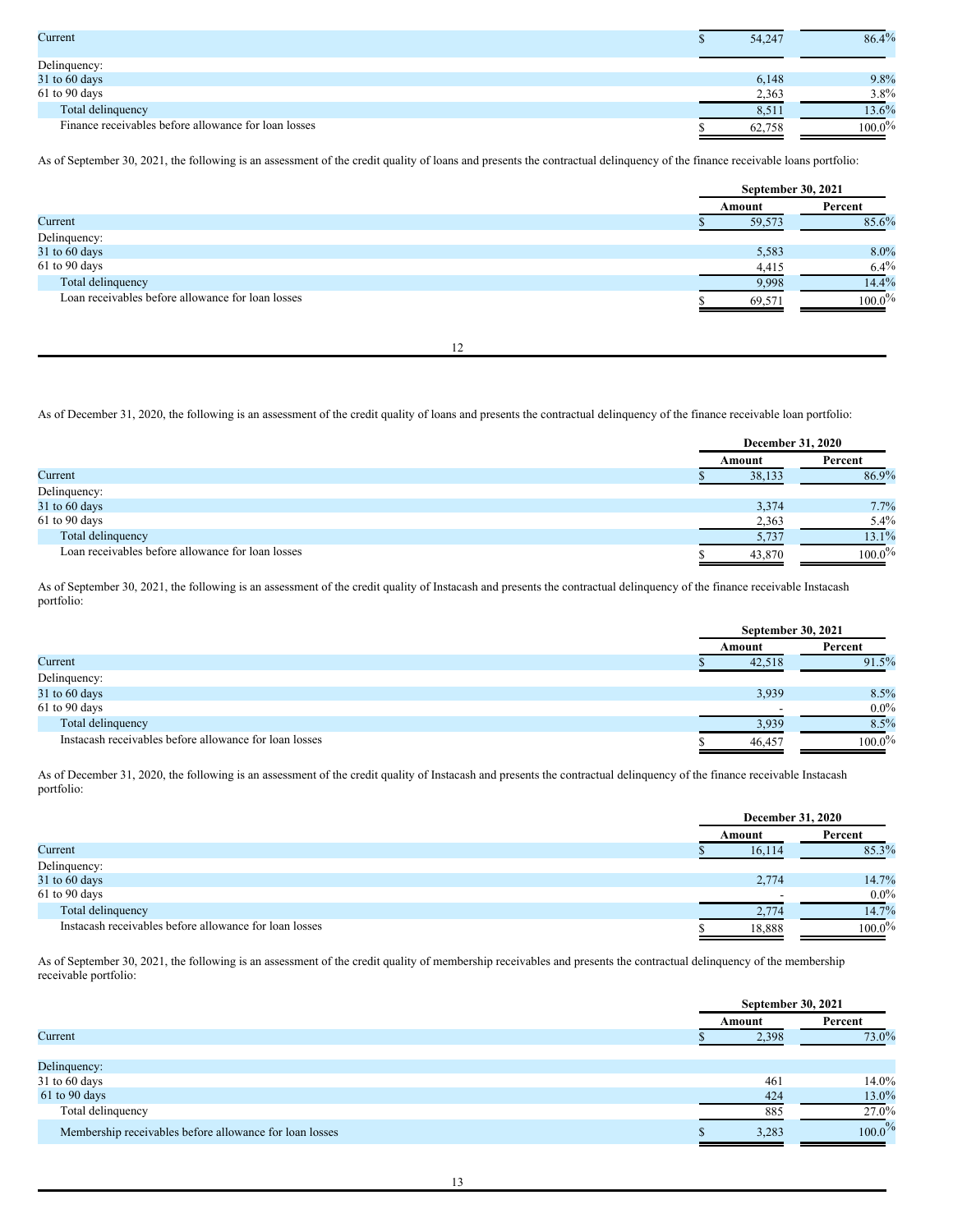As of December 31, 2020, the following table shows the aging of the membership receivable balance:

|                                                         | <b>December 31, 2020</b> |           |
|---------------------------------------------------------|--------------------------|-----------|
|                                                         | Amount                   | Percent   |
| Current                                                 | 1586                     | 84.1%     |
| Delinquency:                                            |                          |           |
| 31 to 60 days                                           | 168                      | $9.0\%$   |
| 61 to 90 days                                           | 131                      | $6.9\%$   |
| Total delinquency                                       | 299                      | 15.9%     |
| Membership receivables before allowance for loan losses | 1,885                    | $100.0\%$ |

As of September 30, 2021, the following is an assessment of the credit quality of fees receivable and presents the contractual delinquency of the fees receivable portfolio:

|                                                  | <b>September 30, 2021</b> |           |
|--------------------------------------------------|---------------------------|-----------|
|                                                  | Amount                    | Percent   |
| Current                                          | 7,025                     | 95.7%     |
| Delinquency:                                     |                           |           |
| 31 to 60 days                                    | 285                       | 3.9%      |
| 61 to 90 days                                    | 28                        | $0.4\%$   |
| Total delinquency                                | 313                       | $4.3\%$   |
| Fees receivable before allowance for loan losses | 7,338                     | $100.0\%$ |

As of December 31, 2020, the following is an assessment of the credit quality of fees receivable and presents the contractual delinquency of the fees receivable portfolio:

|                                                   |        | <b>December 31, 2020</b> |  |
|---------------------------------------------------|--------|--------------------------|--|
|                                                   | Amount | Percent                  |  |
| Current                                           | 2,435  | 83.6%                    |  |
| Delinquency:                                      |        |                          |  |
| 31 to 60 days                                     |        | 16.4%<br>478             |  |
| 61 to 90 days                                     |        | $0.0\%$                  |  |
| Total delinquency                                 |        | 16.4%<br>478             |  |
| Fees receivables before allowance for loan losses | 2,913  | $100.0\%$                |  |

# **5. PROPERTY AND EQUIPMENT**

Property and equipment consisted of the following:

|                                | September 30,<br>2021 | December 31,<br>2020 |  |
|--------------------------------|-----------------------|----------------------|--|
| Leasehold improvements         | 464                   | 464                  |  |
| Furniture and fixtures         | 448                   | 448                  |  |
| Computers and equipment        | 1,058                 | 796                  |  |
|                                | 1,970                 | 1,708                |  |
| Less: accumulated depreciation | (1, 382)              | (1,206)              |  |
| Furniture and equipment, net   | 588                   | 502                  |  |

Total depreciation expense related to property and equipment was \$199 and \$249 for the nine months ended September 30, 2021 and 2020, respectively, and \$76 and \$74 for the three months ended September 30, 2021 and 2020, respectively.

### **6. INTANGIBLE ASSETS**

Intangible assets consisted of the following:

|                                   | September 30,<br>2021 | December 31,<br>2020 |  |
|-----------------------------------|-----------------------|----------------------|--|
| Capitalized internal-use software | 5,444                 | 5,374                |  |
| Proprietary technology            | 6,130                 | 6,130                |  |
| Work in process                   | 1,481                 | 1,481                |  |
| Less: accumulated amortization    | (5,014)               | (3,710)              |  |
| Intangible assets, net            | 8,041                 | 9.275                |  |

For the nine months ended September 30, 2021 and 2020, total amortization expense was \$1,304 and \$562, respectively. For the three months ended September 30, 2021 and 2020, total amortization expense was \$410 and \$212, respectively.

The following table summarizes estimated future amortization expense of intangible assets placed in service at September 30, 2021 for the years ending:

| 2021 | - 15 | 454   |
|------|------|-------|
| 2022 |      | 1.347 |
| 2023 |      | 1.012 |
| 2024 |      | 876   |
| 2025 |      | 876   |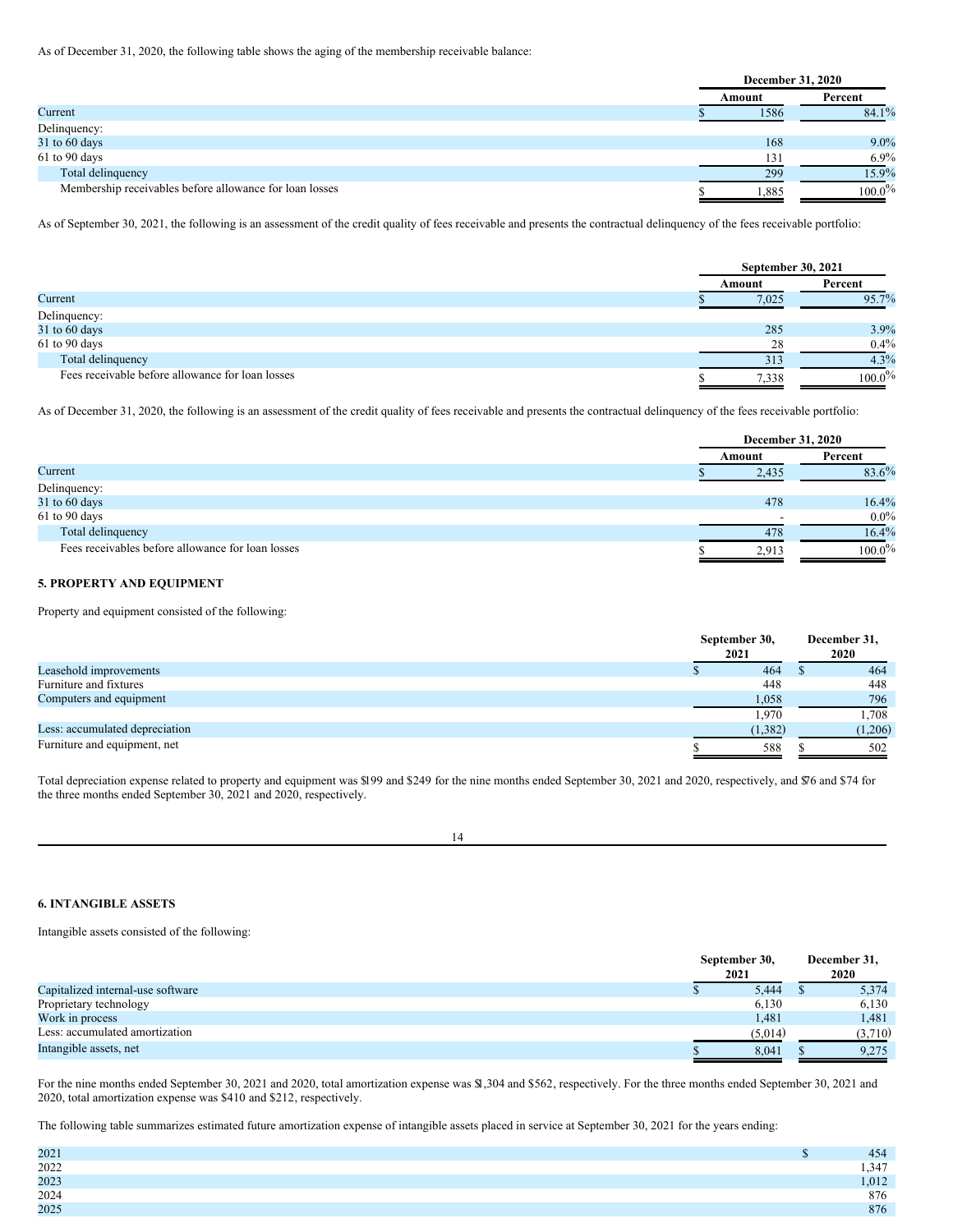Other assets consisted of the following:

|                                                            |  | September 30.<br>2021 |  | December 31,<br>2020 |
|------------------------------------------------------------|--|-----------------------|--|----------------------|
| Receivable from payment processor - Debit card collections |  | 11.679                |  | 5,600                |
| Receivable from payment processor - Other                  |  | 1,363                 |  | 1,936                |
| Prepaid expenses                                           |  | 10.107                |  | 1,591                |
| Other                                                      |  | 3.764                 |  | 2.575                |
| Total other assets                                         |  | 26.913                |  | 11.702               |

## **8. VARIABLE INTEREST ENTITIES**

As of September 30, 2021 and December 31, 2020, the following table summarizes the VIEs' assets included in MoneyLion Inc.'s consolidated financial statements, after intercompany eliminations:

| Assets:                                    | September 30,<br>2021 | December 31,<br>2020 |
|--------------------------------------------|-----------------------|----------------------|
| Cash                                       | 2,539                 | 390                  |
| Finance receivable                         | 114,811               | 60,845               |
| Allowance for losses on finance receivable | (15, 505)             | (8,581)              |
| Finance receivables, net                   | 99.306                | 52,264               |
| Total assets                               | 101.845               | 52,654               |

15

## **9. ACCOUNTS PAYABLE AND ACCRUED LIABILITIES**

Accounts payable and accrued liabilities consisted of the following:

|                                                | September 30,<br>2021 | December 31,<br>2020 |
|------------------------------------------------|-----------------------|----------------------|
| Accounts payable and accrued expenses          | 37,770                | 20,365               |
| Accrued personnel expenses                     | 737                   | 541                  |
| Interest payable                               | 197                   | 62                   |
| Accrued other                                  | 7.430                 |                      |
| Total accounts payable and accrued liabilities | 46.134                | 20,968               |

As of September 30, 2021, accounts payable and accrued expenses included approximately \$11,136 related to transaction costs incurred but not yet paid, and accrued other included \$7,430 related to MoneyLion's D&O insurance.

## **10. DEBT**

Second Lien Loan — In April 2020, the Company entered into a Loan and Security Agreement ("Second Lien Loan") with a lender for a second-lien loan facility with an initial principal balance of \$5,000. The Second Lien Loan bears interest at the greater of (a)12%, and (b) a fluctuating rate of interest per annum equal to the Wall Street Journal Prime Rate plus 5.75%, not to exceed 15%. Interest only is payable until April 30, 2022, and thereafter outstanding principal will be repaid in twelve equal installments through the facility maturity date of May 1, 2023. The Second Lien Loan is secured by substantially all assets of the Company, including capital stock of all subsidiaries, except for capital stock and assets in certain excluded subsidiaries, as defined, including IIA and all of the related SPVs. Under the terms of the Loan and Security Agreement the Company is subject to certain covenants, as defined. The Company used the Second Lien Loan proceeds for general corporate purposes. On August 27, 2021, the Company entered into a Second Amendment to the Loan and Security Agreement that refinanced the Second Lien Loan and increased principal borrowings up to an aggregate principal amount of \$25,000, and with Monroe Capital Management Advisors, LLC replacing MLi Subdebt Facility 1 LLC as collateral agent and administrative agent for the lenders. The other material terms of the loan remained the same. Upon the consummation of the Business Combination, the Company repaid the original \$5,000 principal balance owed to MLi Subdebt Facility 1 LLC, together with accrued interest and fees. As of September 30, 2021, the \$20,000 principal balance owed to affiliates of Monroe Capital Management Advisors, LLC remains outstanding.

**Subordinated Convertible Notes**— In December 2020, the Company sold to a third-party lender \$10,000 of 3% Subordinated Convertible Notes maturing on July 31, 2021, the proceeds of which were used to conduct its business.

In January 2021, the Company sold to third-party lenders \$36,750 of 3% subordinated convertible notes as part of the same series of notes issued in December 2020 maturing on July 31, 2021 (collectively, the "Subordinated Convertible Notes"), the proceeds of which were used to conduct its business. Upon maturity or certain events, the Subordinated Convertible Notes could have been converted into preferred shares at conversion prices as defined in the Subordinated Convertible Notes. In July 2021, the Subordinated Convertible Note agreements were amended to extend the maturity date to September 30, 2021.

On September 22, 2021, the Business Combination was completed and the convertible notes were converted into a total of10,068,133 shares of MoneyLion Class A Common Stock. Prior to the conversion, the carrying value of the convertible notes was \$100,311.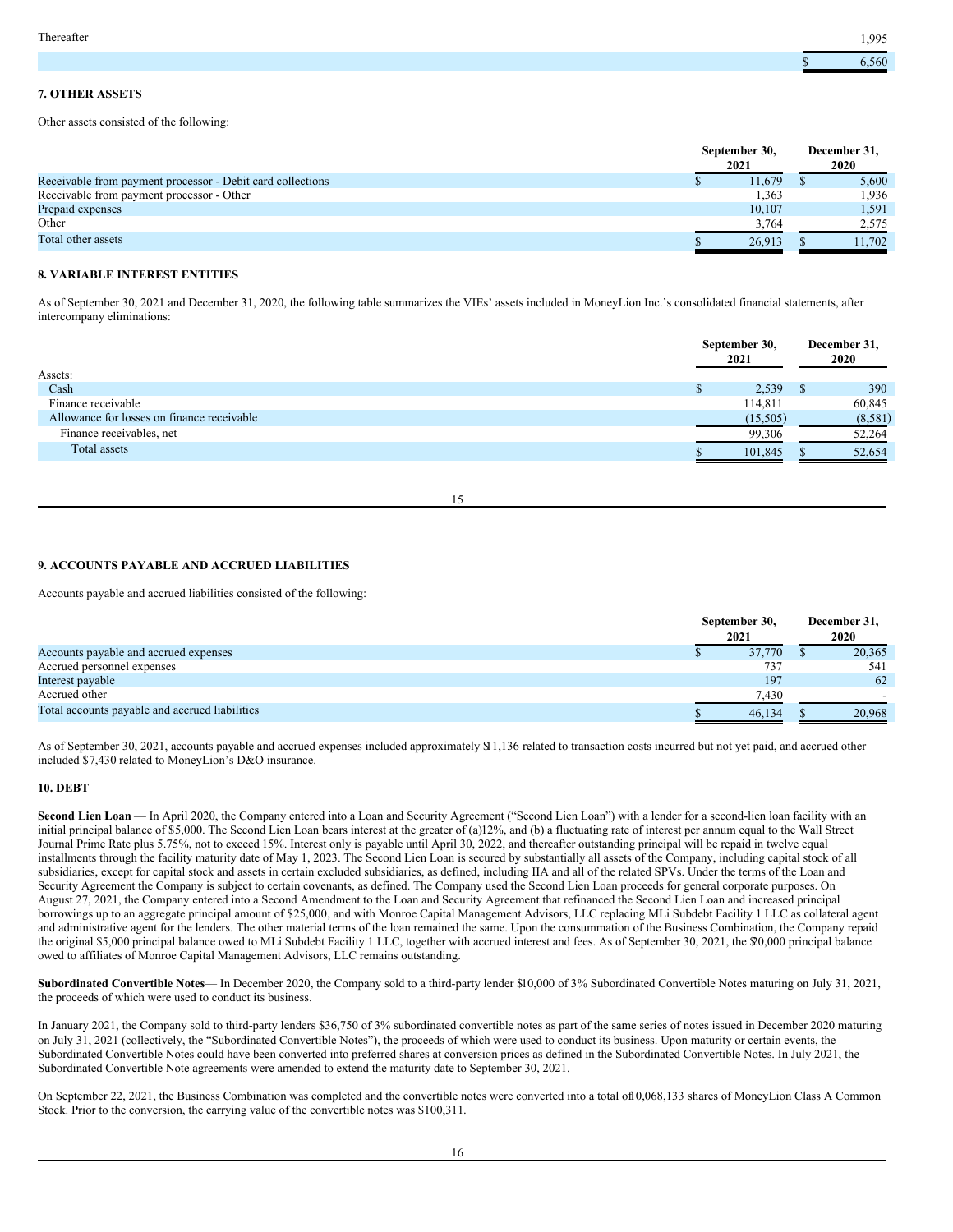### **Other Debt**—

In August 2016, the Company entered into a \$50,000 credit and security agreement (the "2016 Credit Agreement") with a lender for the funding of finance receivables. The 2016 Credit Agreement allowed for increases in the maximum borrowings under the agreement up to \$500,000, bore interest at a rate as defined in the 2016 Credit Agreement and matures in February 2023. The 2016 Credit Agreement also required the Company to adhere to certain financial covenants along with certain other financial reporting requirements. The Company did not meet certain of these covenant requirements as of December 31, 2019, for which it received a waiver from the lender. The 2016 Credit Agreement was terminated upon the Closing of the Business Combination by mutual agreement of the Company and the lender; there was no outstanding balance under the 2016 Credit Agreement at the time of termination.

In April 2020, the Company borrowed \$3,207 from a bank under the SBA's Paycheck Protection Program introduced as part of the U.S. Government's COVID-19 relief efforts (the "PPP Loan"). In June 2021, the SBA approved the Company's application for forgiveness with respect to the entire outstanding balance of the PPP Loan of \$3,207 which resulted in a gain which is included as a component of other operating (income) expenses in the condensed consolidated statements of operations during the nine months ended September 30, 2021.

In September 2021, ROAR 1 SPV Finance LLC, an indirect wholly owned subsidiary of the Company (the "ROAR 1 SPV Borrower"), entered into a \$100,000 credit agreement (the "ROAR 1 SPV Credit Facility") with a lender for the funding of finance receivables, which secure the ROAR 1 SPV Credit Facility. The ROAR 1 SPV Credit Facility allows for increases in maximum borrowings under the agreement of up to \$200,000, bears interest at a rate of 12.5% and matures in March 2025, unless it is extended to March 2026. Under the terms of the ROAR 1 SPV Credit Facility, the ROAR 1 SPV Borrower is subject to certain covenants. As of September 30, 2021, there was no outstanding principal balance.

## **11. INCOME TAXES**

The Company is currently performing an analysis to determine whether the future utilization of net operating loss and credit carryforwards will be restricted under IRC sections 382 and 383 due to ownership changes that occurred over time and also related to the Business Combination. Once the analysis is complete, any limitation that is triggered by the ownership changes would result in an adjustment to the valuation allowance on deferred tax assets.

The Company is currently performing an analysis to determine whether a portion of the transaction costs paid by Fusion or MoneyLion related to the Business Combination can be deducted for tax purposes. Once the analysis is complete, transaction costs that are deductible for tax purposes (if any) will be reflected as a deferred tax asset and there will be a corresponding increase to the valuation allowance on deferred tax assets.

#### **12. COMMON STOCK**

Following the Closing of the Business Combination on September 22, 2021,970,000 shares of MoneyLion Common Stock were redeemed for \$9,700.

## **13. REDEEMABLE CONVERTIBLE PREFERRED STOCK**

Each share of Legacy MoneyLion's redeemable convertible preferred stock was convertible at the option of the holder, at any time and from time to time, and without the payment of additional consideration by the holder thereof, into a number of fully paid and non-assessable shares of common stock as could be determined by dividing the applicable original issue price by the applicable conversion price in effect at the time of conversion.

Pursuant to the Merger Agreement, all outstanding shares of Legacy MoneyLion's redeemable convertible preferred stock automatically converted into116,264,374 shares of MoneyLion Class A Common Stock after giving effect to the Exchange Ratio upon the closing of the Business Combination. See Note 3, "Business Combination" for additional information on the Business Combination.

## **14. STOCK OPTIONS**

## *2014 Stock Option Plan*

Prior to the Business Combination, MoneyLion's Amended and Restated 2014 Stock Option Plan (the "2014 Plan") allowed the Company to provide benefits in the form of stock options. The Company had designated a total of 2,492,060 shares of common stock to the 2014 Plan. Upon the Closing, the remaining unallocated share reserve under the 2014 Plan was cancelled and no new awards will be granted under such plan.

## *2021 Stock Option Plan*

At the Special Meeting, Fusion stockholders approved the Omnibus Incentive Plan (the "2021 Plan"). As of Closing, each Legacy MoneyLion Option that was outstanding and unexercised as of immediately prior to the Effective Time automatically converted into the right to receive an option to acquire a number of shares of MoneyLion Class A Common equal to the number of shares of Legacy MoneyLion Common Stock subject to such MoneyLion Option as of immediately prior to the effective time, multiplied by the Exchange Ratio (rounded down to the nearest whole share), at an exercise price per share equal to the exercise price per share of such Legacy MoneyLion Option in effect immediately prior to the effective time, divided by the Exchange Ratio (rounded up to the nearest whole cent). The intent behind the terms in the Merger Agreement related to the exchange of the Legacy MoneyLion stock options is to provide the holders with awards of equal value to the original awards. Accordingly, the impact of the conversion is such that the number of shares issuable under the modified awards and the related exercise prices are adjusted using the Exchange Ratio with all other terms remaining unchanged. The conversion ratio adjustment is without substance (akin to a stock split), and therefore, the effect of the change in the number of shares and the exercise price and share value are equal and offsetting to one another. As a result, the fair value of the modified awards was equal to the fair value of the awards immediately before the modification and, therefore, there was no incremental compensation expense that should be recognized. There were no changes to the vesting period within the plan.

The 2021 Plan permits the Company to deliver up to56,697,934 shares of MoneyLion Common Stock pursuant to awards issued under the 2021 Plan, including17,712,158 shares of MoneyLion Common Stock and up to 38,985,776 shares of MoneyLion Common Stock subject to outstanding prior awards. The number of shares of MoneyLion Common Stock reserved for issuance under the 2021 Plan will automatically increase on the first day of each fiscal year, beginning on January 1, 2022, by the lesser of (i) 2% of the total number of outstanding shares of MoneyLion Common Stock on December 31st of the immediately preceding calendar year and (ii) such smaller number of shares of MoneyLion Common Stock as determined by the MoneyLion Board.

The weighted average grant date fair value of options granted under the 2021 Plan during the nine months ended September 30, 2021 and 2020 was \$.50 and \$0.34, respectively. These prices were determined using the Black-Scholes Merton option pricing model, which analyzes volatility, lack of marketability, and comparable companies, among other factors in determining the fair value of each share granted. Assumptions used for the options granted during the nine months ended September 30, 2021 and 2020 are as follows:

| <b>Nine Months Ended</b> |      |  |  |
|--------------------------|------|--|--|
| September 30,            |      |  |  |
| 2021                     | 2020 |  |  |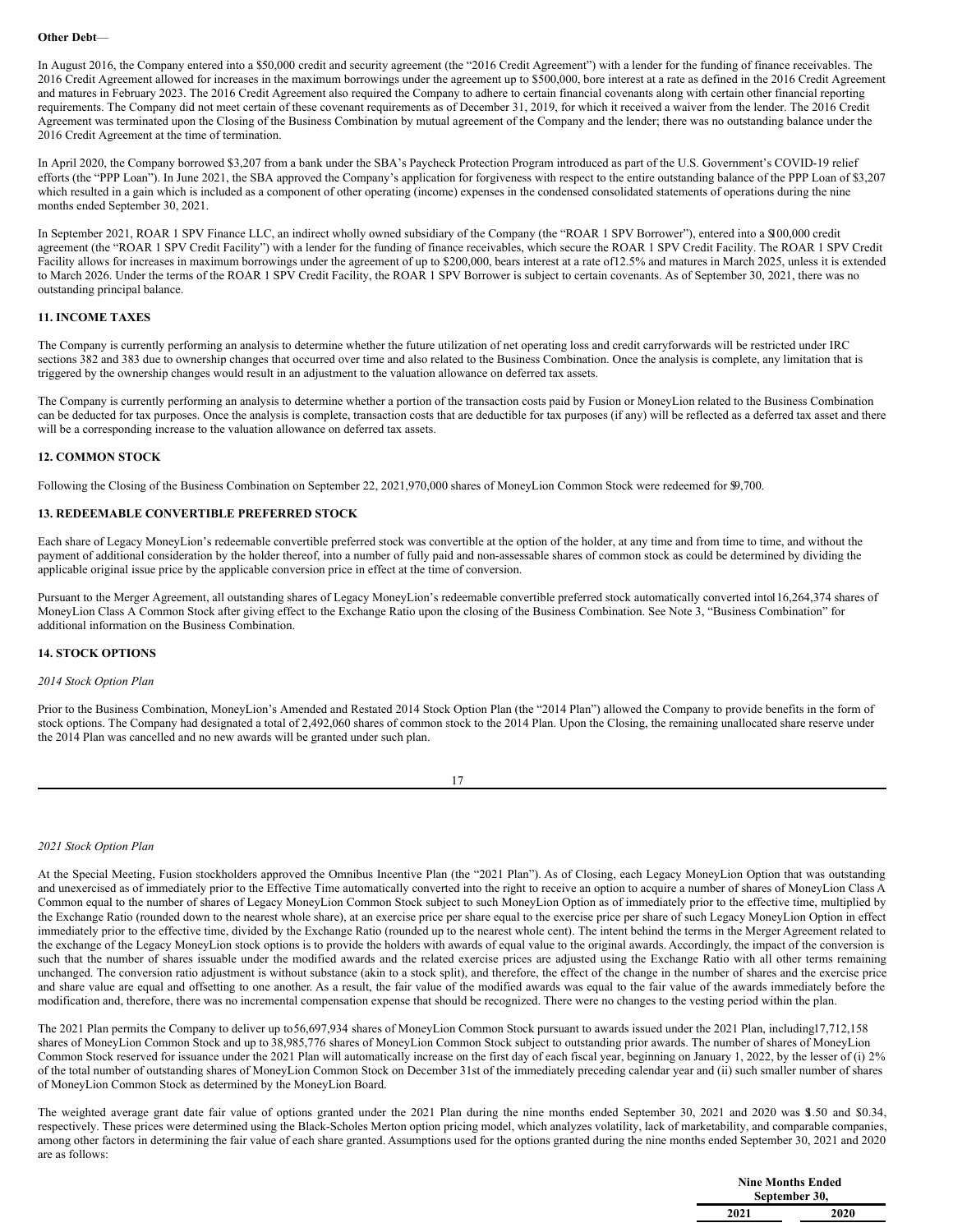| <b>Expected Volatility</b>     | 65%               | 65%                      |
|--------------------------------|-------------------|--------------------------|
| <b>Expected Dividend</b>       | -                 | $\overline{\phantom{0}}$ |
| <b>Expected Term in Years</b>  | 6.08              | 6.08                     |
| <b>Expected Forfeitures</b>    | $-2/6$            | $-10/6$                  |
| <b>Risk Free Interest Rate</b> | $0.59\% - 0.67\%$ | $0.34\% - 1.47\%$        |

Stock-based compensation of \$2,425 and \$1,082 was recognized during the nine months ended September 30, 2021 and 2020, respectively.

The following table represents activity within the 2021 Plan since December 31, 2020:

|                                                 | <b>Number</b><br>of Shares | Weighted<br><b>Average Exercise</b><br><b>Price Per Share</b> | Weighted<br>Average<br>Remaining<br>Contractual<br>Term |   | Aggregate<br><b>Intrinsic</b><br>Value |
|-------------------------------------------------|----------------------------|---------------------------------------------------------------|---------------------------------------------------------|---|----------------------------------------|
| <b>Options outstanding at December 31, 2020</b> | 35,453,516                 | 0.38                                                          | 8.1 Years                                               |   | 226,548                                |
| Options granted                                 | 6,524,723                  | 2.57                                                          |                                                         |   |                                        |
| Options exercised                               | (2,062,803)                | 0.34                                                          |                                                         | S | (13,268)                               |
| Options forfeited                               | (539, 915)                 | 0.93                                                          |                                                         |   |                                        |
| Options expired                                 | (1,752,896)                | 0.20                                                          |                                                         |   |                                        |
| Options outstanding at September 30, 2021       | 37,622,625                 | 0.80                                                          | 7.9 Years                                               |   | 224,759                                |
| <b>Exercisable at September 30, 2021</b>        | 17.764.012                 | 0.36                                                          | 7.0 Years                                               |   | 113,938                                |
| Unvested at September 30, 2021                  | 19,858,613                 | .19                                                           |                                                         |   |                                        |

18

#### **15. STOCK WARRANTS**

## *Public Warrants and Private Placement Warrants*

As a result of the Business Combination, MoneyLion acquired from Fusion, as of September 22, 2021, Public Warrants outstanding to purchase an aggregate of 17,500,000 shares of the Company's Class A Common Stock and Private Placement Warrants outstanding to purchase an aggregate of8,100,000 shares of the Company's Class A Common Stock. Each whole Warrant entitles the registered holder to purchase one whole share of Class A Common Stock at a price of \$11.50 per share, at any time commencing on 12 months from closing of Fusion's initial public offering.

#### *Redemption of Warrants for Cash*

Once the warrants become exercisable, the Company may call the warrants for redemption:

- in whole and not in part;
- at a price of \$0.01 per warrant;
- upon not less than 30 days' prior written notice of redemption to each warrant holder; and
- if, and only if, the closing price of the MoneyLion Class A Common Stock equals or exceeds \$18.00 per share (as adjusted for stock splits, stock capitalizations, reorganizations, recapitalizations and the like and for certain issuances of MoneyLion Class A Common Stock and equity-linked securities for capital raising purposes in connection with the closing of our initial business combination as described elsewhere in this prospectus) for any 20 trading days within a 30-trading day period ending three business days before we send to the notice of redemption to the warrant holders.

If and when the warrants become redeemable, the Company may exercise the redemption right even if the Company is unable to register or qualify the underlying securities for sale under all applicable state securities laws.

The Private Placement Warrants are identical to the Public Warrants except that the Private Placement Warrants will be exercisable on a cashless basis and be non-redeemable so long as they are held by the initial purchasers or their permitted transferees. If the Private Placement Warrants are held by someone other than the initial purchasers or their permitted transferees, the Private Placement Warrants will be redeemable by the Company and exercisable by such holders on the same basis as the Public Warrants. Except as described above, if holders of the Private Placement Warrants elect to exercise them on a cashless basis, they would pay the exercise price by surrendering the warrants for that number of shares of Class A Common Stock equal to the quotient obtained by dividing the product of the number of shares of Class A Common Stock underlying the warrants multiplied by the excess of the "historical fair market value" (defined below) less the exercise price of the warrants, by the historical fair market value (a "Make- Whole Exercise"). For these purposes, the "historical fair market value" shall mean the average last reported sale price of the Class A Common Stock of MoneyLion. Stock for the 10 trading days ending on the third trading day prior to the date on which the notice of warrant exercise is sent to the warrant agent.

The Public Warrants meet the conditions for equity classification in accordance with ASC 815-40. At the time of the Merger, the Public Warrants assumed by the Company were recorded at fair value within additional paid-in capital in the amount of \$23,275.

As of September 30, 2021, the aggregate value of the Private Placement Warrants was \$22,916, representing warrants outstanding to purchase 8,100,000 shares of MoneyLion Common Stock. The Private Placement Warrants are accounted for as liabilities in accordance with ASC 815-40 and are presented within warrants payable on the unaudited condensed consolidated balance sheet. The warrant liabilities are measured at fair value at inception and on a recurring basis, with changes in fair value presented within change in fair value of warrants payable in the unaudited condensed consolidated statement of operations.

The Private Placement Warrants are measured at fair value on a recurring basis. The Private Placement Warrants were valued using a Black-Scholes Option Pricing Model, which is considered to be a Level 3 fair value measurement. The primary unobservable inputs utilized in determining fair value of the Private Placement Warrants is the expected volatility of the Company's common stock.

The following table presents the quantitative information regarding Level 3 fair value measurement of warrants: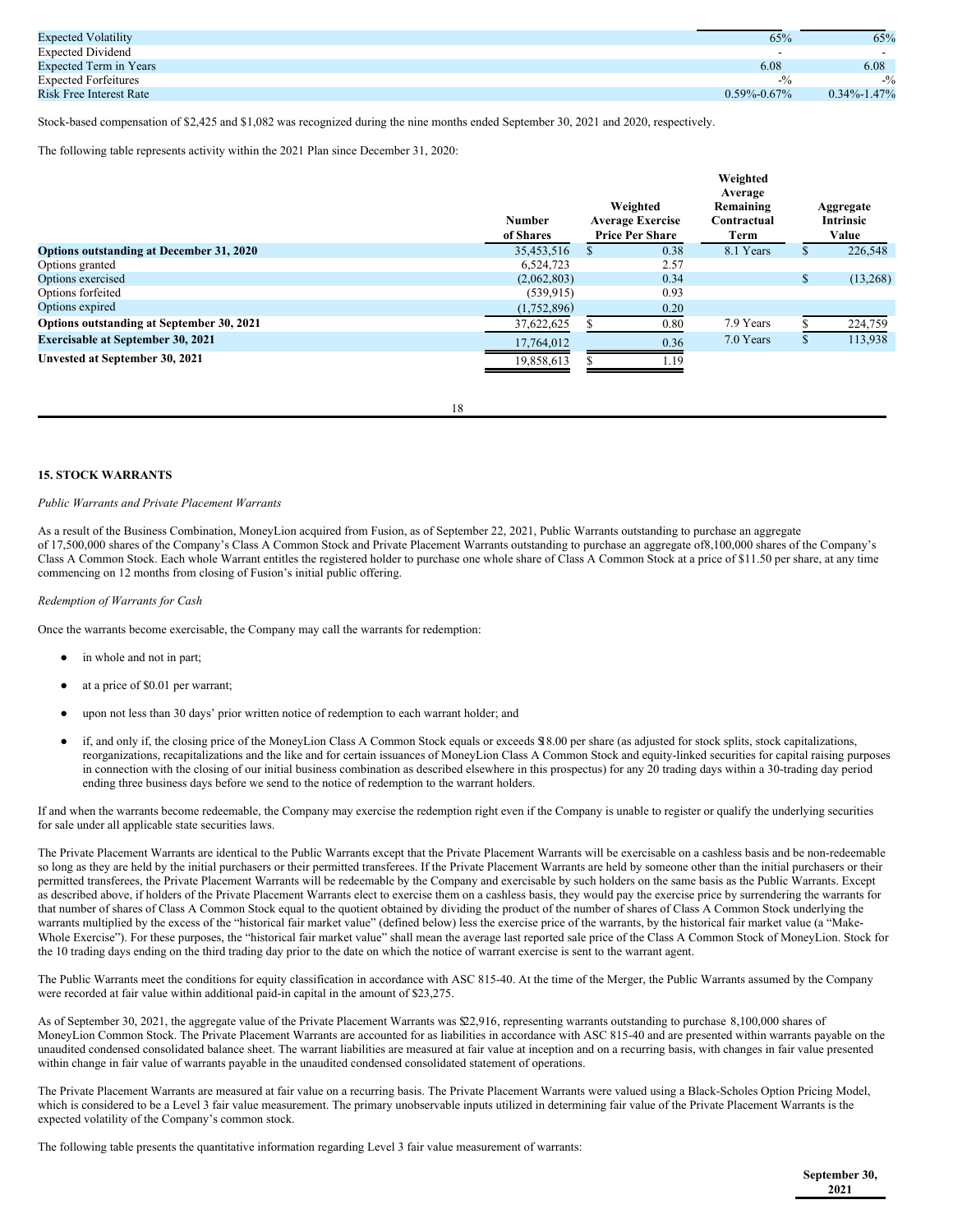| Strike price                   | 11.50 |
|--------------------------------|-------|
| <b>Expected Volatility</b>     | 65%   |
| <b>Expected Dividend</b>       |       |
| Expected Term in Years         | 4.98  |
| <b>Risk Free Interest Rate</b> | 0.98% |
| Warrant Value Per Share        | 2.83  |

19

The following table presents the changes in the fair value of the warrants:

|                                              | September 30,<br>2021                                 |
|----------------------------------------------|-------------------------------------------------------|
|                                              | <b>Public and</b><br>Private<br>Placement<br>Warrants |
| Initial Measurement, September 22, 2021      | 29,467                                                |
| Mark-to-market adjustment                    | (6, 551)                                              |
| Warrants payable balance, September 30, 2021 | 22,916                                                |

*Legacy MoneyLion Warrants*

See Note 3, "Business Combination" for details on the Legacy MoneyLion Warrants.

## **16. NET INCOME (LOSS) PER SHARE**

As of September 30, 2021 and 2020, the following table sets forth the computation of net loss per common share:

|                                                                                     | <b>Three Months Ended</b><br>September 30, |            |             | <b>Nine Months Ended</b><br>September 30, |      |                |  |            |
|-------------------------------------------------------------------------------------|--------------------------------------------|------------|-------------|-------------------------------------------|------|----------------|--|------------|
|                                                                                     | 2021                                       |            | <b>2020</b> |                                           | 2021 |                |  | 2020       |
| Numerator:                                                                          |                                            |            |             |                                           |      |                |  |            |
| Net loss                                                                            |                                            | (20, 283)  |             | (5.490)                                   |      | $(132.878)$ \$ |  | (11, 153)  |
| Net income attributable to redeemable noncontrolling interests                      |                                            | (3,520)    |             | (1,967)                                   |      | (9,364)        |  | (6,480)    |
| Reversal of previously accrued / (accrual of) dividends on redeemable convertible   |                                            |            |             |                                           |      |                |  |            |
| preferred stock                                                                     |                                            | 52,466     |             | (4,387)                                   |      | 42,728         |  | (12, 817)  |
| Net income (loss) attributable to common stockholders                               |                                            | 28,663     |             | (11, 844)                                 |      | (99, 514)      |  | (30, 450)  |
| Denominator:                                                                        |                                            |            |             |                                           |      |                |  |            |
| Weighted-average common shares outstanding - basic and diluted (1)                  |                                            | 62.314.396 |             | 44,857,889                                |      | 53,119,751     |  | 45,253,509 |
| Net income (loss) per share attributable to common stockholders - basic and diluted |                                            | 0.46       |             | (0.26)                                    |      | (1.87)         |  | (0.67)     |

(1) Prior period results have been adjusted to reflect the exchange of Legacy MoneyLion's common stock for MoneyLion Class A Common Stock at an exchange ratio of approximately 16.4078 in September 2021 as a result of the Business Combination. See Note 3, "Business Combination," for details. Additionally, included within net income attributable to common stockholders for the three months and nine months ended September 30, 2021 is an adjustment to reflect the reversal of previously accrued dividends on redeemable convertible preferred stock in the amount of \$56,931 which were forfeited by the preferred stockholders in conjunction with the Business Combination.

The Company's potentially dilutive securities, which include stock options to purchase common stock and warrants to purchase common stock, have been excluded from the computation of diluted net loss per share as the effect would be antidilutive. Therefore, the weighted-average number of common shares outstanding used to calculate both basic and diluted net loss per share is the same.

The Company excluded the following potential common shares from the computation of diluted net loss per share because including them would have an anti-dilutive effect for the three months and nine months ended September 30, 2021 and 2020:

|                                                                                  | September 30. |             |
|----------------------------------------------------------------------------------|---------------|-------------|
|                                                                                  | 2021          | 2020        |
| Conversion of redeemable convertible preferred stock (1)                         |               | 107,410,844 |
| Warrants to purchase common stock and redeemable convertible preferred stock (1) | 25,600,000    | 16,286,818  |
| Options to purchase common stock (1)                                             | 37.622.625    | 34,935,030  |
| Total common stock equivalents                                                   | 63.222.625    | 158,632,692 |

(4) Prior period results have been adjusted to reflect the exchange of Legacy MoneyLion Common Stock for MoneyLion Common Stock at an exchange ratio of approximately 16.4078 in September 2021 as a result of the Business Combination. See Note 3, "Business Combination" for details.

## **17. COMMITMENTS AND CONTINGENCIES**

**Lease Commitments**—The Company's lease commitments did not materially change during the three or nine months ended September 30, 2021.

**Legal Matters—** The Company is subject to regulatory examination by the California Department of Financial Protection and Innovation (the "CA DFPI"). In October 2020,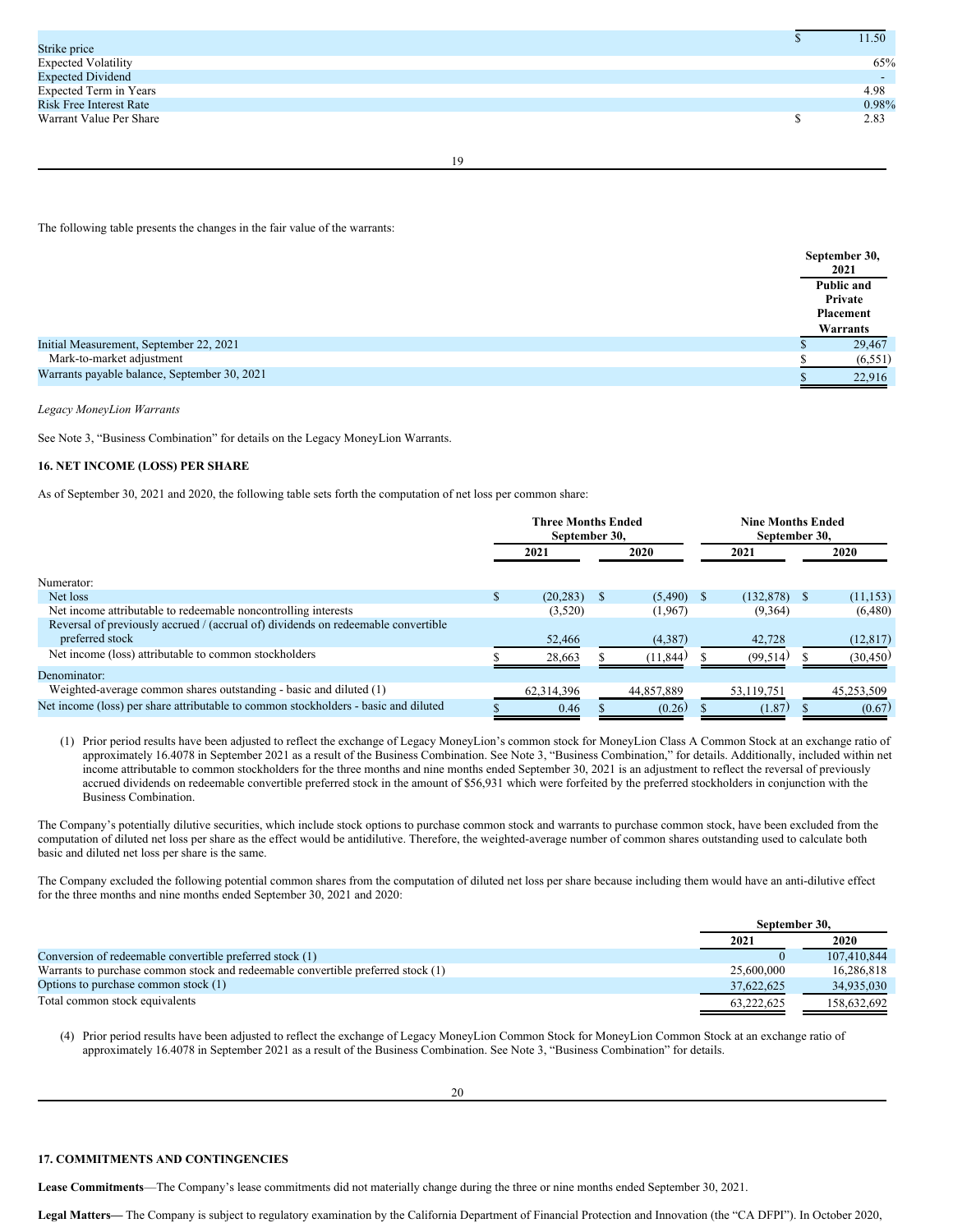the Company received a report of examination for MoneyLion of California, LLC, our subsidiary, and a follow-up request for information in May 2021. The report of examination identified certain compliance exceptions and required the Company to take corrective actions, including customer refunds relating to legacy loan products that the Company no longer offers. The Company is in the process of completing the required corrective actions and has enhanced its policies and procedures for compliance with applicable provisions of the California Financial Code going forward. In addition, the CA DFPI is currently conducting an industry-wide investigation of companies that provide earned wage access products and services, including Instacash. The Company intends to continue cooperating fully in this investigation and to that end entered into a memorandum of understanding ("MOU") with the CA DFPI on February 23, 2021. The MOU requires the Company to regularly provide certain information to the CA DFPI and adhere to certain best practices regarding Instacash while the CA DFPI continues to investigate. Any potential impacts on our financial condition or operations relating to the MOU are unknown at this time.

In 2019, 2020 and 2021, the Company received Civil Investigative Demands (the "CIDs") from the Consumer Financial Protection Bureau ("CFPB") relating to our compliance with the Military Lending Act and our membership model. The Company will continue to provide to the CFPB all of the information and documents required by the CIDs and intends to continue to fully cooperate with the CFPB in this investigation. The investigation is ongoing and any potential impact on our financial condition or operations are unknown at this time.

With respect to the MoneyLion's activities in Colorado, the Company received a report of examination in 2021 from the Colorado Department of Law's Consumer Protection Unit ("Colorado Consumer Protection Unit") regarding MoneyLion of Colorado, LLC, our subsidiary. The report of examination identified certain compliance exceptions and required the Company to take corrective actions relating to our recordkeeping and customer disclosures, and potentially including customer refunds on certain loans. The Company is in the process of responding to the Colorado Consumer Protection Unit's report of examination and requests for information and intends to take all corrective actions required to maintain compliance with applicable Colorado state law going forward.

With respect to MoneyLion's activities in Minnesota, the Company received information requests in 2019, 2020 and 2021 from the Minnesota Department of Commerce ("Minnesota DOC") regarding an investigation relating to MoneyLion's lending activity in Minnesota and its membership program. The Minnesota DOC previously informed the Company that it was no longer pursuing the investigation regarding the membership program but continued the investigation into lending activity. The Company has fully cooperated with the Minnesota DOC in the investigation. The Company is in the process of finalizing a resolution with the Minnesota DOC with respect to the prior lending activity. The Company does not expect that this resolution will have any material impact on its financial condition or operations.

In February and March 2021, the Company received investigative subpoenas from the Securities and Exchange Commission concerning the Invest in America Credit Fund 1. The Company is cooperating with the investigation, which is at an early stage, and cannot predict its outcome or any potential impact on our financial condition or operations.

With respect to MoneyLion's activities in Virginia, the Company received CIDs from the office of the Attorney General of the Commonwealth of Virginia in October 2021 relating to our lending activity in Virginia. We are cooperating with the investigation, which is at an early stage, and we cannot predict its outcome or any potential impact on our financial condition or operations.

### **18. SUBSEQUENT EVENTS**

The Company has evaluated subsequent events through November 15, 2021, the date on which these consolidated financial statements were available to be issued, and concluded that there were no subsequent events required to be disclosed.

21

## **Item 2. Management's Discussion and Analysis of Financial Condition and Results of Operations**

## **MANAGEMENT'S DISCUSSION AND ANALYSIS OF FINANCIAL CONDITION AND RESULTS OF OPERATIONS OF MONEYLION**

Unless the context otherwise requires, all references in this section to "we," "us," "Our," "Company" or "MoneyLion" refer to MoneyLion Technologies Inc.for the periods prior to the Closing Date (as defined in our unaudited interim financial statements) and to MoneyLion Inc. for the period thereafter. "Fusion" refers to Fusion *Acquisition Corp. for the periods prior to the Closing Date.*

The following discussion and analysis of our financial condition and results of operations should be read in conjunction with the consolidated financial statements and related notes included elsewhere in this Quarterly Report on Form 10-Q. Some of the information contained in this discussion and analysis includes forward-looking statements that involve risks and uncertainties. You should review the sections titled "Cautionary Note on Forward-Looking Statements" and "Risk Factors" for a discussion of forward-looking statements and important factors that could cause actual results to differ materially from the results described in or implied by the forward-looking *statements contained in the following discussion and analysis.*

#### **Overview**

MoneyLion offers a full-service digital financial platform (the "Platform") that provides convenient, low-cost access to banking, borrowing, and investing solutions tailored for our customers, rooted in data, and delivered through our proprietary technology platform. The Platform is based upon analytical models that power recommendations which are designed to help customers achieve their financial goals, ranging from building savings, improving credit health, and managing unexpected expenses. The Platform is delivered through a mobile application and an online dashboard.

### The Company's key product offerings include:

*Membership programs* — We introduced the ML Plus membership in late 2017, allowing our customers to, among other things, access affordable credit through asset collateralization, build savings, improve financial literacy, and track their financial health. This program evolved into the Credit Builder Plus membership, introduced in 2019 and intended to emphasize the program's ability to help our customers build credit while also saving. We offer these programs directly to our customers. Members also receive access to premium mobile banking services, managed investment services, credit tracking services, rewards, and increased limits to interest-free Instacash advances. We earn revenue from monthly membership fees paid by our customers. These fees are reflected in membership subscription revenue.

*Secured personal loans* — We provide our customers with access to Credit Builder Plus loans, personal term loans that are partially secured by the customers' assets maintained by ML Wealth and held at our third-party broker-dealer partner. These loans are provided directly by MoneyLion and accessed as part of the Credit Builder Plus Membership program and are not available on a standalone basis. In addition to a free standard disbursement option, we also offered our customers an option to disburse their funds to their MoneyLion-serviced RoarMoney bank account or external bank account on an expedited basis for an instant transfer fee. This instant disbursement option for Credit Builder Plus loans was removed in the second quarter of 2021. We earn revenue from interest income, reflected in net interest income on finance receivables, and prior to the removal of the instant disbursement option, instant transfer fees, reflected in fee income.

*Instacash* — We offer our customers access to Instacash, an interest-free advance product, which allows them to access funds based primarily on a percentage of income or other recurring income amounts detected through a linked external bank account or through direct deposit to their RoarMoney bank account. Instacash is provided directly by MoneyLion and is available to our customers on a standalone basis. While access to Instacash is free for our customers, we provide them the option to leave us a tip. In addition to a free standard disbursement option, we also offer our customers an option to disburse their funds to their RoarMoney bank account or external bank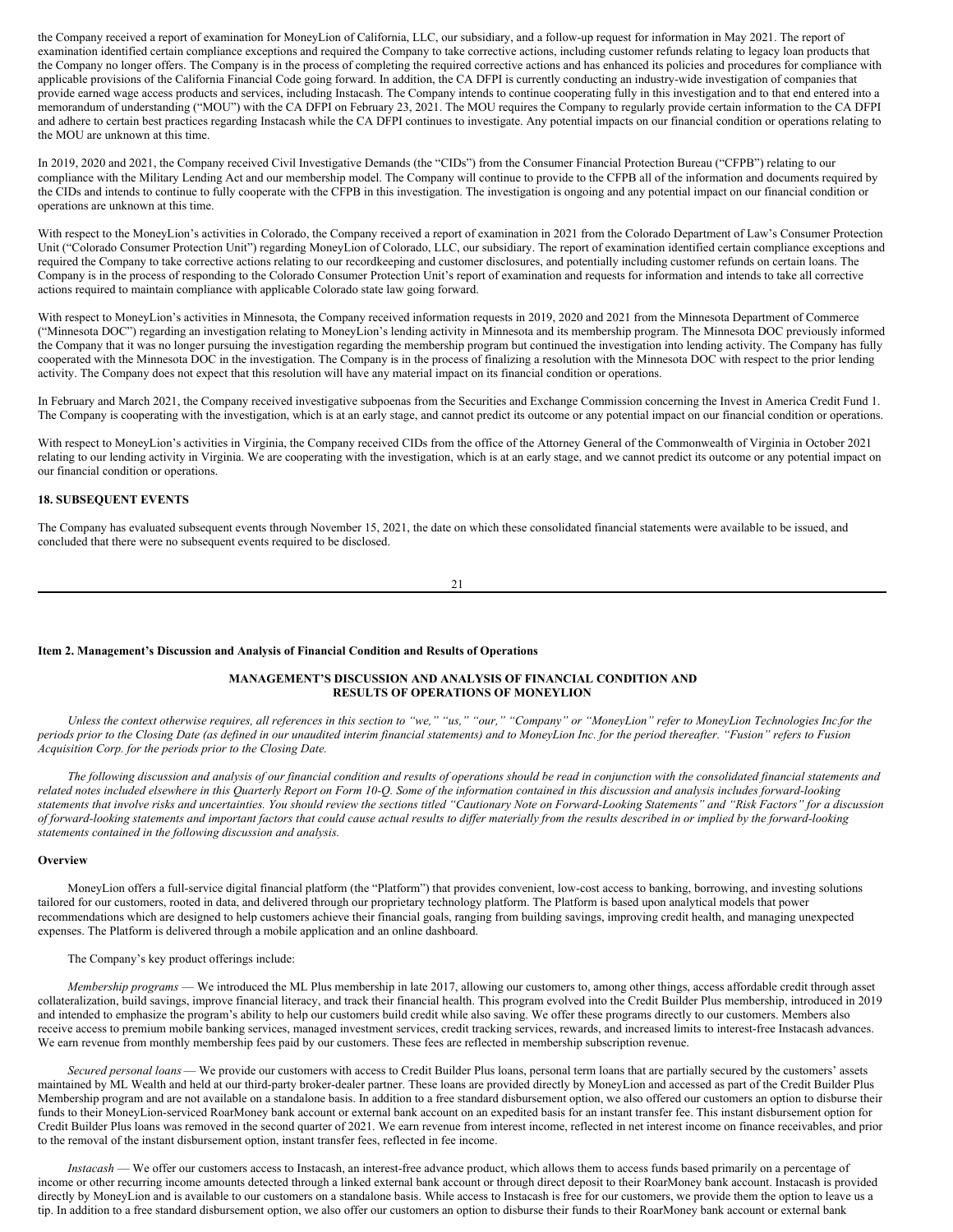$22$ 

*RoarMoney Premium Mobile Banking* — Through our bank partnership with MetaBank, we provide our customers a FDIC-insured digital demand deposit account, which includes issuance of a physical and virtual MoneyLion-branded debit card with features such as up to two-day early direct deposit and rewards. Our RoarMoney account is available to our customers on a standalone basis. We earn revenue from interchange fees from payment networks based on customer expenditures on the debit card. We also earn revenue from cardholder fees such as a small monthly administrative fee charged to our customers and a fee charged to customers when an out-of-network ATM is utilized to withdraw cash. Both interchange fees and cardholder fees are reflected in fee income. We incur direct costs, which include fees paid to the payment networks and our partner bank.

*Af iliate marketing program* — We work with various affiliate partners that offer products or services that we may recommend to our customers via display ads, offers or campaigns through our digital platform. Our customers can access these offers on a standalone basis. We earn revenue from fees from our affiliate partners in exchange for meeting certain success metrics related to their campaigns such as customers' clicks, impressions or completed transactions. This revenue is reflected in affiliates income.

*Managed investing* — Through our partnership with various third parties, we offer our customers automated investing tools with various diversified investment options tailored to their risk tolerance preferences. Our customers are also able to invest in thematic portfolios, such as ones focused on cash flow growth or innovation. Our managed investment account is available on a standalone basis. We earn revenue from a small monthly administration fee from our customers who use this product, which is reflected in fee income.

*Cryptocurrency* — Through our partnership with Zero Hash, we introduced a cryptocurrency offering on a limited basis in the third quarter of 2021, which was formally launched in early Q4 2021. This offering allows our customers to buy and sell digital currencies, which are limited at launch to Bitcoin and Ether. Under the terms of the partnership agreement, MoneyLion is not directly involved in any cryptocurrency transactions or the exchange of fiat funds for cryptocurrency taking place at or through Zero Hash. We earn revenue from Zero Hash as they pay us a share of the fees they earn from our customers in exchange for MoneyLion enabling Zero Hash to effect digital currency-related transactions for our customers. This revenue is reflected in fee income and is immaterial to revenue in the third quarter of 2021.

*Financial Tracking* — We offer our customers access to financial tracking tools such as Financial Heartbea® and credit score tracking. Financial Heartbeat is an intelligent, automated advice platform that guides customers on their financial journey. Financial Heartbeat evaluates customers' financial situation across four key dimensions: SAVE (savings and financial preparedness), SPEND (spending and personal budget), SHIELD (insurance needs and coverage) and SCORE (credit tracking and health). Customers can review the key issues impacting their financial situation, decide what actions to take, evaluate which products to use and receive guidance on how to stay motivated on their journey towards financial wellness. Financial tracking tools are offered to our customers at no cost and we do not earn revenue.

*Unsecured personal loans*— Through our partnership with a third party as well as directly by MoneyLion, we offered unsecured personal loans to our customers of up to \$15,000. These loans were available on a standalone basis and their average duration was 13.4 months. The funding process for unsecured personal loans was the same as our Credit Builder Plus loans. While we do not provide a guarantee for the performance of loans and other receivables that we originate, we sell these loans and other receivables at a discount of approximately 10% to IIA. The credit policy for automated decisioning and manual reviews was developed and executed by MoneyLion. For loans made within our partnership with a third party, the credit policies were also reviewed and approved by the third party. We earn revenue from interest income, which is reflected in net interest income on finance receivables, and fees, which are reflected in fee income. We phased out this offering in the first quarter of 2020 and it is not expected to contribute to revenue going forward.

*Credit-related decision servicing* — MoneyLion provided credit-related decision servicing to third parties. We earned revenue from fees generated from this service. These fees are reflected in fee income. We phased out this offering in the first quarter of 2020 and it is not expected to contribute to revenue going forward.

Receivables originated on our platform are currently financed through IIA. IIA was formed in 2016 and is an indirect wholly owned subsidiary of MoneyLion Inc. As of December 31, 2020, IIA had assets of approximately \$86 million, primarily from institutional investors, and has been our primary source of funding for originated receivables since 2018. IIA is organized as a Delaware limited liability company and is treated as a partnership for United States income tax purposes. IIA's membership interests are issued in separately designated series, with each series consisting of Class A Units and Class B Units. IIA investors own all non-voting Class B Units of the applicable series they invest in, which entitles them to a targeted, non-guaranteed, preferred return of typically 12% per year. ML Capital III, an indirect wholly owned MoneyLion subsidiary, is the managing member of IIA and owns the Class A Units of each series, which entitles ML Capital III to returns that exceed the targeted preferred return on the Class B Units. IIA uses proceeds from the sale of Class B Units to investors to purchase borrower payment dependent promissory notes from Invest in America Notes I SPV LLC and Invest in America Notes SPV IV LLC, each an indirect wholly owned MoneyLion subsidiary. The collateral consists of a portfolio of underlying MoneyLion loans and advance receivables. Investors in Class B Units fund their investment into IIA at the time of subscription, which proceeds are used to finance receivables originated on MoneyLion's platform.

#### **Recent Developments**

Recent events impacting our business are as follows:

**COVID-19** — In March 2020, the World Health Organization recognized a global pandemic known as the coronavirus or COVID-19. Due to the economic uncertainty that this has and can continue to cause, there is an added risk factor in the overall future outlook of the Company. In response to the economic uncertainty caused by the pandemic, we made certain operational changes, including reductions to our marketing activities such as advertising through digital platforms, that have since returned to prepandemic levels. We also reduced our sponsorship arrangements with third parties. We implemented underwriting policy changes on a targeted basis as pockets of risk and opportunity had been identified, to more closely manage credit risk while we further evaluated market conditions. Our underwriting models are dynamic relative to real time changes in our customer's income and credit profiles and our credit performance remained steady as our underwriting models quickly adapted to these changes. To further support our customers, we expanded our payment deferral options and reduced certain fees, while providing them with relevant content and resources on topics like unemployment insurance and stimulus checks. For our secured personal loan customers with no prior missed payments, we offer payment deferrals based on a customer's payment frequency, ranging from one payment deferral for monthly payments and up to three payment deferrals for weekly payments. For our Instacash customers with an outstanding advance, we allow them to change the scheduled repayment date by up to 14 days. Once the advance is repaid, the customer could request another change to scheduled repayment on another salary advance. While there is no limit to the number of changes a customer may be granted, they are limited to one at a time and per salary advance. These programs are immaterial to our performance.

While there has been an increase in economic uncertainty due to the pandemic, there was an uptick in the number of customers on our platform in the second quarter of 2020 due to factors including government-initiated lockdowns and temporary or continued closure of local branches of many banks and credit unions. We expect this trend to continue although the rate of customer acquisition as a result of COVID-19 may be slower.

<sup>23</sup>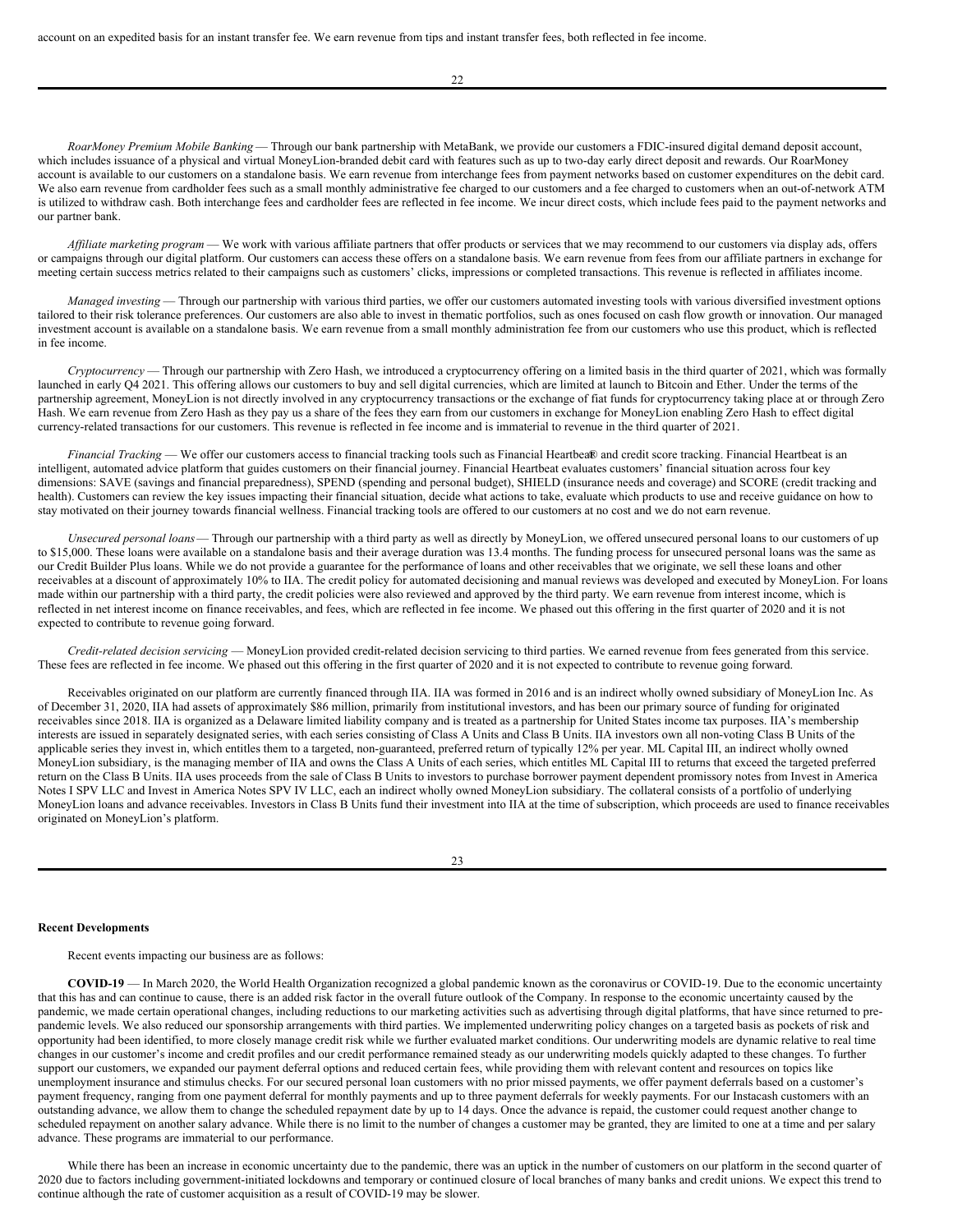In April 2020, the Company borrowed \$3.2 million from a bank under the SBA's Paycheck Protection Program introduced as part of the U.S. Government's COVID-19 relief efforts (the "PPP Loan"). In June 2021, the SBA approved the Company's application for forgiveness with respect to the entire outstanding balance of the PPP Loan.

Management will continue to monitor the nature and extent of potential impact to the business as the pandemic continues.

**Business Combinations** — During December 2020, we acquired Wealth Technologies, Inc. ("WTI"). Additionally, we merged with Fusion Acquisition Corp. ("Fusion") on September 22, 2021. See below for further discussion.

- WTI Acquisition In December 2020, the Company acquired 100% of the outstanding common stock and Series A redeemable convertible preferred shares of Wealth Technologies, Inc. in exchange for 539,592 shares of Legacy MoneyLion Series C-1 Redeemable Convertible Preferred Stock, resulting in total consideration of approximately \$27.9 million. WTI is a technology company specializing in market-leading wealth management decisioning and administration. The co-founder and equity holder of WTI was also a significant stockholder of Series A redeemable convertible preferred stock of Legacy MoneyLion and was the Chairman of the Legacy MoneyLion board of directors as of the date of the transaction. The purchase price has been allocated to the assets acquired and liabilities assumed based upon their respective fair market values. The excess of the aggregate purchase price over the fair values of the net assets acquired was recognized as goodwill of approximately \$21.6 million.
- Merger with Fusion On September 22, 2021 (the "Closing Date"), Legacy MoneyLion completed the previously announced Business Combination with Fusion and became a publicly traded company. The Business Combination was accounted for as a reverse recapitalization in accordance with U.S. GAAP, for which Legacy MoneyLion was determined to be the accounting acquirer. Since the Business Combination was accounted for as a reverse recapitalization, no goodwill or other intangible assets were recorded, in accordance with U.S. GAAP. Under this method of accounting, Fusion was treated as the "acquired" company for financial reporting purposes. Operations prior to the Business Combination are those of Legacy MoneyLion. See Note 3 to our unaudited interim financial statements for additional information.

#### **Factors Affecting Our Performance**

The Company is subject to a number of risks including, but not limited to, the need for successful development of products, the need for additional capital (or financing) to fund operating losses, competition from substitute products and services from larger companies, protection of proprietary technology, dependence on key individuals, and risks associated with changes in information technology.

#### *New customer growth and increasing usage across existing customers*

Our ability to effectively acquire new customers through our acquisition and marketing efforts, and drive usage of our products across our existing customers is key to our growth. We invested in the platform approach and believe our customers' experience is enhanced by using our full product suite as we can better tailor the insights and recommendations. In turn, this generates higher revenue and lifetime value from our customer base.

#### *Product expansion and innovation*

We believe in the platform approach and providing relevant products to our customers to help them better manage their financial lives, both in times of need and excess. We will continue to invest in enhancing our existing suite of products and developing new products. Any factors that impair our ability to do so may negatively impact our efforts towards retaining and attracting customers.

$$
^{24}
$$

#### *General economic and market conditions*

Our performance is impacted by the relative strength of the overall economy, market volatility, consumer spending behavior, and consumer demand for financial products and services. The willingness of our customers to spend, invest, or borrow may fluctuate with their level of disposable income. Other factors such as interest rate fluctuations or monetary policies may also impact our customers' behavior and our own ability to fund loan volume.

#### *Competition*

We compete with several larger financial institutions and technology platforms that offer similar products and services. We compete with those that offer both single point solutions similar to any one of our products as well as more integrated, complete solutions. Some of our competitors may have access to more resources than we do and thus may be able to offer better pricing or benefits to our customers.

### *Pricing of our products*

We derive a substantial portion of our revenue from fees earned from our products. The fees we earn are subject to a variety of external factors such as competition, interchange rates and other macroeconomic factors, such as interest rates and inflation, among others. We may provide discounts to customers who utilize multiple products to expand usage of our platform. We may also lower pricing on our products to acquire new customers. For example, we offer our customers discounts such as Shake 'N' Bank cashback and other cashback rewards opportunities as part of our RoarMoney bank account product offering and such discounts are provided to customers based on eligible MoneyLion debit card transactions. On average, approximately 50% of our eligible RoarMoney bank account customers receive this benefit. We also offer our Credit Builder Plus members access to our Lion's Share Loyalty Program where members can earn up to \$19.99 per month. The size of the Lion's Share reward depends on a customer's number of logins into the MoneyLion app and purchases using their RoarMoney account in that month. On average, approximately 40% of our Credit Builder Plus members who met the minimum eligibility criteria received a Lion's Share reward.

#### *Product mix*

We provide various products and services on our platform, including a membership program, loans, earned income advances, investment and bank accounts, and each product has a different profitability profile. The relative usage of products with high or low profitability and their lifetime value could have an impact on our performance.

## *Access and cost of financing*

Our credit products and other receivables are currently financed through IIA and associated special purpose vehicles. Loss of one or more of the financing sources we have for our credit products and other receivables could have an adverse impact on our performance, and it could be costly to obtain new financing.

## **Key Performance Metrics**

We regularly review several metrics, including the following key metrics, to evaluate our business, measure our performance, identify trends affecting our business, formulate financial projections and make strategic decisions.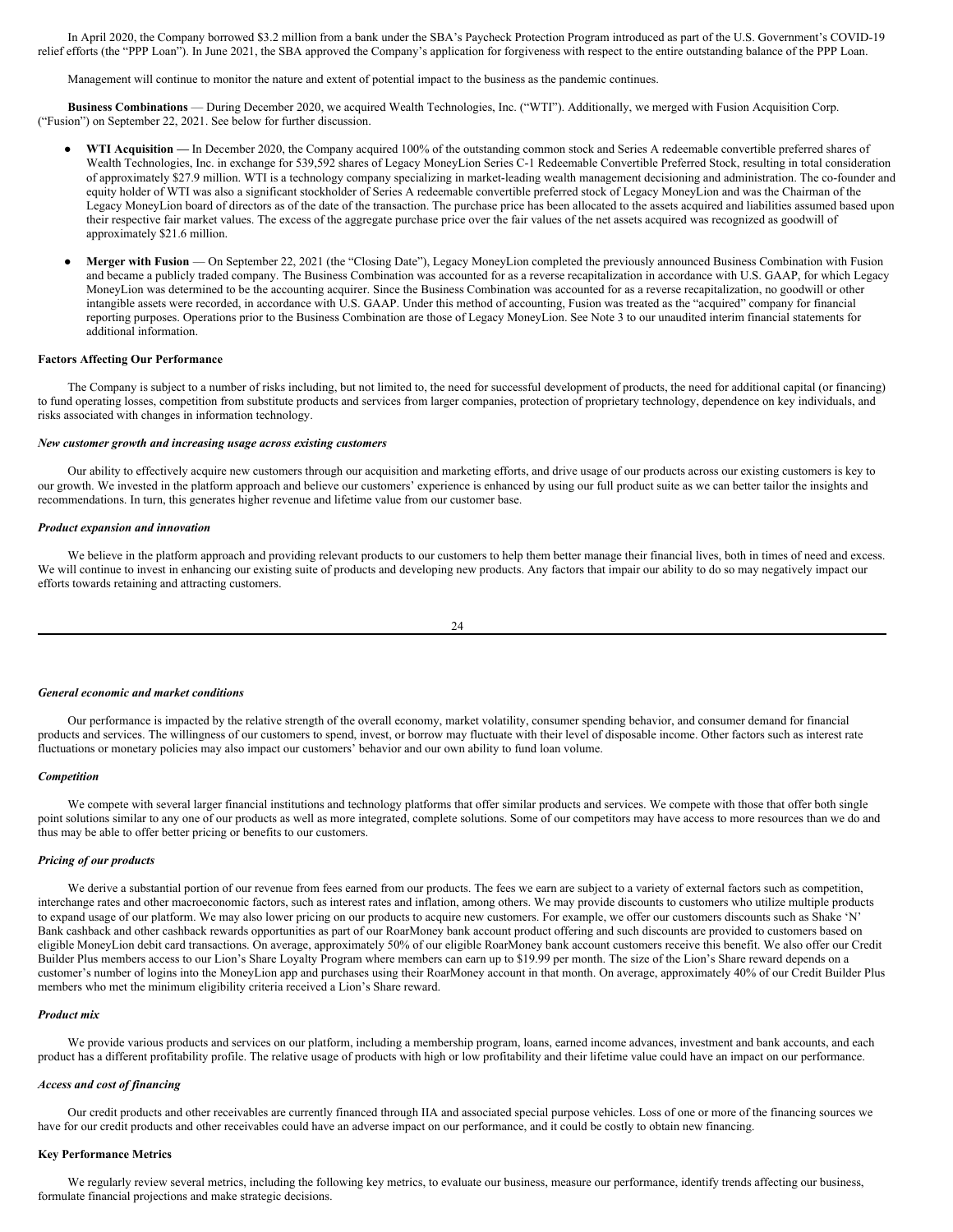#### *Total Originations*

We define total originations as the dollar volume of the secured personal loans originated and Instacash advances funded within the stated period. We consider total originations to be a key performance metric as it can be used to measure the usage and engagement of the customers across our secured personal lending and Instacash products and is a significant driver of net interest income on finance receivables and fee income. Total originations were \$274 million and \$117 million for the three months ended September 30, 2021 and 2020, respectively. Total originations were \$700 million and \$255 million for the nine months ended September 30, 2021 and 2020, respectively, and were originated directly by MoneyLion.

#### *Total Customers*

We define total customers as those customers that have opened at least one account, including banking, membership subscription, secured personal loan, Instacash advance, managed investment account, cryptocurrency account or affiliate product. We consider total customers to be a key performance metric as it can be used to understand lifecycle efforts of our customers, as we look to cross sell products to our customer base and grow our platform. Total customers were 2.7 million and 1.2 million as of September 30, 2021 and 2020, respectively. For the years ended December 31, 2020 and 2019, approximately 33% and 46%, respectively, of our total customers that have opened a banking or managed investment account have funded accounts. For the years ended December 31, 2020 and 2019, approximately 53% and 57%, respectively, of our total customers have engaged in any activity on our platform.

## *Total Products*

We define total products as the total number of products that our total customers have opened including banking, membership subscription, secured personal loan, Instacash advance, managed investment account, cryptocurrency account, affiliate product, or signed up for our financial tracking services (with either credit tracking enabled or external linked accounts), whether or not the customer is still registered for the product. If a customer has funded multiple secured personal loans or Instacash advances, it is only counted once for each product type. We consider total products to be a key performance metric as it can be used to understand the usage of our products across our customer base. Total products were 6.9 million and 4.0 million as of September 30, 2021 and 2020, respectively.

## *Adjusted Revenue*

Adjusted revenue is defined as total revenues, net, plus amortization of loan origination costs less provision for loss on membership receivables, provision for loss on fees receivables, revenue from products that have been phased out, and non-operating income. We believe that adjusted revenue provides a meaningful understanding of revenue from ongoing products and recurring revenue for comparability purposes. Adjusted revenue is a non-GAAP measure and should not be viewed as a substitute for total revenues, net. Refer to the "*Non-GAAP Measures*" section below for further discussion.

Our adjusted revenue is further broken into the following categories:

|                         | <b>Three Months Ended</b><br>September 30, |  | <b>Nine Months Ended</b><br>September 30, |  |         |                |        |
|-------------------------|--------------------------------------------|--|-------------------------------------------|--|---------|----------------|--------|
|                         | 2021                                       |  | 2020                                      |  | 2021    | 2020           |        |
|                         | (in thousands)                             |  |                                           |  |         | (in thousands) |        |
| Fees                    | 32,841                                     |  | 15,427                                    |  | 86,392  |                | 40,495 |
| Payments                | 2,990                                      |  | 1,434                                     |  | 10.450  |                | 4,505  |
| Advice                  | 3,394                                      |  | 719                                       |  | 7,208   |                | 1,957  |
| Interest                | 2,755                                      |  | 1,581                                     |  | 6,886   |                | 3,645  |
| <b>Adjusted Revenue</b> | 41,979                                     |  | 19,160                                    |  | 110,935 |                | 50,603 |

This breakdown of adjusted revenue across the categories of fees, payments, advice, and interest helps provide our management with a better understanding of adjusted revenue by type and may help to inform strategic pricing and resource allocations across our products.

### *Adjusted Gross Profit*

Adjusted gross profit is defined as gross profit less revenue derived from products that have been phased out and non-operating income. We believe that adjusted gross profit provides a meaningful understanding of one aspect of profitability based on our current product portfolio. Adjusted gross profit is a non-GAAP measure and should not be viewed as a substitute for gross profit (loss). Refer to the "*Non-GAAP Measures*" section below for further discussion.

## **Results of Operations for the Three Months and Nine Months Ended September 30, 2021 and 2020**

The following table is reference for the discussion that follows.

|                                |              | <b>Three Months Ended</b><br>September 30,<br>Change |    |        |    |                                        | <b>Nine Months Ended</b><br>September 30, |                                        |         |               | Change |               |        |               |
|--------------------------------|--------------|------------------------------------------------------|----|--------|----|----------------------------------------|-------------------------------------------|----------------------------------------|---------|---------------|--------|---------------|--------|---------------|
|                                |              | 2021                                                 |    | 2020   |    |                                        | $\frac{1}{2}$                             |                                        | 2021    |               | 2020   |               |        | $\frac{6}{9}$ |
|                                |              |                                                      |    |        |    | (in thousands, except for percentages) |                                           | (in thousands, except for percentages) |         |               |        |               |        |               |
| Revenue                        |              |                                                      |    |        |    |                                        |                                           |                                        |         |               |        |               |        |               |
| Net interest income on finance |              |                                                      |    |        |    |                                        |                                           |                                        |         |               |        |               |        |               |
| receivables                    | $\mathbb{S}$ | 2,293                                                | -S | 1,654  | -S | 639                                    | $38.6\%$ \$                               |                                        | 5,716   | <sup>\$</sup> | 3,617  | <sup>\$</sup> | 2,099  | 58.0%         |
| Membership subscription        |              |                                                      |    |        |    |                                        |                                           |                                        |         |               |        |               |        |               |
| revenue                        |              | 8,347                                                |    | 8.435  |    | (88)                                   | $-1.0\%$                                  |                                        | 23,709  |               | 22,778 |               | 931    | 4.1%          |
| Affiliates income              |              | 3,175                                                |    | 518    |    | 2,657                                  | 512.9%                                    |                                        | 6.444   |               | 1,368  |               | 5,076  | 371.1%        |
| Fee income                     |              | 30,402                                               |    | 12.471 |    | 17,931                                 | 143.8%                                    |                                        | 79.659  |               | 28.924 |               | 50.735 | 175.4%        |
| Other income                   |              |                                                      |    | 39     |    | (36)                                   | $-92.3%$                                  |                                        | 21      |               | 174    |               | (153)  | $-87.9%$      |
| <b>Total Revenues, net</b>     |              | 44,220                                               |    | 23,117 |    | 21,103                                 | 91.3%                                     |                                        | 115,549 |               | 56,861 |               | 58,688 | 103.2%        |
| <b>Operating expenses</b>      |              |                                                      |    |        |    |                                        |                                           |                                        |         |               |        |               |        |               |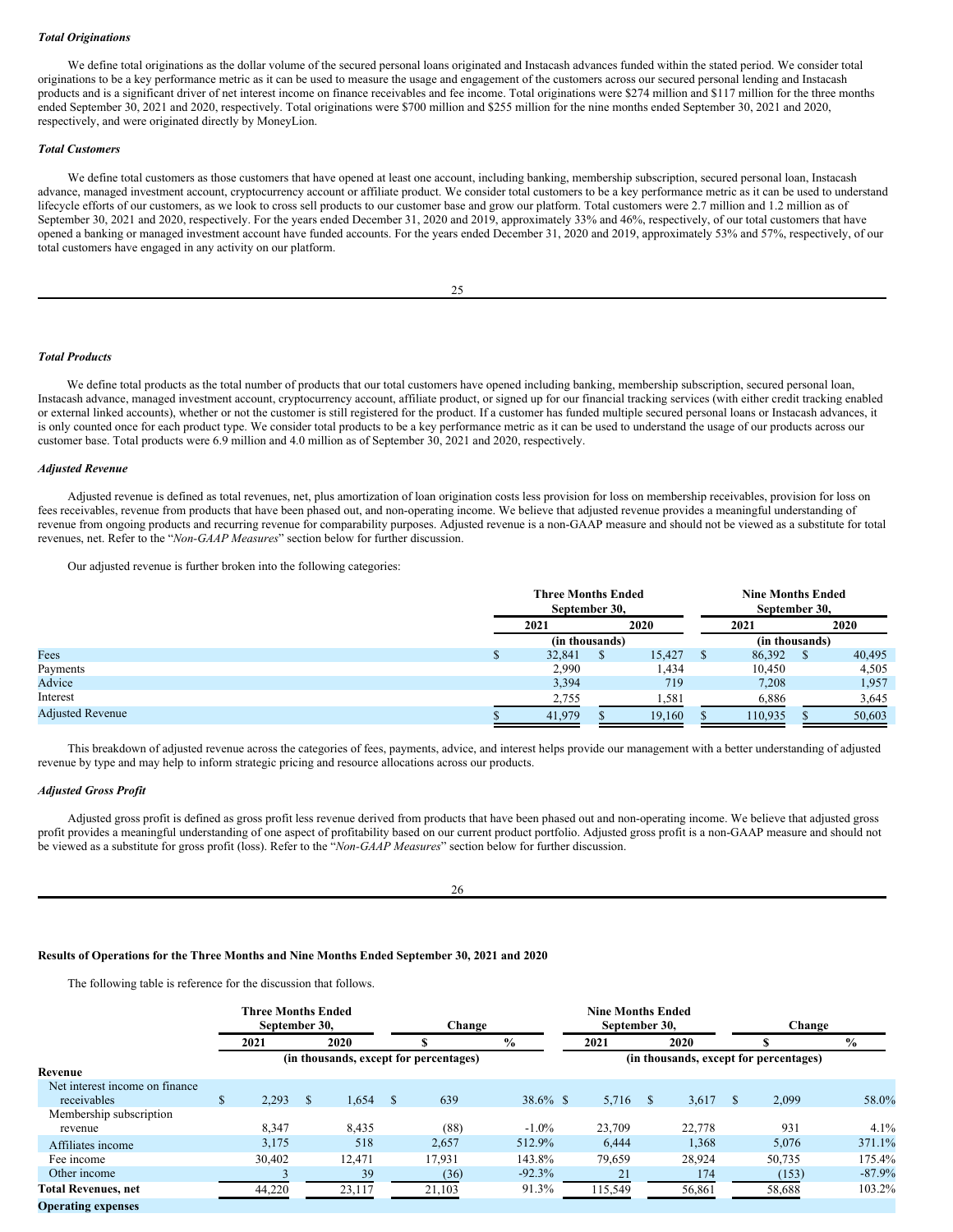| Marketing                         | 13,531    | 2,921   | 10,610    | 363.2%    | 27,060     | 7,404     | 19,656     | 265.5%    |
|-----------------------------------|-----------|---------|-----------|-----------|------------|-----------|------------|-----------|
| Provision for loss on receivables | 15,238    | 10,456  | 4,782     | 45.7%     | 36,644     | 14,587    | 22,057     | 151.2%    |
| Other direct costs                | 1,828     | 1,183   | 645       | 54.5%     | 6,983      | 3,137     | 3,846      | 122.6%    |
|                                   |           |         |           |           |            |           |            |           |
| Interest expense                  | 1,627     | 865     | 762       | 88.1%     | 4,947      | 2,316     | 2,631      | 113.6%    |
| Personnel expenses                | 15,483    | 4,672   | 10,811    | 231.4%    | 30,736     | 15,704    | 15,032     | 95.7%     |
| Underwriting expenses             | 2,158     | 1,137   | 1,021     | 89.8%     | 5,702      | 4,553     | 1,149      | 25.2%     |
| Information technology            |           |         |           |           |            |           |            |           |
| expenses                          | 1,195     | 1,725   | (530)     | $-30.7%$  | 5,009      | 5,089     | (80)       | $-1.6%$   |
| Bank and payment processor        |           |         |           |           |            |           |            |           |
| fees                              | 6,770     | 3,697   | 3,073     | 83.1%     | 18,526     | 8,987     | 9,539      | 106.1%    |
| Change in fair value of warrant   |           |         |           |           |            |           |            |           |
| liability                         | (6, 551)  | (228)   | (6,323)   |           | 42,239     | (228)     | 42,467     |           |
| Change in fair value of           |           |         |           |           |            |           |            |           |
| subordinated convertible notes    |           |         |           |           | 49,561     |           | 49,561     |           |
| Professional fees                 | 4,678     | 1,879   | 2,799     | 149.0%    | 12,715     | 4,516     | 8,199      | 181.6%    |
| Depreciation expense              | 486       | 286     | 200       | 69.9%     | 1,502      | 811       | 691        | 85.2%     |
| Occupancy expense                 | (46)      | 314     | (360)     | $-114.6%$ | 719        | 913       | (194)      | $-21.2%$  |
| Gain on foreign currency          |           |         |           |           |            |           |            |           |
| translation                       | (135)     | (43)    | (92)      | 214.0%    | (178)      | (155)     | (23)       | 14.8%     |
| Other operating expenses          | 8,242     | (257)   | 8,499     |           | 6,221      | 393       | 5,828      | 1483.0%   |
| <b>Total operating expenses</b>   | 64,504    | 28,607  | 35,897    | 125.5%    | 248,386    | 68,027    | 180,359    | 265.1%    |
| Net loss before income taxes      | (20, 284) | (5,490) | (14, 794) | 269.5%    | (132, 837) | (11,166)  | (121,671)  | 1089.7%   |
| Income tax benefit                | (1)       |         | (1)       |           | 41         | (13)      | 54         | $-415.4%$ |
| <b>Net loss</b>                   | (20, 283) | (5,490) | (14,793)  | 269.5%    | (132, 878) | (11, 153) | (121, 725) | 1091.4%   |
|                                   |           |         |           |           |            |           |            |           |

#### *Revenues*

We generate revenues primarily from originating loans, providing membership subscriptions, various product related fees and promoting affiliate services.

Total revenues increased by \$21.1 million, or 91.3%, to \$44.2 million for the three months ended September 30, 2021, as compared to \$23.1 million for the same period in 2020.

Total revenues increased by \$58.7 million, or 103.2%, to \$115.5 million for the nine months ended September 30, 2021, as compared to \$56.9 million for the same period in 2020.

#### *Net Interest Income on Finance Receivables*

Net interest income on finance receivables increased by \$0.6 million, or 38.6%, to \$2.3 million, for the three months ended September 30, 2021, as compared to \$1.7 million for the same period in 2020.

Net interest income on finance receivables increased by \$2.1 million, or 58.0%, to \$5.7 million, for the nine months ended September 30, 2021, as compared to \$3.6 million for the same period in 2020. Net interest income on finance receivables is generated by interest earned on unsecured personal loans, ML Plus loans, and Credit Builder Plus loans, which is offset by the amortization of loan origination costs.

 $27$ 

Net interest income on finance receivables is comprised of the following:

### *Credit Builder Plus loans*

Net interest income related to Credit Builder Plus loans increased by \$1.4 million to \$2.8 million for the three months ended September 30, 2021, as compared to \$1.4 million for the same period in 2020. The increase is largely attributable to the growth of Credit Builder Plus loans, across both existing and new customers.

Net interest income related to Credit Builder Plus loans increased by \$4.2 million to \$6.9 million for the nine months ended September 30, 2021, as compared to \$2.7 million for the same period in 2020. We launched Credit Builder Plus in 2019 and it became our only secured personal loan product in the second quarter of 2020 as we transitioned from ML Plus loans, which contributed to the increase in net interest income as Credit Builder Plus loans increased across both existing and new customers.

#### *ML Plus loans*

Net interest income related to ML Plus loans decreased by \$0.2 million to \$0.0 million for the three months ended September 30, 2021, as compared to \$0.2 million for the same period in 2020. We transitioned from originating ML Plus loans in the second quarter of 2020 as we offered our new and existing customers our Credit Builder Plus loans.

Net interest income related to ML Plus loans decreased by \$1.0 million to \$0.0 million for the nine months ended September 30, 2021, as compared to \$1.0 million for the same period in 2020. We transitioned from originating ML Plus loans in the second quarter of 2020 as we offered our new and existing customers our Credit Builder Plus loans. Therefore, these loans are immaterial to our ongoing performance as they represent less than 1% of receivables on our consolidated balance sheets.

#### *Unsecured personal loans*

Net interest income related to unsecured personal loans decreased by \$0.3 million to \$0.0 million for the three months ended September 30, 2021, as compared to \$0.3 million for the same period in 2020. During the first quarter of 2020, we phased out originating unsecured personal loans.

Net interest income related to unsecured personal loans decreased by \$1.5 million to \$(0.1) million for the nine months ended September 30, 2021, as compared to \$1.3 million for the same period in 2020. During the first quarter of 2020, we phased out originating unsecured personal loans. Therefore, these loans are immaterial to our ongoing performance as they represent less than 1% of receivables on our consolidated balance sheets.

The amortization of loan origination costs increased by \$0.3 million, or 124.5%, to \$0.5 million for the three months ended September 30, 2021, as compared to \$0.2 million for the same period in 2020.

The amortization of loan origination costs decreased by \$0.3 million, or 23.8%, to \$1.0 million for the nine months ended September 30, 2021, as compared to \$1.4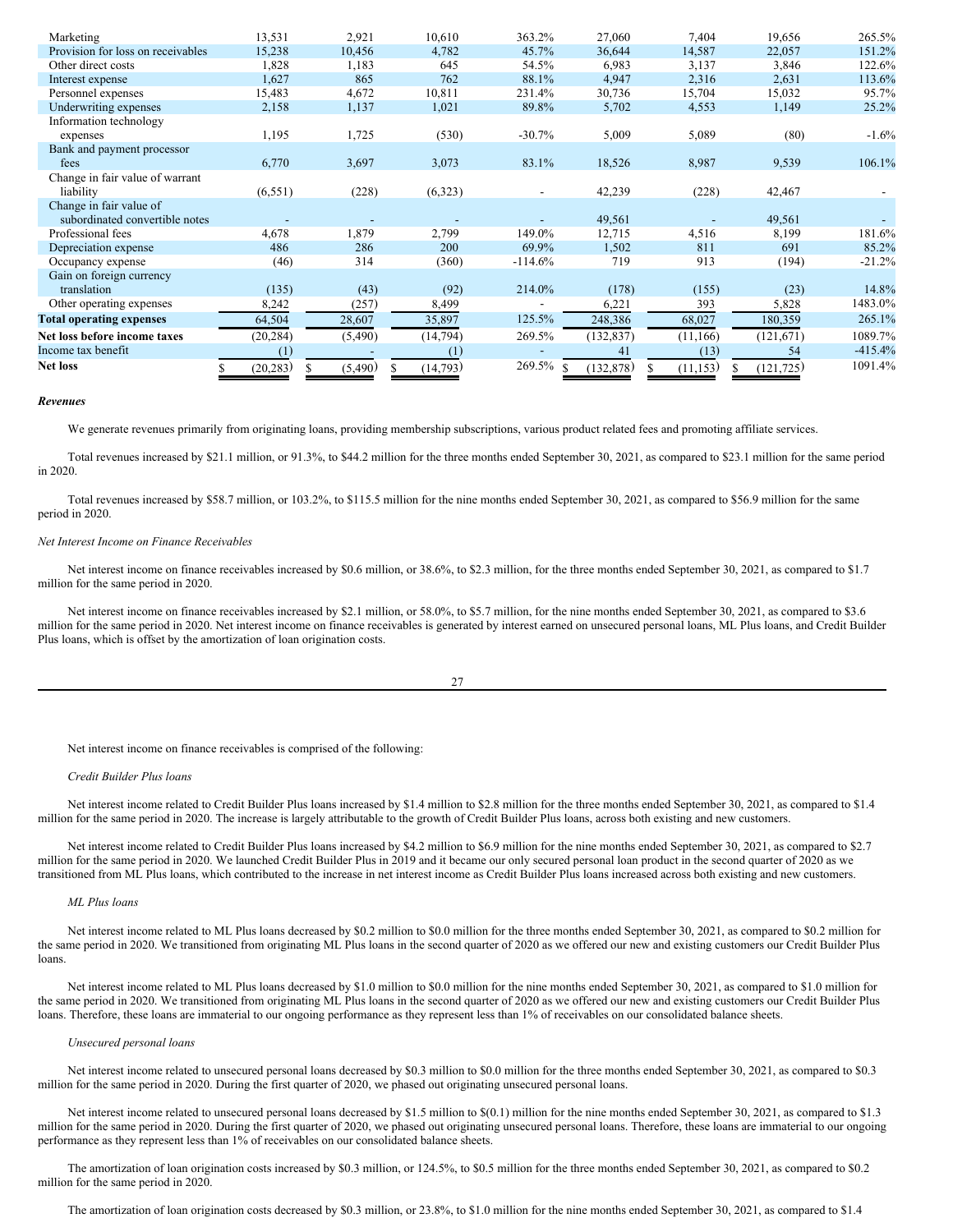#### million for the same period in 2020.

## *Membership Subscription Revenue*

Membership subscription revenue decreased by \$0.1 million, or 1.0%, to \$8.3 million, for the three months ended September 30, 2021, as compared to \$8.4 million for the same period in 2020. The decrease is due to a non-recurring adjustment of \$1.8 million in the third quarter of 2020. Revenue would have increased \$1.7 million during this period excluding this adjustment.

Membership subscription revenue increased by \$0.9 million, or 4.1%, to \$23.7 million, for the nine months ended September 30, 2021, as compared to \$22.8 million for the same period in 2020 due to an increasing number of customers using the Credit Builder Plus membership program. This was slightly offset by a lower monthly membership fee charged to customers as we still offered the higher priced ML Plus membership in the first and second quarter of 2020, and a non-recurring adjustment of \$1.8 million in the third quarter of 2020. Revenue would have increased \$2.7 million during this period excluding this adjustment.

#### *Af iliates Income*

Affiliates income increased by \$2.7 million, or 512.9%, to \$3.2 million, for the three months ended September 30, 2021, as compared to \$0.5 million for the same period in 2020. This increase was primarily attributable to an increase in income generated from running campaigns promoting various affiliate partners through our digital platform.

Affiliates income increased by \$5.1 million, or 371.1%, to \$6.4 million, for the nine months ended September 30, 2021, as compared to \$1.4 million for the same period in 2020. This increase was primarily attributable to an increase in income generated from running campaigns promoting various affiliate partners through our digital platform.

#### *Fee Income*

Fee income increased by \$17.9 million, or 143.8%, to \$30.4 million, for the three months ended September 30, 2021, as compared to \$12.5 million for the same period in 2020.

Fee income increased by \$50.7 million, or 175.4%, to \$79.7 million, for the nine months ended September 30, 2021, as compared to \$28.9 million for the same period in 2020.

Fee income is primarily comprised of the following:

#### *Instant transfer fees*

Fee income related to instant transfer fees on Instacash, Credit Builder Plus loans and ML Plus loans increased by \$13.8 million to \$21.2 million, for the three months ended September 30, 2021, as compared to \$7.5 million for the same period in 2020. The increase is largely attributable to the growth of Instacash advances, across both existing and new customers. We launched the instant transfer disbursement option for Instacash customers in 2019 and have since seen a consistent percentage of our Instacash customers elect this disbursement option. This was slightly offset by the decrease in instant transfer fees on Credit Builder Plus loans as beginning in Q2 2021, the instant transfer disbursement option was removed for Credit Builder Plus loans.

Fee income related to instant transfer fees on Instacash, Credit Builder Plus loans and ML Plus loans increased by \$37.3 million to \$52.7 million, for the nine months ended September 30, 2021, as compared to \$15.3 million for the same period in 2020. The increase is largely attributable to the growth of Instacash advances, across both existing and new customers. We launched the instant transfer disbursement option for Instacash customers in 2019 and have since seen a consistent percentage of our Instacash customers elect this disbursement option. This was slightly offset by the decrease in instant transfer fees on Credit Builder Plus loans as beginning in Q2 2021, the instant transfer disbursement option was removed for Credit Builder Plus loans.

#### *Tips*

Fee income related to tips from Instacash increased by \$2.6 million to \$6.0 million, for the three months ended September 30, 2021, as compared to \$3.3 million for the same period in 2020. This increase was driven by the growth of Instacash advances, across both existing and new customers

Fee income related to tips from Instacash increased by \$8.1 million to \$15.8 million, for the nine months ended September 30, 2021, as compared to \$7.7 million for the same period in 2020. This increase was driven by the growth of Instacash advances, across both existing and new customers.

#### *Interchange fees*

Fee income related to interchange fees from our bank account increased by \$1.2 million to \$2.3 million, for the three months ended September 30, 2021, as compared to \$1.2 million for the same period in 2020. This increase was driven by an increase in bank account customers.

Fee income related to interchange fees from our bank account increased by \$5.0 million to \$8.7 million, for the nine months ended September 30, 2021, as compared to \$3.7 million for the same period in 2020. This increase was driven by an increase in bank account customers.

#### *Cardholder fees*

Fee income related to cardholder fees from our bank account increased by \$0.4 million to \$0.7 million, for the three months ended September 30, 2021, as compared to \$0.3 million for the same period in 2020. This increase was primarily driven by a small monthly administration fee that we began charging our bank account customers in the third quarter of 2020 as well as an increase in bank account customers.

Fee income related to cardholder fees from our bank account increased by \$1.0 million to \$1.8 million, for the nine months ended September 30, 2021, as compared to \$0.8 million for the same period in 2020. This increase was primarily driven by a small monthly administration fee that we began charging our bank account customers in the third quarter of 2020 as well as an increase in bank account customers.

## *Administration fees*

Fee income related to administration fees from our managed investment account increased by \$0.0 million to \$0.2 million, for the three months ended September 30, 2021, as compared to \$0.2 million for the same period in 2020.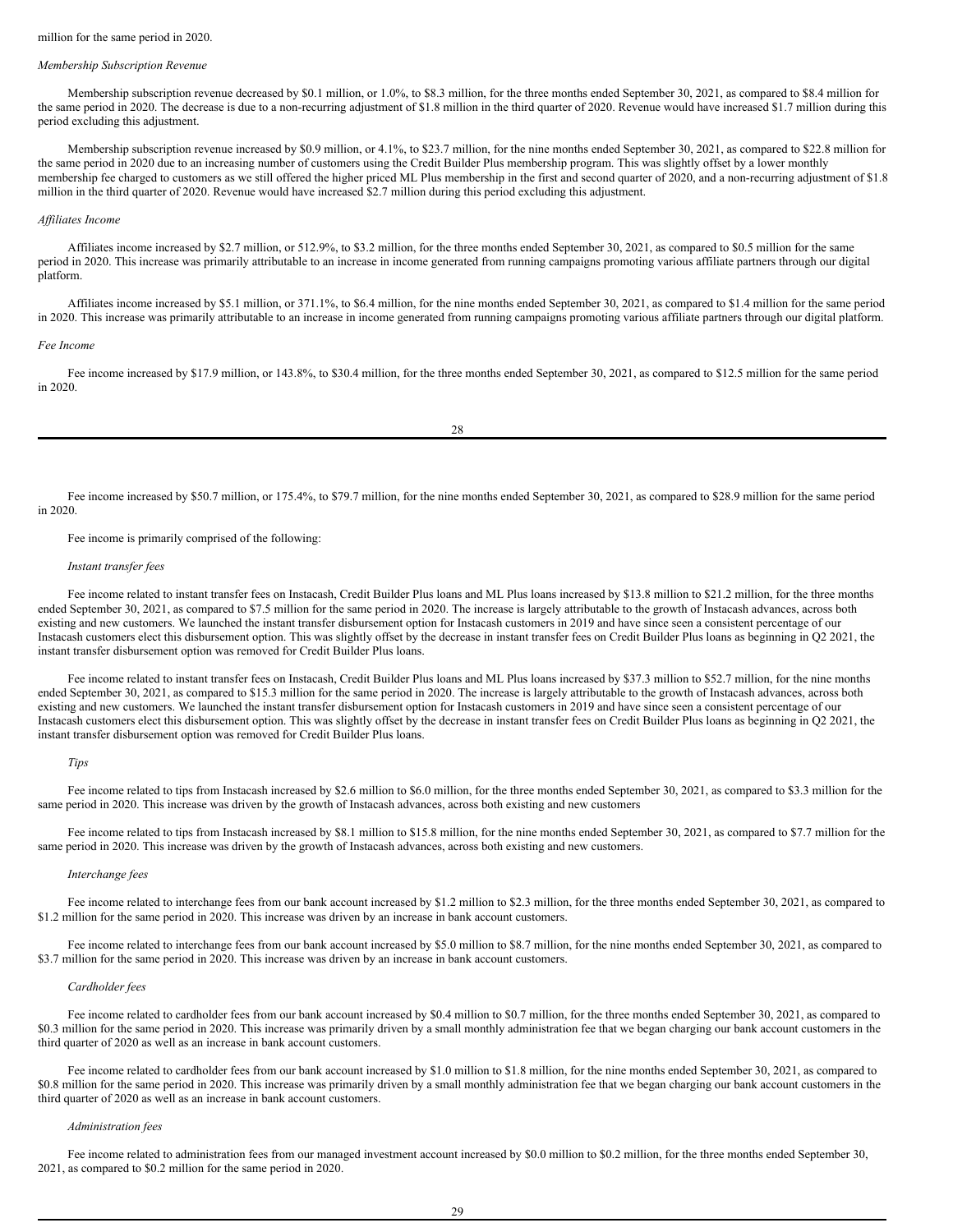Fee income related to administration fees from our managed investment account increased by \$0.2 million to \$0.7 million, for the nine months ended September 30, 2021, as compared to \$0.5 million for the same period in 2020. We charge our investment account customers a small administration fee, which we transitioned from a quarterly to monthly frequency, while holding the fee amount the same, in the fourth quarter of 2020.

## *Credit-related decision services fees*

Fee income related to credit-related decision services decreased to zero, for the three months ended September 30, 2021, as compared to \$0.0 million for same period in 2020.

Fee income related to credit-related decision services decreased to zero, for the nine months ended September 30, 2021, as compared to \$0.7 million for same period in 2020.

These decreases in revenue are due to the phasing out of this offering in the first quarter of 2020. We do not expect this to contribute to revenue going forward.

# **Operating Expenses**

Our operating expenses consist of the following:

### *Marketing*

Marketing increased by \$10.6 million, or 363.2% to \$13.5 million for the three months ended September 30, 2021, as compared to \$2.9 million for the same period in 2020. This increase resulted primarily from an increase in costs related to advertising through digital platforms of \$9.3 million and other marketing related activities of \$1.6 million, offset by a decrease in costs related to sponsor agreements with third parties of \$0.3 million. Marketing costs also included \$0.8 million in the third quarter of 2021 related to the Business Combination.

Marketing increased by \$19.7 million, 265.5%, to \$27.1 million for the nine months ended September 30, 2021, as compared to \$7.4 million for the same period in 2020. This increase resulted primarily from an increase in costs related to advertising through digital platforms of \$16.0 million, sponsor agreements with third parties of \$0.2 million and other marketing related activities of \$3.5 million. Marketing costs also included \$1.1 million in the nine months ended September 30, 2021, related to the Business Combination.

#### *Provision for loss on receivables*

Provision for loss on receivables increased by \$4.8 million, or 45.7%, to \$15.2 million for the three months ended September 30, 2021, as compared to \$10.5 million for the same period in 2020. This increase resulted primarily from an increase to provision related to Instacash principal receivables of \$3.7 million, Instacash instant transfer fees and tips of \$1.2 million and Credit Builder Plus loan receivables of \$0.0 million, both evidenced by the increase in total originations from \$117 million for the three months ended September 30, 2020 compared to \$274 million for the same period in 2021. Provision related to membership fees decreased by \$2.3 million due to a non-recurring adjustment of \$2.3 million in the third quarter of 2020. Provision related to membership fees would have decreased \$0.0 million during this period excluding this adjustment. Related to the ML Plus loans, a legacy product we transitioned from in the second quarter of 2020, the provision increased by \$2.2 million, from \$(2.5) million in the three months ended September 30, 2020 compared to \$(0.3) million for the same period in 2021.

Provision for loss on receivables increased by \$22.1 million, or 151.2%, to \$36.6 million for the nine months ended September 30, 2021, as compared to \$14.6 million for the same period in 2020. This increase resulted primarily from an increase to provision related to Instacash of \$18.4 million, Instacash instant transfer fees and tips of \$2.9 million and Credit Builder Plus loan receivables of \$1.1 million, both evidenced by the increase in total originations from \$255 million for the nine months ended September 30, 2020 compared to \$700 million for the same period in 2021. Related to the ML Plus loans, a legacy product we transitioned from in the second quarter of 2020, the provision increased by \$2.2 million, from \$(3.1) million in the nine months ended September 30, 2020 compared to \$(0.9) million for the same period in 2021. These increases were offset by a decrease in provision related to membership fees of \$2.5 million due to a non-recurring adjustment of \$2.3 million in the third quarter of 2020. Provision related to membership fees would have decreased \$0.1 million during this period excluding this adjustment.

|                   | I            |  |
|-------------------|--------------|--|
| I<br>I<br>×<br>۰. | ٦<br>×<br>۰. |  |

Provision for loss on receivables consists of amounts charged during the period to maintain an allowance for credit losses. The allowance represents management's estimate of the credit losses in our loan portfolio and is based on management's assessment of many factors, including changes in the nature, volume, and risk characteristics of the finance receivables portfolio, including trends in delinquency and charge-offs and current economic conditions that may affect the borrower's ability to pay.

#### *Other direct costs*

Other direct costs increased by \$0.6 million, or 54.5%, to \$1.8 million for the three months ended September 30, 2021, as compared to \$1.2 million for the same period in 2020. This increase resulted from an increase in costs related to our bank account offering, paid to our partner bank, card associations and third-party service providers, which is largely driven by the increase in bank account customers.

Other direct costs increased by \$3.8 million, or 122.6%, to \$7.0 million for the nine months ended September 30, 2021, as compared to \$3.1 million for the same period in 2020. This increase resulted from an increase in costs related to our bank account offering, paid to our partner bank, card associations and third-party service providers, which is largely driven by the increase in bank account customers.

#### *Interest expense*

Interest expense increased by \$0.8 million, or 88.1%, to \$1.6 million for the three months ended September 30, 2021, as compared to \$0.9 million for the same period in 2020. This increase resulted from an increase in interest expense incurred related to our debt.

Interest expense increased by \$2.6 million, or 113.6%, to \$4.9 million for the nine months ended September 30, 2021, as compared to \$2.3 million for the same period in 2020. This increase resulted from an increase in interest expense incurred related to our debt.

#### *Personnel expenses*

Personnel expense increased by \$10.8 million, or 231.4%, to \$15.5 million for the three months ended September 30, 2021, as compared to \$4.7 million for the same period in 2020. This increase resulted from an increase in personnel related costs of \$10.6 million, including \$6.3 million in non-recurring, discretionary incentive bonus expense related to the Business Combination, and stock-based compensation of \$0.2 million.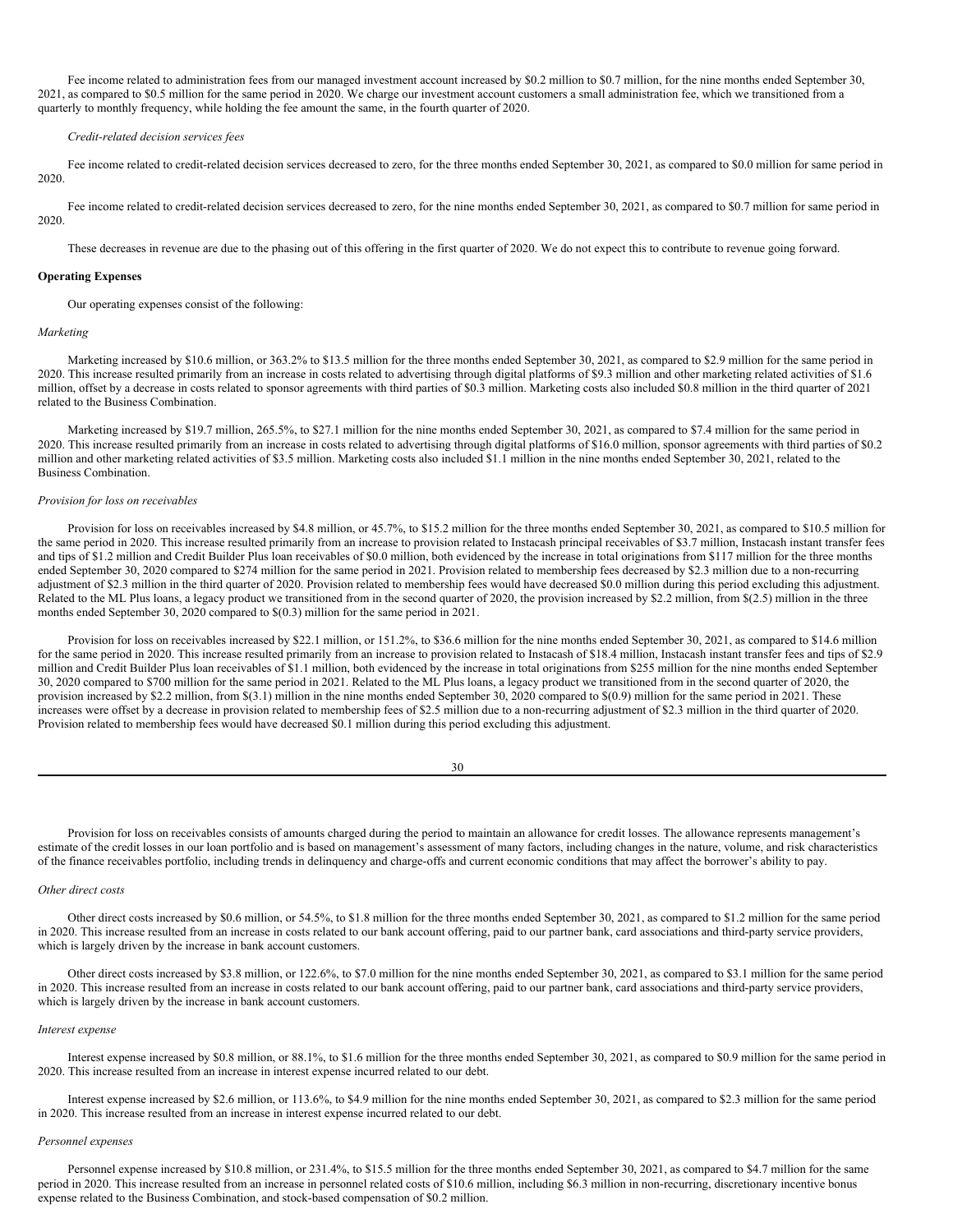Personnel expense increased by \$15.0 million, or 95.7%, to \$30.7 million for the nine months ended September 30, 2021, as compared to \$15.7 million for the same period in 2020. This increase resulted from an increase in personnel related costs of \$13.7 million, including \$6.3 million in non-recurring, discretionary incentive bonus expense related to the Business Combination, and stock-based compensation of \$1.3 million.

### *Underwriting expenses*

Underwriting expense increased by \$1.0 million, or 89.8%, to \$2.2 million for the three months ended September 30, 2021, as compared to \$1.1 million for the same period in 2020. This increase resulted primarily from an increase in data costs and administrative fees for total originations.

Underwriting expense increased by \$1.1 million, or 25.2%, to \$5.7 million for the nine months ended September 30, 2021, as compared to \$4.6 million for the same period in 2020. This increase resulted primarily from an increase in data costs for total originations.

## *IT expenses*

IT expense decreased by \$0.5 million, or 30.7%, to \$1.2 million for the three months ended September 30, 2021, as compared to \$1.7 million for the same period in 2020. This decrease resulted primarily from a decrease in software licenses and subscriptions of \$0.8 million, which includes a non-recurring adjustment of \$1.0 million in the third quarter of 2021. IT expense would have increased by \$0.5 million during this period excluding this adjustment. This was offset by an increase in internet hosting expenses of \$0.3 million.

| I<br>I<br>i<br>۰. |  |
|-------------------|--|

IT expense decreased by \$0.1 million, or 1.6%, to \$5.0 million for the nine months ended September 30, 2021, as compared to \$5.1 million for the same period in 2020. This decrease resulted primarily from a decrease in software licenses and subscriptions of \$0.6 million, which includes a non-recurring adjustment of \$1.0 million in the third quarter of 2021. IT expense would have increased by \$0.9 million during this period excluding this adjustment. This was offset by an increase in internet hosting expenses of \$0.5 million.

### *Bank and payment processor fees*

Bank and payment processor fees increased by \$3.1 million, or 83.1%, to \$6.8 million for the three months ended September 30, 2021, as compared to \$3.7 million for the same period in 2020. This increase resulted primarily from an increase in payment processing fees driven by the growth in total originations and total customers.

Bank and payment processor fees increased by \$9.5 million, or 106.1%, to \$18.5 million for the nine months ended September 30, 2021, as compared to \$9.0 million for the same period in 2020. This increase resulted primarily from an increase in payment processing fees driven by the growth in total originations and total customers.

#### *Change in fair value of warrant liability*

Change in fair value of warrant liability was \$(6.6) million for the three months ended September 30, 2021, as compared to \$(0.2) million for the same period in 2020.

Change in fair value of warrant liability was \$42.2 million for the nine months ended September 30, 2021, as compared to \$(0.2) million for the same period in 2020.

#### *Change in fair value of subordinated convertible notes*

Change in fair value of subordinated convertible notes was zero for the three months ended September 30, 2021, as compared to zero for the same period in 2020. The Subordinated Convertible Notes were converted into common stock immediately prior to the Closing of the Business Combination, and the noteholders subsequently received shares of MoneyLion Class A common stock ("MoneyLion Common Stock" or "MoneyLion Class A Common Stock") upon the Closing of the Business Combination.

Change in fair value of subordinated convertible notes was \$49.6 million for the nine months ended September 30, 2021, as compared to zero for the same period in 2020. This resulted from the issuance of the convertible subordinated notes in December 2020 and January 2021, which were converted into common stock immediately prior to the Closing of the Business Combination, and the noteholders subsequently received shares of MoneyLion Class A Common Stock upon the Closing of the Business Combination.

### *Professional fees*

Professional fees increased by \$2.8 million, or 149.0%, to \$4.7 million for the three months ended September 30, 2021, as compared to \$1.9 million for the same period in 2020. This increase resulted primarily from an increase in fees related to accounting or consulting services of \$1.6 million and legal services of \$1.2 million, resulting in part from supplemental accounting and legal support related to the Business Combination.

Professional fees increased by \$8.2 million, or 181.6%, to \$12.7 million for the nine months ended September 30, 2021, as compared to \$4.5 million for the same period in 2020. This increase resulted primarily from an increase in fees related to accounting or consulting services of \$5.5 million and legal services of \$2.7 million, resulting in part from supplemental accounting and legal support related to the Business Combination.

### *Other Operating Expenses*

Other operating expenses increased by \$8.5 million to \$8.2 million for the three months ended September 30, 2021, as compared to \$(0.3) million for the same period in 2020. The increase is driven by \$5.3 million in losses for unrecovered customer purchase transactions related to our banking product, \$1.5 million related to a reserve for costs related to ongoing legal matters, \$0.8 million insurance expenses and other general operating expenses.

Other operating expenses increased by \$5.8 million to \$6.2 million for the nine months ended September 30, 2021, as compared to \$0.4 million for the same period in 2020. The increase is driven by \$5.3 million in losses for unrecovered customer purchase transactions related to our banking product, \$1.8 million related to a reserve for costs related to ongoing legal matters, \$0.8 million insurance expenses and other general operating expenses. This is offset by the gain related to the forgiveness of loans of \$3.2 million as the SBA approved the Company's application for forgiveness with respect to the entire outstanding balance of the PPP loan in the second quarter of 2021.

**Non-GAAP Measures**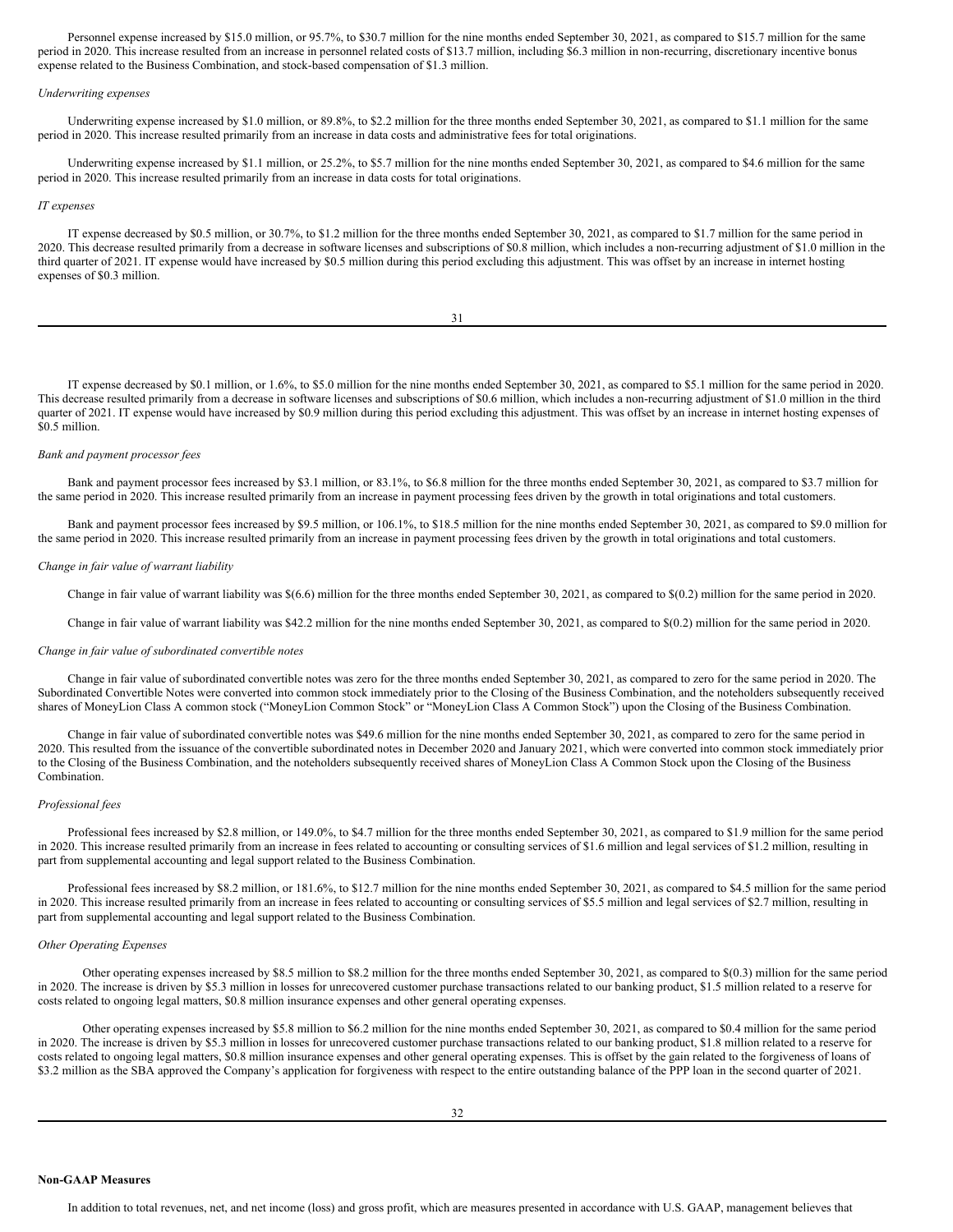adjusted revenue and adjusted gross profit provide relevant and useful information which is widely used by analysts, investors, and competitors in our industry in assessing performance. Adjusted revenue and adjusted gross profit are supplemental measures of MoneyLion's performance that are neither required by nor presented in accordance with U.S. GAAP. Adjusted revenue and adjusted gross profit should not be considered as substitutes for U.S. GAAP metrics such as total revenues, net, net income (loss), gross profit or any other performance measures derived in accordance with U.S. GAAP and may not be comparable to similar measures used by other companies.

We define adjusted revenue as total revenues, net plus amortization of loan origination costs less provision for loss on membership receivables, provision for loss on fees receivables, revenue from products that have been phased out, and non-operating income. We believe that adjusted revenue provides a meaningful understanding of revenue from ongoing products and recurring revenue for comparability purposes.

We define adjusted gross profit as gross profit less revenue derived from products that have been phased out, and non-operating income. We believe that adjusted gross profit provides a meaningful understanding of one aspect of profitability based on our current product portfolio.

Adjusted revenue and adjusted gross profit are useful to an investor in evaluating our performance because these measures:

- Are widely used by investors to measure a company's operating performance;
- Are metrics used by rating agencies, lenders and other parties to evaluate our credit worthiness; and
- Are used by our management for various purposes, including as measures of performance and as a basis for strategic planning and forecasting.

The reconciliation of total revenues, net to adjusted revenue for the three and nine months ended September 30, 2021 and 2020 is as follows:

| Three Months Ended September 30,                                                                | Nine Months Ended September 30, |
|-------------------------------------------------------------------------------------------------|---------------------------------|
| 2021<br>2020                                                                                    | 2021<br>2020                    |
| 44,220<br>23.117<br>Total revenues, net                                                         | 56,861<br>115.549               |
| Add back:                                                                                       |                                 |
| Amortization of loan origination $costs^{(1)}$<br>207<br>464                                    | 1,039<br>1,364                  |
| Less:                                                                                           |                                 |
| Provision for loss on receivables - membership receivables <sup>(2)</sup><br>(1,025)<br>(3.355) | (2,204)<br>(4,713)              |
| Provision for loss on receivables - fees receivables $(3)$<br>(1,671)<br>(479)                  | (3, 563)<br>(632)               |
| Revenue derived from products that have been phased out <sup>(4)</sup><br>(311)<br>(6)          | 119<br>(2,167)                  |
| Non-operating income <sup>(5)</sup><br>(18)                                                     | (112)<br>(6)                    |
| 41,979<br>19,160<br><b>Adjusted Revenue</b>                                                     | 110,935<br>50,603               |

(1) Amortization of loan origination costs are included within net interest income from finance receivables.

- (2) We deduct provision for loss on receivables related to membership receivables from total revenues, net as they are related to revenue-based receivables. For U.S. GAAP reporting purposes, provision for loss on receivables related to membership receivables is included within provision for loss on receivables on the statement of operations. Refer to the "*Critical Accounting Policies*" section below for further discussion.
- (3) We deduct provision for loss on receivables related to fees receivables from total revenues, net as they are related to revenue-based receivables. For U.S. GAAP reporting purposes, provision for loss on receivables related to fees receivables is included within provision for loss on receivables on the statement of operations. Refer to the "*Critical Accounting Policies*" section below for further discussion.
- (4) Revenue derived from products that have been phased out includes net interest income and fees related to unsecured personal loans, included within net interest income from finance receivables and fee income, and credit-related decision servicing fees, included within fee income. Revenue from unsecured personal loans was \$0.0 million and \$0.3 million for the three months ended September 30, 2021 and 2020, respectively. Revenue from unsecured personal loans was \$(0.1) million and \$1.4 million for the nine months ended September 30, 2021 and 2020, respectively. Revenue from credit-related decision servicing was zero and \$0.0 million for the three months ended September 30, 2021 and 2020, respectively. Revenue from credit-related decision servicing was zero and \$0.7 million for the nine months ended September 30, 2021 and 2020, respectively.
- (5) Non-operating income is included within other income and consists of interest income earned on cash balances and is considered non-operating.

33

The reconciliation of gross profit, which is prepared in accordance with U.S. GAAP, to adjusted gross profit for the three and nine months ended September 30, 2021 and 2020 is as follows:

|                                                                                        | <b>Three Months Ended</b><br>September 30, |               |         |              |           | <b>Nine Months Ended</b><br>September 30, |          |  |  |  |
|----------------------------------------------------------------------------------------|--------------------------------------------|---------------|---------|--------------|-----------|-------------------------------------------|----------|--|--|--|
|                                                                                        | 2021                                       |               | 2020    |              | 2021      |                                           | 2020     |  |  |  |
|                                                                                        | (in thousands)                             |               |         |              |           | (in thousands)                            |          |  |  |  |
| Total revenue, net                                                                     | \$<br>44,220                               | <sup>\$</sup> | 23,117  | <sup>S</sup> | 115,549   | - \$                                      | 56,861   |  |  |  |
| Less:                                                                                  |                                            |               |         |              |           |                                           |          |  |  |  |
| Cost of Sales                                                                          |                                            |               |         |              |           |                                           |          |  |  |  |
| Bank and payment processor fees                                                        | (6,770)                                    |               | (3,697) |              | (18, 526) |                                           | (8,987)  |  |  |  |
| Underwriting expenses                                                                  | (2,158)                                    |               | (1,137) |              | (5,702)   |                                           | (4, 553) |  |  |  |
| Provision for loss on receivables - membership receivables <sup><math>(1)</math></sup> | (1,025)                                    |               | (3,355) |              | (2,204)   |                                           | (4,713)  |  |  |  |
| Provision for loss on receivables - fees receivables <sup><math>(2)</math></sup>       | (1,671)                                    |               | (479)   |              | (3,563)   |                                           | (632)    |  |  |  |
| IT expenses                                                                            | (1,633)                                    |               | (1,294) |              | (4, 493)  |                                           | (3,817)  |  |  |  |
| Professional fees                                                                      | (978)                                      |               | (632)   |              | (2,460)   |                                           | (2,037)  |  |  |  |
| Personnel expenses                                                                     | (1,015)                                    |               | (815)   |              | (2,805)   |                                           | (2,662)  |  |  |  |
| Other direct costs                                                                     | (1,828)                                    |               | (1,183) |              | (6,983)   |                                           | (3,137)  |  |  |  |
| Other operating (income) expenses                                                      | (184)                                      |               | 419     |              | (285)     |                                           | 337      |  |  |  |
| <b>Gross Profit</b>                                                                    | 26,960                                     | \$.           | 10,944  | $\mathbf{s}$ | 68,529    | \$.                                       | 26,662   |  |  |  |
| Less:                                                                                  |                                            |               |         |              |           |                                           |          |  |  |  |
| Revenue derived from products that have been phased out <sup>(3)</sup>                 | (6)                                        |               | (311)   |              | 119       |                                           | (2,167)  |  |  |  |
| Non-operating income <sup>(4)</sup>                                                    | (3)                                        |               | (18)    |              | (6)       |                                           | (112)    |  |  |  |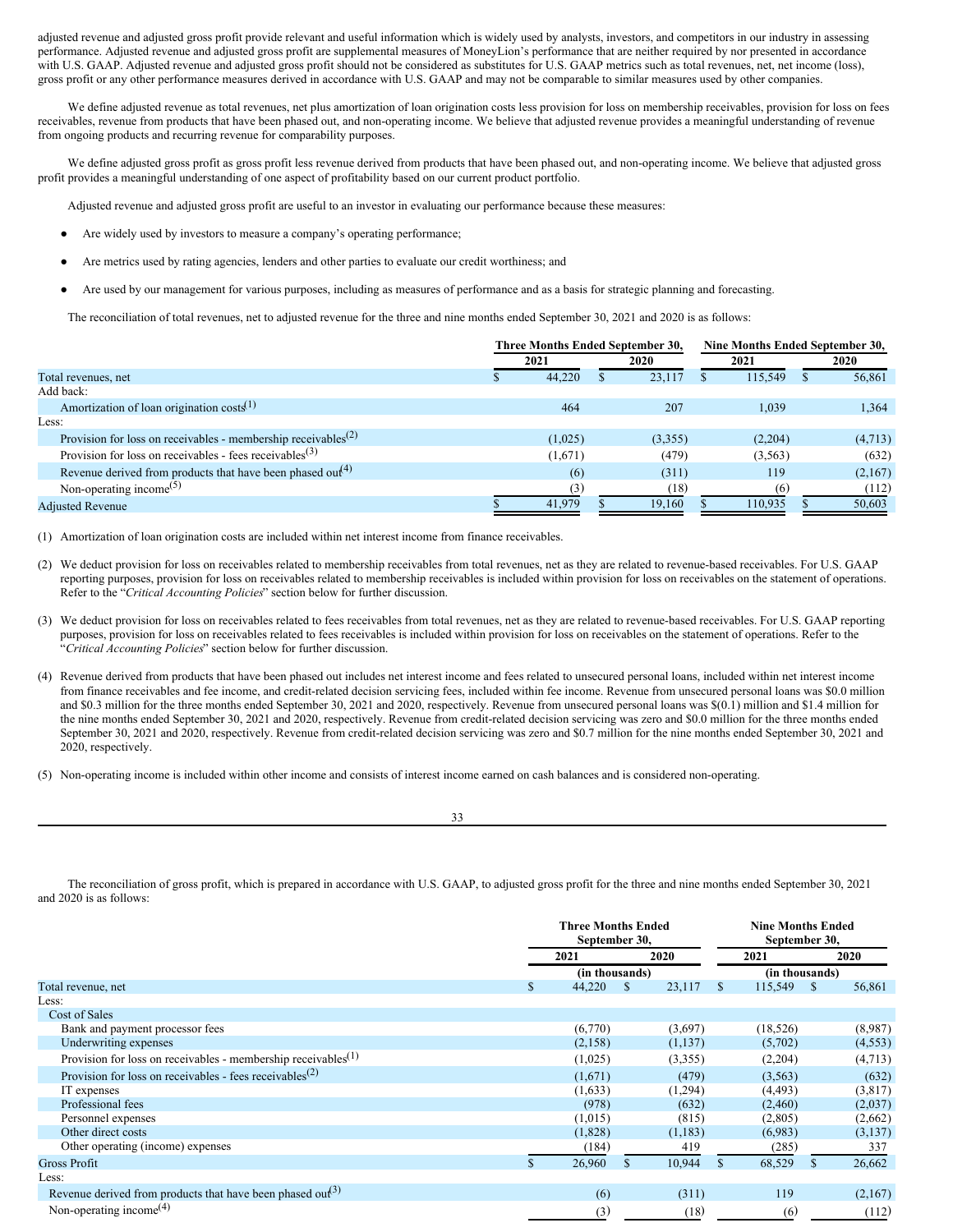| <b>Adjusted Gross Profit</b> | 26.951 | 10.614 | .<br>68.643 | 1.202<br>$24^{\circ}$<br>4.383 |
|------------------------------|--------|--------|-------------|--------------------------------|
|                              |        |        |             |                                |

- (1) We deduct provision for loss on receivables related to membership receivables from total revenues, net as they are related to revenue-based receivables. For U.S. GAAP reporting purposes, provision for loss on receivables related to membership receivables is included within provision for loss on receivables on the statement of operations. Refer to the "*Critical Accounting Policies*" section below for further discussion.
- (2) We deduct provision for loss on receivables related to fees receivables from total revenues, net as they are related to revenue-based receivables. For U.S. GAAP reporting purposes, provision for loss on receivables related to fees receivables is included within provision for loss on receivables on the statement of operations. Refer to the *"Critical Accounting Policies"* section below for further discussion.
- (3) Revenue derived from products that have been phased out includes net interest income and fees related to unsecured personal loans, included within net interest income from finance receivables and fee income, and credit-related decision servicing fees, included within fee income. Revenue from unsecured personal loans was \$0.0 million and \$0.3 million for the three months ended September 30, 2021 and 2020, respectively. Revenue from unsecured personal loans was \$(0.1) million and \$1.4 million for the nine months ended September 30, 2021 and 2020, respectively. Revenue from credit-related decision servicing was zero and \$0.0 million for the three months ended September 30, 2021 and 2020, respectively. Revenue from credit-related decision servicing was zero and \$0.7 million for the nine months ended September 30, 2021 and 2020, respectively.
- (4) Non-operating income is included within other income and consists of interest income earned on cash balances and is considered non-operating.

#### **Changes in Financial Condition as of September 30, 2021 and December 31, 2020**

|                                                                                                                       | September 30, |            |              | December 31. |               | Change     |                          |
|-----------------------------------------------------------------------------------------------------------------------|---------------|------------|--------------|--------------|---------------|------------|--------------------------|
|                                                                                                                       |               | 2021       |              | 2020         |               | \$         | $\frac{0}{0}$            |
| <b>Assets</b>                                                                                                         |               |            |              |              |               |            |                          |
| Cash and restricted cash                                                                                              | <sup>\$</sup> | 299,002    | -S           | 20.927       | <sup>\$</sup> | 278,075    | 1328.8%                  |
| Receivables                                                                                                           |               | 129,281    |              | 68,794       |               | 60,487     | 87.9%                    |
| Allowance for losses on finance receivables                                                                           |               | (16,791)   |              | (9,127)      |               | (7,664)    | 84.0%                    |
| Receivables, net                                                                                                      |               | 112,490    |              | 59,667       |               | 52,823     | 88.5%                    |
| Property and equipment, net                                                                                           |               | 588        |              | 502          |               | 86         | 17.1%                    |
| Goodwill and intangible assets, net                                                                                   |               | 29,606     |              | 30,840       |               | (1,234)    | $-4.0%$                  |
| Other assets                                                                                                          |               | 26,913     |              | 11,707       |               | 15,206     | 129.9%                   |
| <b>Total assets</b>                                                                                                   |               | 468,599    |              | 123,643      |               | 344,956    | 279.0%                   |
| Liabilities, Redeemable Convertible Preferred Stock, Redeemable Noncontrolling Interests<br>and Stockholders' Deficit |               |            |              |              |               |            |                          |
| Liabilities:                                                                                                          |               |            |              |              |               |            |                          |
| Debt arrangements                                                                                                     | <sup>\$</sup> | 43,626     | $\mathbb{S}$ | 46,602       | $\mathbb{S}$  | (2,976)    | $-6.4%$                  |
| Accounts payable and accrued liabilities                                                                              |               | 46,134     |              | 20,968       |               | 25,166     | 120.0%                   |
| Warrant liability                                                                                                     |               | 22,916     |              | 24,667       |               | (1,751)    | $-7.1%$                  |
| <b>Total liabilities</b>                                                                                              |               | 112,676    |              | 92,237       |               | 20,439     | $22.2\%$                 |
|                                                                                                                       |               |            |              |              |               |            |                          |
| Redeemable convertible preferred stock (Series A-1, A-2, A-3, B, B-2, C, C-1)                                         |               |            |              | 288,183      |               | (288, 183) |                          |
| Redeemable noncontrolling interests                                                                                   |               | 123,549    |              | 71,852       |               | 51,697     | 71.9%                    |
| Stockholders' deficit:                                                                                                |               |            |              |              |               |            |                          |
| Common stock                                                                                                          |               | 23         |              |              |               | 23         | $\overline{\phantom{a}}$ |
| Additional paid-in capital                                                                                            |               | 671.906    |              |              |               | 671.906    |                          |
| Accumulated deficit                                                                                                   |               | (429, 855) |              | (327,629)    |               | (102, 226) | 31.2%                    |
| Treasury stock                                                                                                        |               | (9,700)    |              | (1,000)      |               | (8,700)    |                          |
| Total stockholders' deficit                                                                                           |               | 232,374    |              | (328, 629)   |               | 561,003    | $-170.7%$                |
| Total liabilities, redeemable convertible preferred stock, redeemable noncontrolling interests                        |               |            |              |              |               |            |                          |
| and stockholders' deficit                                                                                             |               | 468,599    |              | 123,643      |               | 344,956    | 279.0%                   |

## *Assets*

#### *Cash and restricted cash*

Cash and restricted cash increased by \$278.1 million to \$299.0 million as of September 30, 2021, as compared to \$20.9 million as of December 31, 2020. Refer to the "*Cash Flows*" section below for further discussion on the net cash provided by (used in) operating activities, investing activities and financing activities during the period.

#### *Receivables, net*

Receivables, net increased by \$52.8 million, or 88.5%, to \$112.5 million as of September 30, 2021, as compared to \$59.7 million as of December 31, 2020. This increase was primarily driven by the increase in total originations, including Credit Builder Plus loans and Instacash advances, membership fees and Instacash tips and instant transfer fees as Instacash continues to see strong growth. This was offset by the decrease in ML Plus loans as we completed our transition to Credit Builder Plus loans in 2020 as well as unsecured personal loans as we phased out this offering in 2020. Refer to the "Results of Operations for the Three and Nine Months Ended September 30, 2021 and *2020*" section above for further discussion on the changes in revenues and provisions for loss on receivables.

#### *Other assets*

Other assets increased by \$15.2 million, or 129.9%, to \$26.9 million as of September 30, 2021, as compared to \$11.7 million as of December 31, 2020. This is primarily attributable to an increase in prepaid expenses of \$8.5 million, including \$7.3 million in insurance premiums, and receivable from payment processor – debit card collections of \$6.1 million.

#### *Liabilities*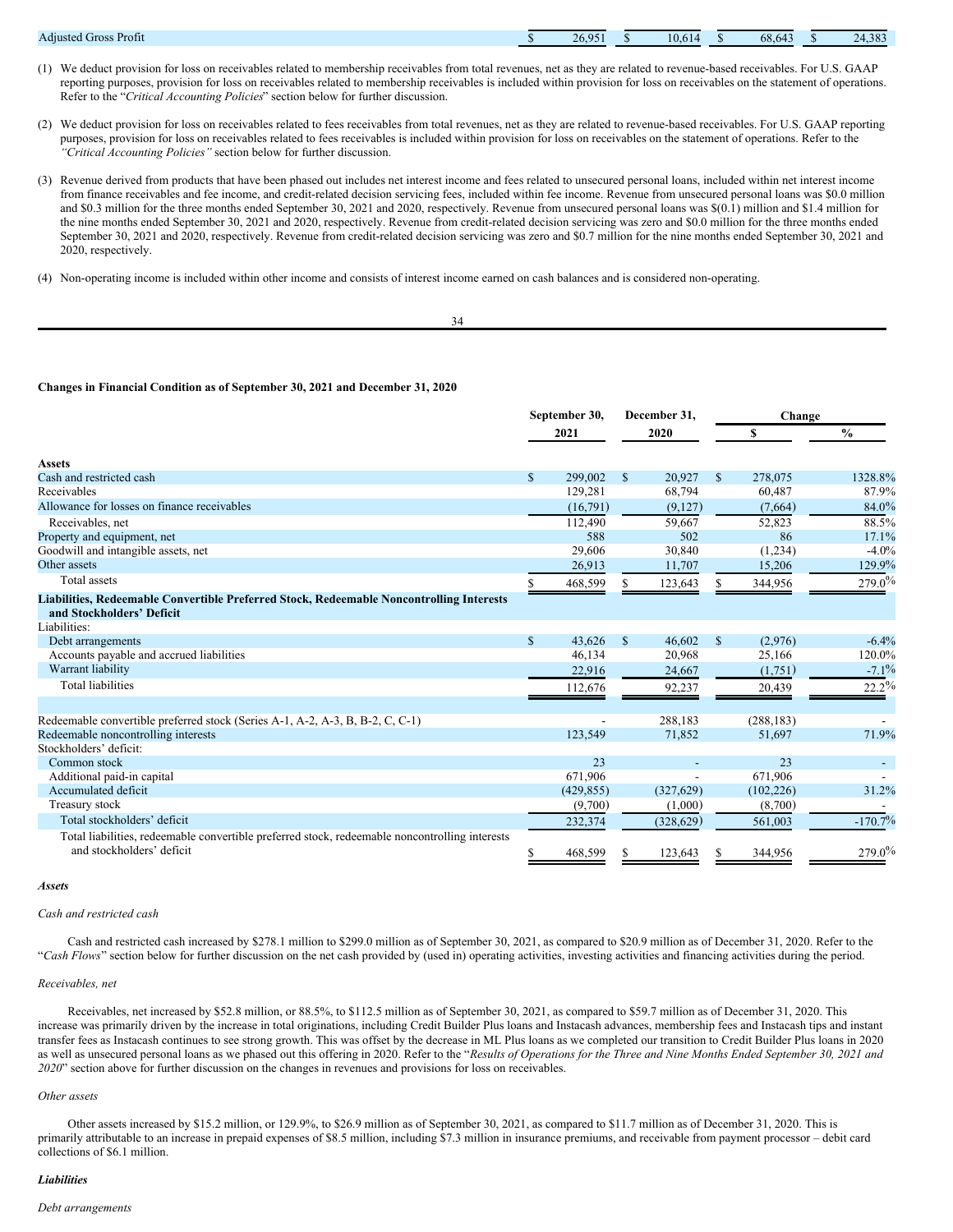Debt arrangements decreased by \$3.0 million, or 6.4%, to \$43.6 million as of September 30, 2021, as compared to \$46.6 million as of December 31, 2020. This decrease is attributable to the conversion of the fair value convertible note of \$14.0 million, repayment of the \$5.0 million related party loan and forgiveness of the PPP loan of \$3.2 million, offset by the additional \$20.0 million borrowings on the second lien loan. Refer to the "*Financing Arrangements*" section below for further discussion on financing transactions during the period.

#### *Accounts payable and accrued expenses*

Accounts payable and accrued expenses increased by \$25.2 million, or 120.0%, to \$46.1 million as of September 30, 2021, as compared to \$21.0 million as of December 31, 2020, which is attributable to an increase in operating expenses during the period and \$11.1 million of transaction costs related to the Business Combination that remain unpaid as of September 30, 2021. Refer to the "Results of Operations for the Three and Nine Months Ended September 30, 2021 and 2020' section above for further discussion on operating expense activity during the period.

## *Warrant liability*

Warrant liability decreased by \$1.8 million, or 7.1%, to \$22.9 million as of September 30, 2021, as compared to \$24.7 million as of December 31, 2020. Refer to the "Results of Operations for the Three and Nine Months Ended September 30, 2021 and 2020' section above for further discussion on the change in fair value of warrant liability during the period.

#### **Liquidity and Capital Resources**

As a result of the Business Combination, we raised net proceeds of \$301.1 million including the contribution of cash held in Fusion's trust account from its initial public offering of \$91.1 million, post redemption of Fusion's Common Stock held by Fusion's public stockholders prior to the Business Combination, and \$250.0 million of private investment in public equity ("PIPE") at \$10.00 per share of MoneyLion Common Stock, net of transaction expenses. Prior to the Business Combination, the funds received from previous common stock and redeemable convertible preferred stock equity financings, as well as the Company's ability to obtain lending commitments, provided the liquidity necessary for the Company to fund its operations. We believe our existing cash and cash equivalents and cash flows from operating activities will be sufficient to meet our operating working capital needs for at least the next twelve months. Our future financing requirements will depend on several factors including our growth, the timing and level of spending to support continued development of our platform and the expansion of marketing activities. In addition, growth of our finance receivables increases our liquidity needs, and any failure to meet those liquidity needs could adversely affect our business. We continue to evaluate third-party sources of funding for our finance receivables. Additional funds may not be available on terms favorable to us or at all. If the Company is unable to generate positive operating cash flows, additional debt and equity financings may be necessary to sustain future operations.

The following table presents the Company's cash, restricted cash, and receivable from payment processor, as of September 30, 2021 and December 31, 2020:

|                                                            | September 30,<br>2021 | December 31,<br>2020 |
|------------------------------------------------------------|-----------------------|----------------------|
|                                                            | (in thousands)        |                      |
| Cash                                                       | 295.645               | 19,406               |
| Restricted cash                                            | 3,357                 | 1,521                |
| Receivable from payment processor - Debit card collections | 11.679                | 5,600                |
| Receivable from payment processor - Other                  | 1,363                 | 1,936                |

#### 36

## **Cash Flows**

The following table presents cash provided by (used in) operating, investing and financing activities during the nine months ended September 30, 2021 and 2020:

|                                                     | <b>Nine Months Ended</b><br>September 30. |  |           |  |  |
|-----------------------------------------------------|-------------------------------------------|--|-----------|--|--|
|                                                     | 2021                                      |  | 2020      |  |  |
|                                                     | (in thousands)                            |  |           |  |  |
| Net cash provided by (used in) operating activities | $(2,062)$ \$                              |  | 1.402     |  |  |
| Net cash used in investing activities               | (91,215)                                  |  | (23, 505) |  |  |
| Net cash provided by financing activities           | 371,352                                   |  | (941)     |  |  |
| Net decrease in cash and restricted cash            | 278,075                                   |  | (23,044)  |  |  |

#### *Operating Activities*

Net cash used in operating activities was \$2.1 million for the nine months ended September 30, 2021 and was primarily due to the net loss of \$132.9 million and net cash outflow from changes in other assets of \$15.2 million and gain on loan forgiveness of \$3.2 million, offset by the provision for losses on receivables of \$36.6 million, changes in accounts payable and accrued liabilities of \$13.7 million, and stock compensation expense of \$2.4 million. Other adjustments to arrive at net cash from operating activities include \$42.2 million from the change in fair value of warrants and \$49.6 million from the change in fair value of subordinated convertible notes.

Net cash provided by operating activities was \$1.4 million for the nine months ended September 30, 2020 and was primarily due to the net loss of \$11.2 million and net cash outflow from changes in other assets of \$4.2 million, offset by provision for losses on receivables of \$14.6 million and stock compensation expense of \$1.1 million.

#### *Investing Activities*

Net cash used in investing activities was \$91.2 million for the nine months ended September 30, 2021 and was primarily due to net originations and collections on finance receivables, driven by growth in total originations.

Net cash used in investing activities was \$23.5 million for the nine months ended September 30, 2020 and was primarily due to net originations and collections on finance receivables of \$22.5 million and purchases of property and equipment of \$1.0 million.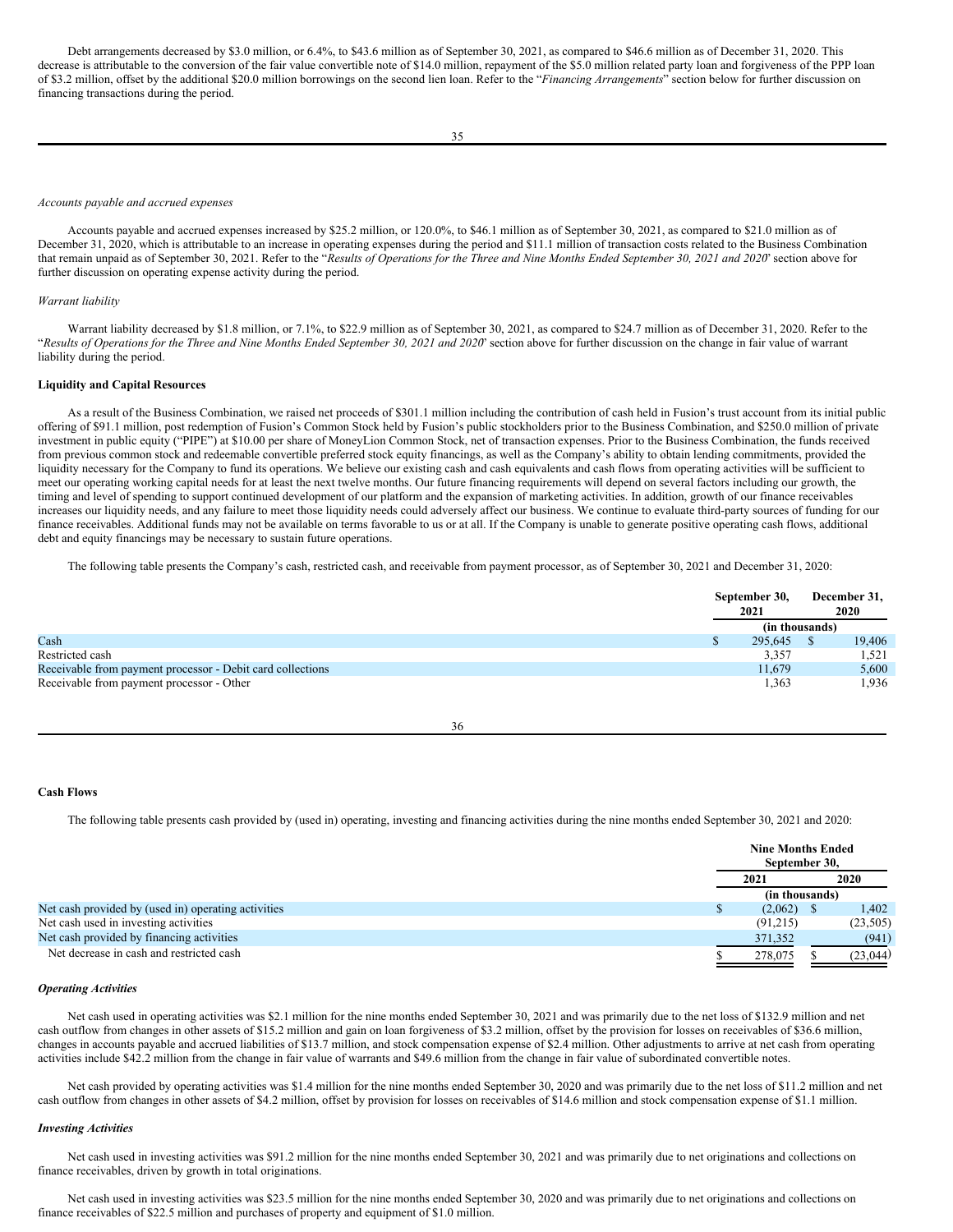#### *Financing Activities*

Net cash provided by financing activities was \$371.4 million for the nine months ended September 30, 2021 and was primarily due to proceeds from the reverse capitalization, net of transaction costs (related to consummation of the Business Combination) of \$301.1 million, contributions from redeemable noncontrolling interests of \$53.0 million, proceeds from issuance of subordinated convertible notes of \$36.8 million and borrowings from secured lenders of \$20.0 million, offset by redeemed stock options of \$10.7 million, redemption of founder's common stock of \$9.7 million, redemptions by redeemable noncontrolling interests of \$4.6 million, distributions to redeemable noncontrolling interests of \$7.1 million and repayment of a related party loan of \$5.0 million.

Net cash used by financing activities was \$0.9 million for the nine months ended September 30, 2020 and was primarily due to the repayments to secured lenders of \$18.3 million, redemptions by redeemable noncontrolling interests of \$13.1 million and distributions to redeemable noncontrolling interests of \$3.0 million, offset by borrowings from secured lenders of \$16.7 million, issuance of Series C-1 redeemable convertible preferred stock of \$12.0 million and proceeds from the issuance of a related party loan of \$5.0 million.

## **Financing Arrangements**

The following transactions have provided MoneyLion with liquidity and cash resources.

#### *Secured Loans*

**Secured Bank Loan —** In September 2018, the Company entered into a Loan and Security Agreement ("Secured Bank Loan") with a bank for a 6.75% \$20 million loan. Interest only was payable monthly through September 27, 2019. According to the terms of the Secured Bank Loan, the outstanding principal on that date was converted to a term loan payable with principal and interest payable in 36 monthly installments, maturing on September 27, 2022. The loan was secured by all assets of the Company, including capital stock of all subsidiaries, except for capital stock and assets in certain excluded subsidiaries, as defined, including IIA and all of the related SPVs. Under the terms of the Secured Bank Loan, the Company was subject to certain covenants, as defined, including the requirement to maintain a cash balance, as defined, at the bank of \$15 million. The Secured Bank Loan was paid off in 2020.

**Second Lien Loan —** In April 2020, the Company entered into a Loan and Security Agreement ("Second Lien Loan") with a lender for a second-lien loan facility with an initial principal balance of \$5.0 million. The Second Lien Loan bears interest at the greater of (a) 12%, and (b) a fluctuating rate of interest per annum equal to the Wall Street Journal Prime Rate plus 5.75%, not to exceed 15%. Interest only is payable until April 30, 2022, and thereafter outstanding principal will be repaid in twelve equal installments through the facility maturity date of May 1, 2023. The Second Lien Loan is secured by substantially all assets of the Company, including capital stock of all subsidiaries, except for capital stock and assets in certain excluded subsidiaries, as defined, including IIA and all of the related SPVs. Under the terms of the Loan and Security Agreement the Company is subject to certain covenants, as defined. The Company used the Second Lien Loan proceeds for general corporate purposes. On August 27, 2021, the Company entered into a Second Amendment to the Loan and Security Agreement that refinanced the Second Lien Loan and increased principal borrowings up to an aggregate principal amount of \$25.0 million, and with Monroe Capital Management Advisors, LLC replacing MLi Subdebt Facility 1 LLC as collateral agent and administrative agent for the lenders. The other material terms of the loan remained the same. Upon the consummation of the Business Combination, the Company repaid the original \$5.0 million principal balance owed to MLi Subdebt Facility 1 LLC, together with accrued interest and fees. As of September 30, 2021, the \$20.0 million principal balance owed to affiliates of Monroe Capital Management Advisors, LLC remains outstanding.

First Lien Loan — In July 2020, the Company entered into a Loan and Security Agreement ("First Lien Loan") with a bank for a \$25.0 million first-lien loan facility consisting of a \$20.0 million revolving credit line and \$5.0 million term loan. The revolving line bears interest at the greater of (i) Wall Street Journal Prime Rate+2.25% and (ii) 6.50%. The revolving line matures on May 1, 2022. The term loan bears interest at the greater of (i) Wall Street Journal Prime Rate+3.25% and (ii) 7.50%. Interest only on the term loan was payable until September 1, 2021, and thereafter outstanding principal is payable in thirty-nine equal installments through the facility maturity date of May 1, 2024. The First Lien Loan is secured on a first-priority basis by all assets of the Company, including capital stock of all subsidiaries, except for capital stock and assets in certain excluded subsidiaries, as defined, including IIA and all of the related SPVs. Under the terms of the Loan and Security Agreement, the Company is subject to certain covenants, as defined. Additionally, the Company granted the bank lender warrants to receive 12,792 shares of the Company's common stock at an exercise price as defined in the First Lien Loan. The Company used the First Lien Loan proceeds to repay in full the Secured Bank Loan and for general corporate purposes.

**Secured Debt Agreements** — In March 2018, and then in April 2018, IIA Notes SPV II LLC and IIA Notes SPV III LLC, indirect wholly owned subsidiaries of the Company, entered into Loan and Security Agreements (the "Secured Debt Agreements") with separate lenders establishing a total credit facility of a minimum of \$20.0 million, which could have been increased to \$27.0 million upon mutual agreement between the lenders and the Company. Borrowings under these agreements were secured by a security interest in certain consumer finance loans. These agreements matured at various dates through 2020 and carried a total interest rate of 14%. The Company borrowed a total of \$22.0 million under these credit facilities. In January 2019, the Company repaid \$11.0 million of the outstanding Secured Debt. As of December 31, 2019, the balance due under the Secured Debt Agreements was \$11.0 million. In August 2020, IIA Notes SPV III repaid in full the approximately \$11.5 million that was outstanding under the Secured Debt Agreements and terminated the facility.

**Subordinated Convertible Notes —** In December 2020, the Company sold to a third-party lender \$10 million of 3% subordinated convertible notes maturing on July 31, 2021, the proceeds of which were used to conduct its business. In January 2021, as part of the same series of notes issued in December 2020, the Company sold to thirdparty lenders \$36.8 million maturing on July 31, 2021 (collectively, the "Subordinated Convertible Notes"). On July 22, 2021, the Subordinated Convertible Notes were amended to extend their maturity date to September 30, 2021. The Company elected the fair value option to account for the Subordinated Convertible Note and recorded it at fair value and subsequently remeasured it to fair value at the reporting date. Changes in fair value were recognized as a component of other income (expense), net in the consolidated statements of operations and comprehensive loss. The Subordinated Convertible Notes were converted into common stock immediately prior to the Closing of the Business Combination., and the noteholders subsequently received 10,068,133 shares of MoneyLion Class A Common Stock upon the Closing of the Business Combination. Prior to the conversion, the carrying value of the convertible notes was \$100.3 million.

## *Other*

In August 2016, the Company entered into a \$50 million credit and security agreement (the "2016 Credit Agreement") with a lender for the funding of finance receivables. The 2016 Credit Agreement allowed for increases in the maximum borrowings under the agreement up to \$500 million, bore interest at a rate as defined in the 2016 Credit Agreement and matures in February 2023. The 2016 Credit Agreement also required the Company to adhere to certain financial covenants along with certain other financial reporting requirements. The Company did not meet certain of these covenant requirements as of December 31, 2019, for which it received a waiver from the lender. The 2016 Credit Agreement was terminated upon the Closing of the Business Combination by mutual agreement of the Company and the lender; there was no outstanding balance under the 2016 Credit Agreement at the time of termination.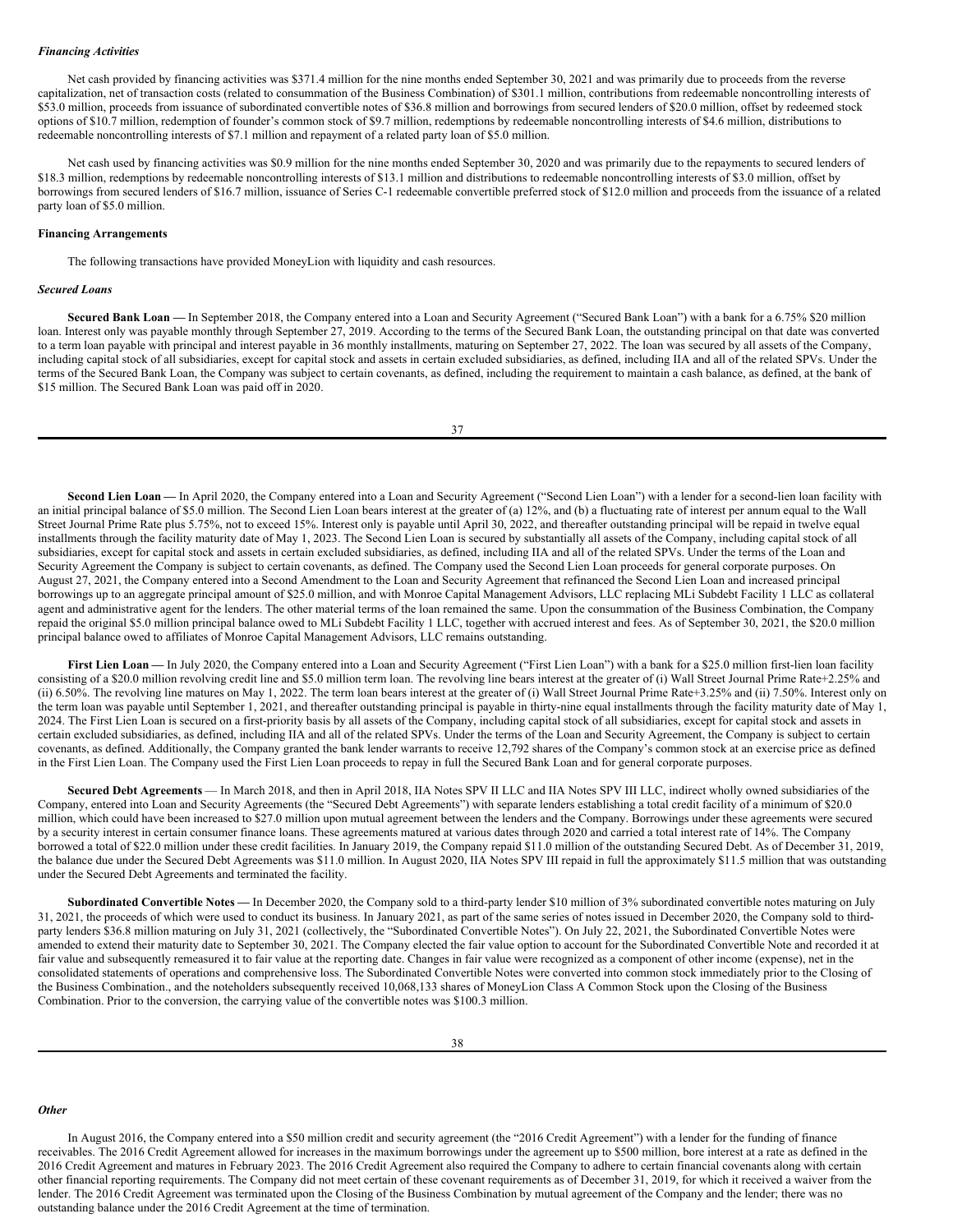In connection with the 2016 Credit Agreement, the Company granted warrants allowing the lender to purchase up to 2.5% of Legacy MoneyLion's outstanding common stock, or 255,402 warrants. The warrants vested in tranches based upon the occurrence of certain advance events. Through September 30, 2021, all tranches were exercised and converted into MoneyLion Common Stock in connection with the Business Combination.

In April 2020, the Company borrowed \$3.2 million from a bank under the SBA's Paycheck Protection Program introduced as part of the U.S. Government's COVID-19 relief efforts (the "PPP Loan"). In June 2021, the SBA approved the Company's application for forgiveness with respect to the entire outstanding balance of the PPP Loan.

In September 2021, ROAR 1 SPV Finance LLC, an indirect wholly owned subsidiary of the Company (the "ROAR 1 SPV Borrower"), entered into a \$100 million credit agreement (the "ROAR 1 SPV Credit Facility") with a lender for the funding of finance receivables, which secure the SPV Credit Facility. The ROAR 1 SPV Credit Facility allows for increases in maximum borrowings under the agreement of up to \$200 million, bears interest at a rate of 12.5% and matures in March 2025, unless it is extended to March 2026. Under the terms of the ROAR 1 SPV Credit Facility, the ROAR 1 SPV Borrower is subject to certain covenants. As of September 30, 2021, there was no outstanding principal balance.

#### *Equity*

#### *Common Stock*

After the Closing of the Business Combination, MoneyLion's new Charter authorized the issuance of an aggregate of 2,200 million shares of capital stock, consisting of 2,000,000,000 shares of MoneyLion Class A Common Stock, \$0.0001 par value per share and 200,000,000 shares of preferred stock, \$0.0001 par value per share. Immediately following the Business Combination, 970,000 shares of MoneyLion Class A Common Stock were redeemed for \$9.7 million.

#### *Redeemable Convertible Preferred Stock*

Each share of Legacy MoneyLion's redeemable convertible preferred stock was convertible at the option of the holder, at any time and from time to time, and without the payment of additional consideration by the holder thereof, into a number of fully paid and non-assessable shares of common stock as is determined by dividing the applicable original issue price by the applicable conversion price in effect at the time of conversion.

Pursuant to the Merger Agreement, all outstanding shares of Legacy MoneyLion's redeemable convertible preferred stock automatically converted into 116,264,374 shares of MoneyLion Class A Common Stock upon the closing of the Business Combination.

## **Contractual Obligations**

The table below summarizes debt, lease and other minimum cash obligations outstanding as of December 31, 2020:

|                                               | <b>Payments Due by Period</b> |        |      |                          |              |                          |               |       |                   |                          |
|-----------------------------------------------|-------------------------------|--------|------|--------------------------|--------------|--------------------------|---------------|-------|-------------------|--------------------------|
|                                               | <b>Total</b>                  |        | 2021 |                          | $2022 - 023$ |                          | $2024 - 2025$ |       | <b>Thereafter</b> |                          |
|                                               |                               |        |      |                          |              | (in thousands)           |               |       |                   |                          |
| First lien loan                               |                               | 25,000 |      | 1,111                    |              | 23,334                   |               | 555   |                   | _                        |
| Subordinated convertible notes, at fair value |                               | 14.000 |      | 14.000                   |              | $\overline{\phantom{a}}$ |               |       |                   | $\overline{\phantom{a}}$ |
| Second lien loan                              |                               | 5,000  |      | $\overline{\phantom{a}}$ |              | 5,000                    |               | _     |                   |                          |
| Other debt                                    |                               | 3,207  |      | _                        |              | 3,207                    |               | __    |                   | _                        |
| Operating lease obligations                   |                               | 2,519  |      | 1,119                    |              | 822                      |               | 578   |                   |                          |
| Total                                         |                               | 49,726 |      | 16,230                   |              | 32,363                   |               | 1,133 |                   | -                        |

39

#### **Off-Balance Sheet Arrangements**

At September 30, 2021, the Company did not have any material off-balance sheet arrangements.

#### **Critical Accounting Policies**

See Note 2 to our unaudited interim financial statements included elsewhere in this Quarterly Report on Form 10-Q for a description of Critical Accounting Policies.

#### **Recently Issued and Adopted Accounting Pronouncements**

See Note 2 to our unaudited interim financial statements included elsewhere in this Quarterly Report on Form 10-Q for a description of recently issued accounting pronouncements that may potentially impact our results of operations, financial condition or cash flows.

#### **Item 3. Quantitative and Qualitative Disclosure About Market Risk**

We are exposed to market risks in the ordinary course of our business. Market risk represents the risk of loss that may impact our financial position due to adverse changes in financial market prices and rates. Our market risk exposure is primarily the result of fluctuations in interest rates.

#### *Interest Rate Risk*

Interest rates may adversely impact our customers' level of engagement on our platform and ability and willingness to pay outstanding amounts owed to us. While we do not charge interest on a lot of our products, higher interest rates could deter customers from utilizing our credit products and other loans. Moreover, higher interest rates may lead to increased delinquencies, charge-offs, and allowances for loans and interest receivable, which could have an adverse effect on our operating results.

Certain of our funding arrangements, and future funding arrangements may, bear a variable interest rate. Given the fixed interest rates charged on many of our loans, a rising variable interest rate would reduce our interest margin earned in these funding arrangements. Dramatic increases in interest rates may make these forms of funding nonviable.

#### **Emerging Growth Company**

MoneyLion is an emerging growth company, as defined in the JOBS Act. The JOBS Act provides that an emerging growth company can take advantage of an extended transition period for complying with new or revised accounting standards applicable to public companies, allowing them to delay the adoption of those standards until those standards would otherwise apply to private companies. MoneyLion has elected to use this extended transition period under the JOBS Act. Further, the financial statements of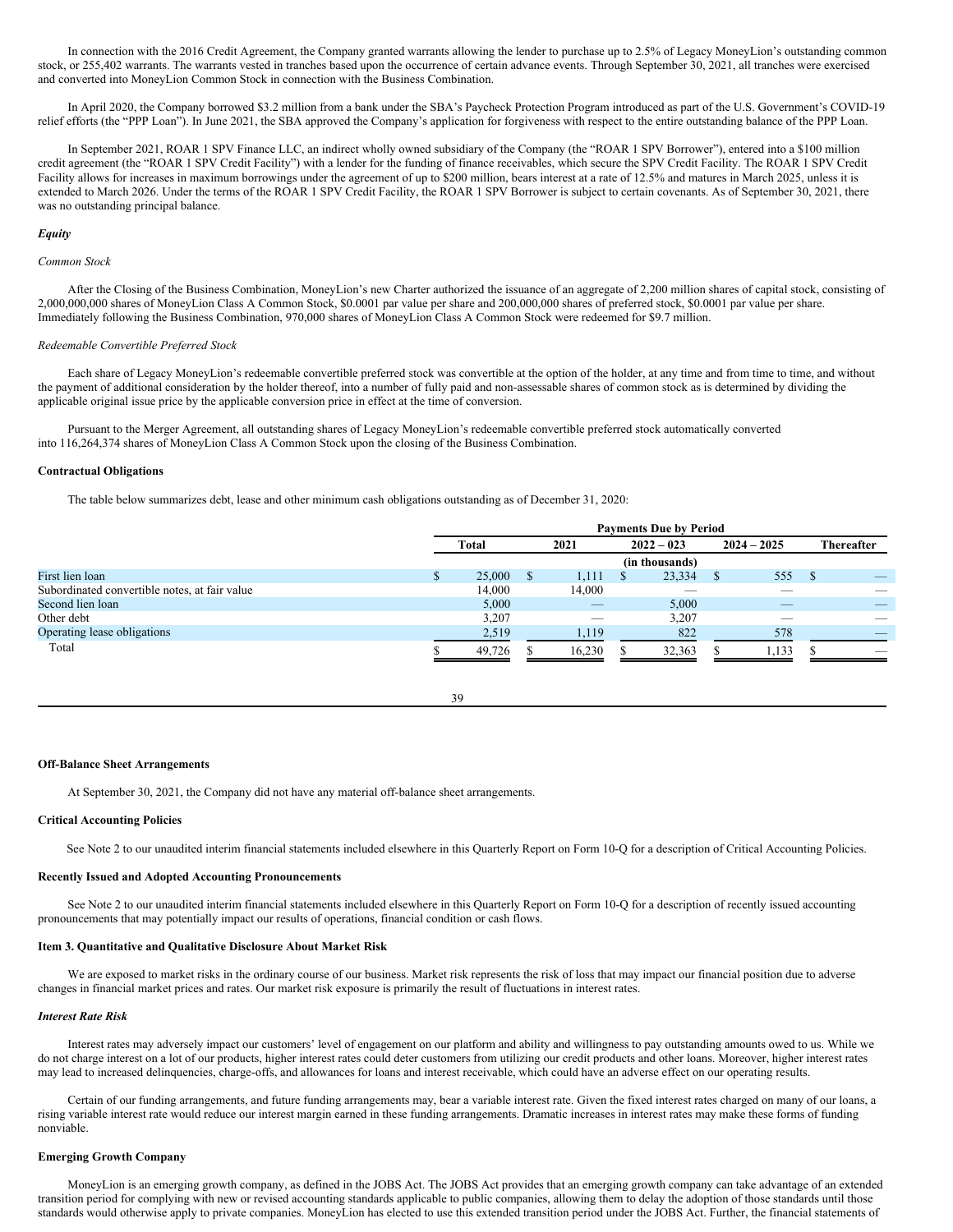MoneyLion also take advantage of the extended transition period for complying with new or revised accounting standards applicable to public companies. As a result, following the Business Combination, MoneyLion's consolidated financial statements may not be comparable to the financial statements of companies that are required to comply with the effective dates for new or revised accounting standards that are applicable to public companies, which may make common stock less attractive to investors.

## **Item 4. Controls and Procedures**

## **Evaluation of Disclosure Controls and Procedures**

Disclosure controls are procedures that are designed with the objective of ensuring that information required to be disclosed in our reports filed under the Securities Exchange Act of 1934, as amended (the "Exchange Act"), such as this Report, is recorded, processed, summarized, and reported within the time period specified in the Securities and Exchange Commission's rules and forms. Disclosure controls are also designed with the objective of ensuring that such information is accumulated and communicated to our management, including the chief executive officer and chief financial officer, as appropriate to allow timely decisions regarding required disclosure. Our management evaluated, with the participation of our current chief executive officer and chief financial officer, the effectiveness of our disclosure controls and procedures as of September 30, 2021, pursuant to Rule 13a-15(b) under the Exchange Act. Based upon that evaluation, our Certifying Officers concluded that, as of September 30, 2021, our disclosure controls and procedures were effective.

We do not expect that our disclosure controls and procedures will prevent all errors and all instances of fraud. Disclosure controls and procedures, no matter how well conceived and operated, can provide only reasonable, not absolute, assurance that the objectives of the disclosure controls and procedures are met. Further, the design of disclosure controls and procedures must reflect the fact that there are resource constraints, and the benefits must be considered relative to their costs. Because of the inherent limitations in all disclosure controls and procedures, no evaluation of disclosure controls and procedures can provide absolute assurance that we have detected all our control deficiencies and instances of fraud, if any. The design of disclosure controls and procedures also is based partly on certain assumptions about the likelihood of future events, and there can be no assurance that any design will succeed in achieving its stated goals under all potential future conditions.

40

## **PART II - OTHER INFORMATION**

## **Item 1. Legal Proceedings**

From time to time, we are a party to various litigation matters incidental to the conduct of our business. Refer to Note 17 (Commitment and Contingencies) to the consolidated financial statements included in Part I, Item 1 of this Form 10-Q.

The Company is subject to regulatory examination by the California Department of Financial Protection and Innovation (the "CA DFPI"). In October 2020, the Company received a report of examination for MoneyLion of California, LLC, our subsidiary, and a follow-up request for information in May 2021. The report of examination identified certain compliance exceptions and required the Company to take corrective actions, including customer refunds relating to legacy loan products that the Company no longer offers. The Company is in the process of completing the required corrective actions and has enhanced its policies and procedures for compliance with applicable provisions of the California Financial Code going forward. In addition, the CA DFPI is currently conducting an industry-wide investigation of companies that provide earned wage access products and services, including Instacash. The Company intends to continue cooperating fully in this investigation and to that end entered into a memorandum of understanding ("MOU") with the CA DFPI on February 23, 2021. The MOU requires the Company to regularly provide certain information to the CA DFPI and adhere to certain best practices regarding Instacash while the CA DFPI continues to investigate. Any potential impacts on our financial condition or operations relating to the MOU are unknown at this time.

In 2019, 2020 and 2021, the Company received Civil Investigative Demands (the "CIDs") from the Consumer Financial Protection Bureau ("CFPB") relating to our compliance with the Military Lending Act and our membership model. The Company will continue to provide to the CFPB all of the information and documents required by the CIDs and intends to continue to fully cooperate with the CFPB in this investigation. The investigation is ongoing and any potential impact on our financial condition or operations are unknown at this time.

With respect to the MoneyLion's activities in Colorado, the Company received a report of examination in 2021 from the Colorado Department of Law's Consumer Protection Unit ("Colorado Consumer Protection Unit") regarding MoneyLion of Colorado, LLC, our subsidiary. The report of examination identified certain compliance exceptions and required the Company to take corrective actions relating to our recordkeeping and customer disclosures, and potentially including customer refunds on certain loans. The Company is in the process of responding to the Colorado Consumer Protection Unit's report of examination and requests for information and intends to take all corrective actions required to maintain compliance with applicable Colorado state law going forward.

With respect to MoneyLion's activities in Minnesota, the Company received information requests in 2019, 2020 and 2021 from the Minnesota Department of Commerce ("Minnesota DOC") regarding an investigation relating to MoneyLion's lending activity in Minnesota and its membership program. The Minnesota DOC previously informed the Company that it was no longer pursuing the investigation regarding the membership program but continued the investigation into lending activity. The Company has fully cooperated with the Minnesota DOC in the investigation. The Company is in the process of finalizing a resolution with the Minnesota DOC with respect to the prior lending activity. The Company does not expect that this resolution will have any material impact on its financial condition or operations.

In February and March 2021, the Company received investigative subpoenas from the Securities and Exchange Commission concerning the Invest in America Credit Fund 1. The Company is cooperating with the investigation, which is at an early stage, and cannot predict its outcome or any potential impact on our financial condition or operations.

With respect to MoneyLion's activities in Virginia, the Company received CIDs from the office of the Attorney General of the Commonwealth of Virginia in October 2021 relating to our lending activity in Virginia. We are cooperating with the investigation, which is at an early stage, and we cannot predict its outcome or any potential impact on our financial condition or operations.

## **Item 1A. Risk Factors**

As of the date of this Quarterly Report on Form 10-Q, there have been no material changes to the risk factors disclosed in our Registration Statement on Form S-1, filed on October 20, 2021. However, we may disclose changes to such factors or disclose additional factors from time to time in our future filings with the SEC.

## **Item 2. Unregistered Sales of Equity Securities and Use of Proceeds**

On September 22, 2021, we issued 25,000,000 shares of MoneyLion Class A Common Stock to certain qualified institutional buyers and accredited investors that agreed to purchase such shares in connection with the Business Combination for aggregate consideration of \$250,000,000.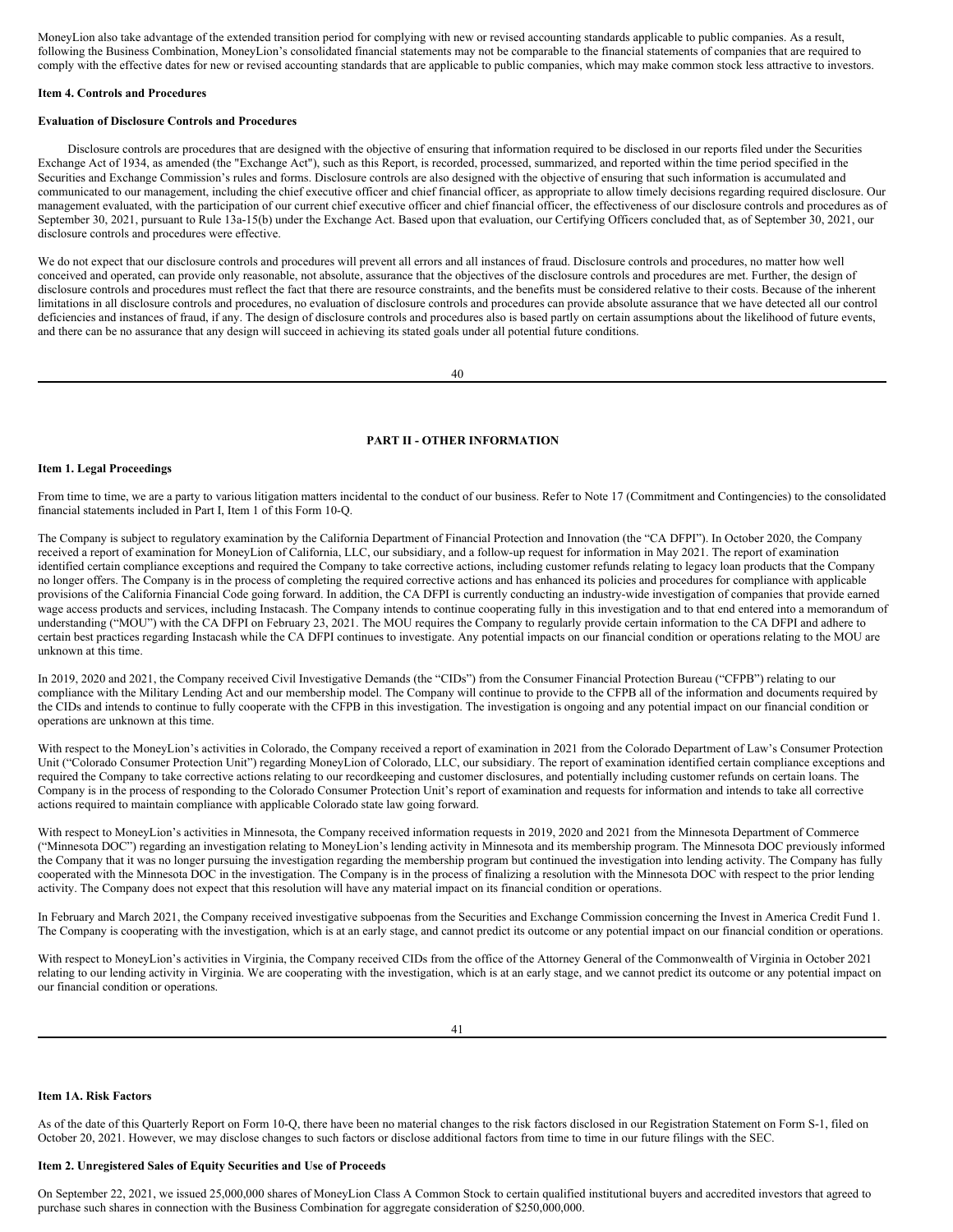The offers, sales and issuances of the securities described in the preceding paragraph were deemed to be exempt from registration either under Rule 701 promulgated under the Securities Act, or Rule 701, in that the transactions were under compensatory benefit plans and contracts relating to compensation, or under Section 4(a)(2) of the Securities Act in that the transactions were between an issuer and its employees and did not involve any public offering within the meaning of Section 4(a)(2). The recipients of such securities were our employees, directors or consultants and received the securities under our equity incentive plans.

### *Purchases of Equity Securities by the Issuer and Af iliated Purchasers*

|                                        |                                                      |                                               |       | <b>Total Shares</b><br><b>Purchased as</b><br><b>Part of Publicly</b> | <b>Maximum That</b><br>may Yet Be                  |
|----------------------------------------|------------------------------------------------------|-----------------------------------------------|-------|-----------------------------------------------------------------------|----------------------------------------------------|
| Period                                 | <b>Total Number of</b><br><b>Shares</b><br>Purchased | <b>Average Price</b><br><b>Paid Per Share</b> |       | Announced<br><b>Plans</b> or<br><b>Programs</b>                       | Purchased<br><b>Under the Plans</b><br>or Programs |
| September 1 - September 30, 2021 $(1)$ | 2,244,130                                            |                                               | 10.00 | $\overline{\phantom{0}}$                                              |                                                    |
| Total                                  | 2,244,130                                            |                                               | 10.00 | $\overline{\phantom{0}}$                                              |                                                    |

(1) On September 22, 2021, following the Closing of the Business Combination, the Company repurchased 2,244,130 shares of redeemable common stock for an aggregate purchase price of \$22,441,300.00 from certain affiliated stockholders.

### **Item 3. Defaults Upon Senior Securities**

None.

## **Item 4. Mine Safety Disclosures**

Not applicable.

## **Item 5. Other Information**

None.

42

## **Item 6. Exhibits**

| <b>Description</b>                                                                                                                                      |
|---------------------------------------------------------------------------------------------------------------------------------------------------------|
| Certification of Chief Executive Officer pursuant to Section 302 of the Sarbanes-Oxley Act of 2002                                                      |
| Certification of Chief Financial Officer pursuant to Section 302 of the Sarbanes-Oxley Act of 2002                                                      |
| Certification of Chief Executive Officer pursuant to 18 U.S.C. Section 1350, as adopted pursuant to Section 906 of the Sarbanes-Oxley Act of 2002       |
| Certification of Chief Financial Officer pursuant to 18 U.S.C. Section 1350, as adopted pursuant to Section 906 of the Sarbanes-Oxley Act of 2002       |
| Inline XBRL Instance Document - the instance document does not appear in the interactive data file because its XBRL tags are embedded within the Inline |
| XBRL document                                                                                                                                           |
| Inline XBRL Taxonomy Extension Schema Document                                                                                                          |
| Inline XBRL Taxonomy Extension Calculation Linkbase Document                                                                                            |
| Inline XBRL Taxonomy Extension Label Linkbase Document                                                                                                  |
| Inline XBRL Taxonomy Extension Presentation Linkbase Document                                                                                           |
| Inline XBRL Taxonomy Extension Definition Linkbase Document                                                                                             |
| Cover Page Interactive Data File (formatted as inline XBRL and contained in Exhibit 101)                                                                |
|                                                                                                                                                         |

43

# **SIGNATURE**

Pursuant to the requirements of the Securities Exchange Act of 1934, as amended, the registrant has duly caused this report to be signed on its behalf by the undersigned thereunto duly authorized.

> MoneyLion Inc. (Registrant)

Date: November 15, 2021 By: /s/ Richard Correia

Richard Correia Chief Financial Officer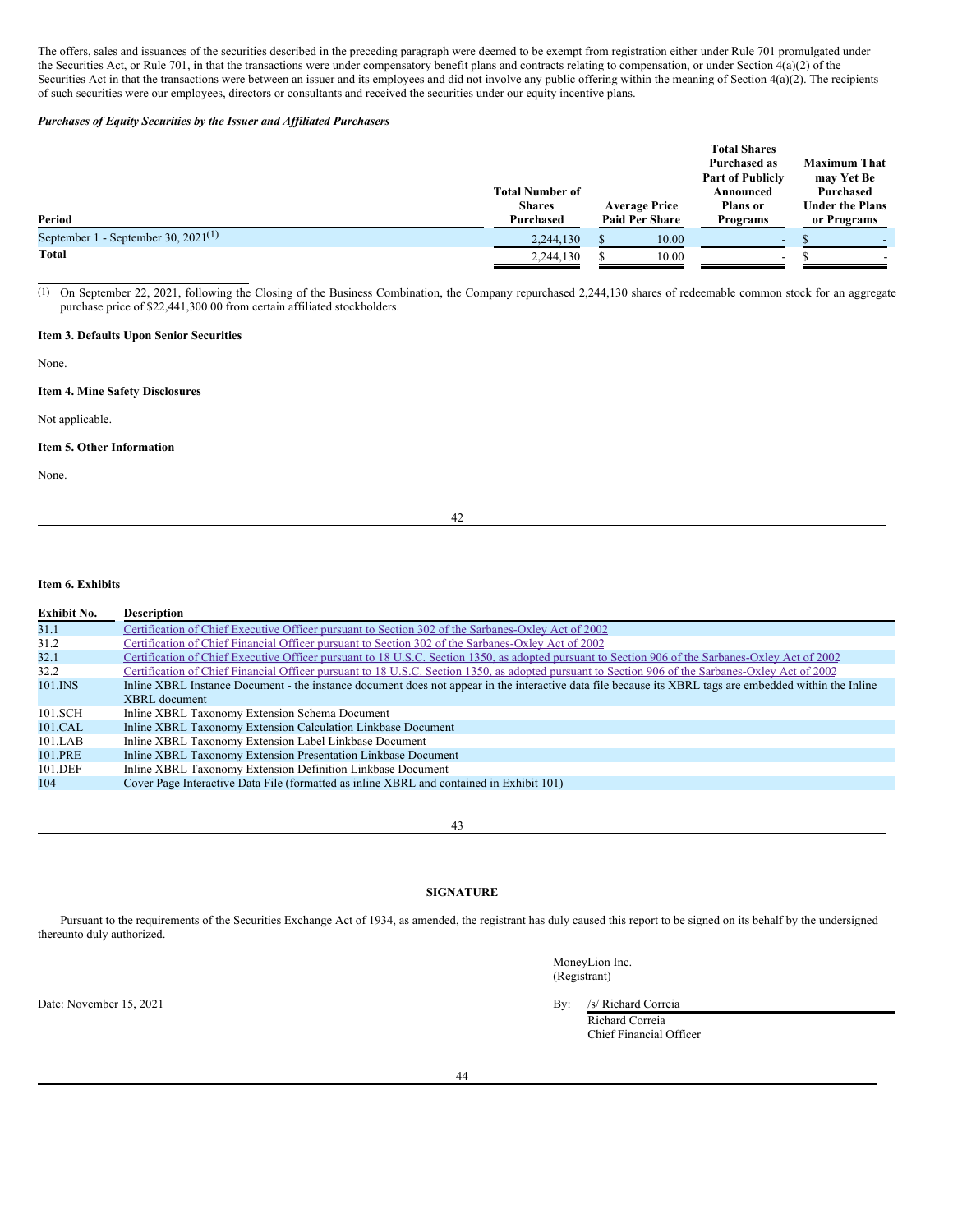<span id="page-32-0"></span>I, Diwakar Choubey, certify that:

- 1. I have reviewed this Quarterly Report on Form 10-Q of MoneyLion Inc.;
- 2. Based on my knowledge, this report does not contain any untrue statement of a material fact or omit to state a material fact necessary to make the statements made, in light of the circumstances under which such statements were made, not misleading with respect to the period covered by this report;
- 3. Based on my knowledge, the financial statements, and other financial information included in this report, fairly present in all material respects the financial condition, results of operations and cash flows of the registrant as of, and for, the periods presented in this report;
- 4. The registrant's other certifying officer and I are responsible for establishing and maintaining disclosure controls and procedures (as defined in Exchange Act Rules 13a-15(e) and 15d-15(e)) for the registrant and have:
	- a. Designed such disclosure controls and procedures, or caused such disclosure controls and procedures to be designed under our supervision, to ensure that material information relating to the registrant, including its consolidated subsidiaries, is made known to us by others within those entities, particularly during the period in which this report is being prepared;
	- b. [Omitted];
	- c. Evaluated the effectiveness of the registrant's disclosure controls and procedures and presented in this report our conclusions about the effectiveness of the disclosure controls and procedures, as of the end of the period covered by this report based on such evaluation; and
	- d. Disclosed in this report any change in the registrant's internal control over financial reporting that occurred during the registrant's most recent fiscal quarter (the registrant's fourth fiscal quarter in the case of an annual report) that has materially affected, or is reasonably likely to materially affect, the registrant's internal control over financial reporting; and
- 5. The registrant's other certifying officer and I have disclosed, based on our most recent evaluation of internal control over financial reporting, to the registrant's auditors and the audit committee of the registrant's board of directors (or persons performing the equivalent functions):
	- a. All significant deficiencies and material weaknesses in the design or operation of internal control over financial reporting which are reasonably likely to adversely affect the registrant's ability to record, process, summarize and report financial information; and
	- b. Any fraud, whether or not material, that involves management or other employees who have a significant role in the registrant's internal control over financial reporting.

Date: November 15, 2021 /s/ Diwakar Choubey

Diwakar Choubey Chief Executive Officer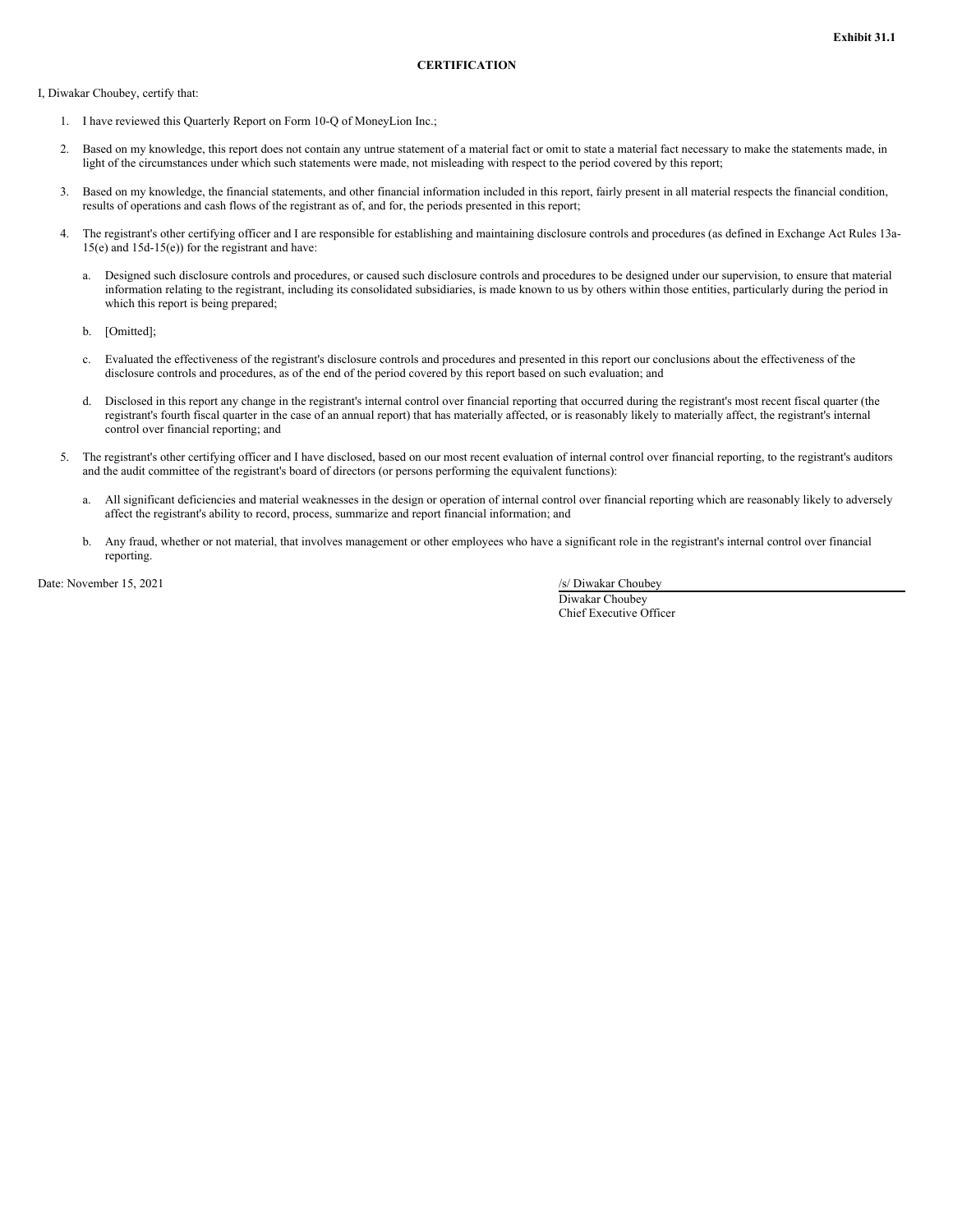<span id="page-33-0"></span>I, Richard Correia, certify that:

- 1. I have reviewed this Quarterly Report on Form 10-Q of MoneyLion Inc.;
- 2. Based on my knowledge, this report does not contain any untrue statement of a material fact or omit to state a material fact necessary to make the statements made, in light of the circumstances under which such statements were made, not misleading with respect to the period covered by this report;
- 3. Based on my knowledge, the financial statements, and other financial information included in this report, fairly present in all material respects the financial condition, results of operations and cash flows of the registrant as of, and for, the periods presented in this report;
- 4. The registrant's other certifying officer and I are responsible for establishing and maintaining disclosure controls and procedures (as defined in Exchange Act Rules 13a-15(e) and 15d-15(e)) for the registrant and have:
	- a. Designed such disclosure controls and procedures, or caused such disclosure controls and procedures to be designed under our supervision, to ensure that material information relating to the registrant, including its consolidated subsidiaries, is made known to us by others within those entities, particularly during the period in which this report is being prepared;
	- b. [Omitted];
	- c. Evaluated the effectiveness of the registrant's disclosure controls and procedures and presented in this report our conclusions about the effectiveness of the disclosure controls and procedures, as of the end of the period covered by this report based on such evaluation; and
	- d. Disclosed in this report any change in the registrant's internal control over financial reporting that occurred during the registrant's most recent fiscal quarter (the registrant's fourth fiscal quarter in the case of an annual report) that has materially affected, or is reasonably likely to materially affect, the registrant's internal control over financial reporting; and
- 5. The registrant's other certifying officer and I have disclosed, based on our most recent evaluation of internal control over financial reporting, to the registrant's auditors and the audit committee of the registrant's board of directors (or persons performing the equivalent functions):
	- a. All significant deficiencies and material weaknesses in the design or operation of internal control over financial reporting which are reasonably likely to adversely affect the registrant's ability to record, process, summarize and report financial information; and
	- b. Any fraud, whether or not material, that involves management or other employees who have a significant role in the registrant's internal control over financial reporting.

Date: November 15, 2021 /s/ Richard Correia

Richard Correia Chief Financial Officer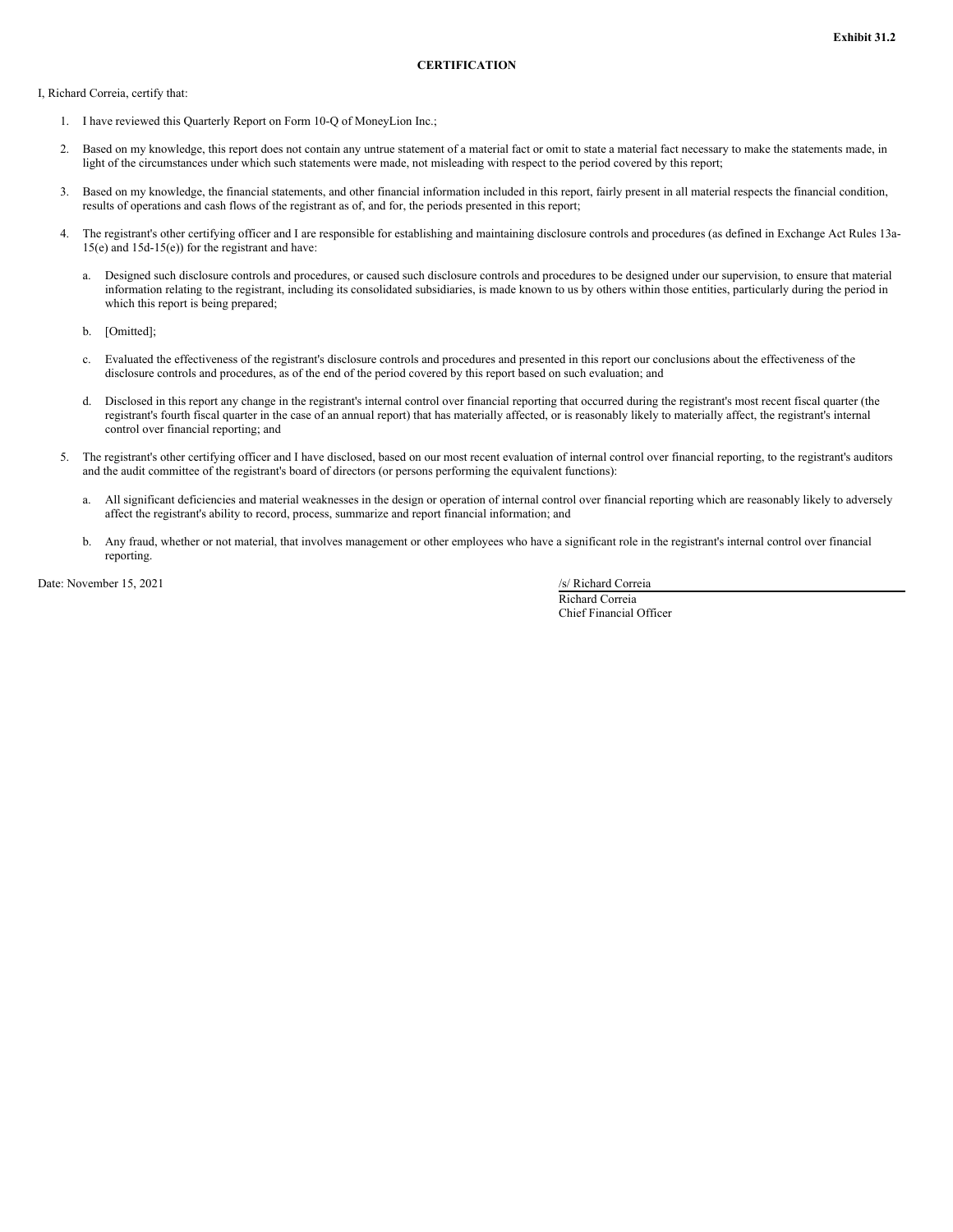## **Certification Pursuant to 18 U.S.C. Section 1350, as Adopted Pursuant to Section 906 of the Sarbanes-Oxley Act of 2002**

<span id="page-34-0"></span>In connection with the Quarterly Report on Form 10-Q of MoneyLion Inc. (the "Company") for the period ended September 30, 2021, as filed with the U.S. Securities and Exchange Commission (the "Report"), I, Diwakar Choubey, Chief Executive Officer of the Company, hereby certify, pursuant to 18 U.S.C. Section 1350, as adopted pursuant to Section 906 of the Sarbanes-Oxley Act of 2002, that, to my knowledge:

1. The Report fully complies with the requirements of Section 13(a) or 15(d) of the Securities Exchange Act of 1934, as amended; and

2. The information contained in the Report fairly presents, in all material respects, the financial condition and results of operations of the Company.

Date: November 15, 2021 /s/ Diwakar Choubey

Diwakar Choubey Chief Executive Officer